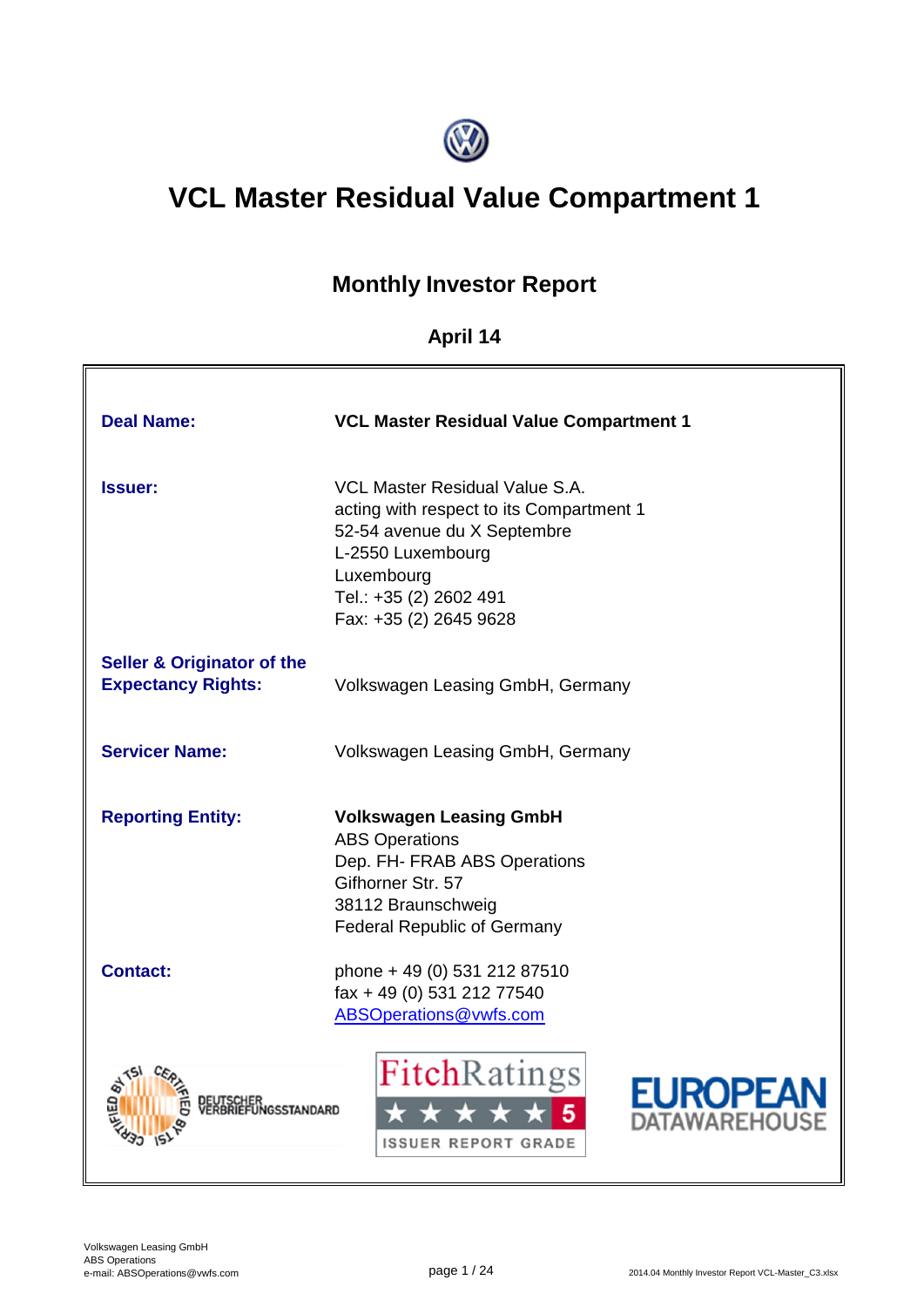

### **VCL Master Residual Value C 1** *Monthly Period:* **Monthly Investor Report** *Payment Date:*

*Date: Period No.: Interest Accrual Period:* **to** (= 32 days) *Base Interest Rate (1-Month Euribor):* **25.04.2014 27.05.2014 0,2530% 19.05.2014 April 14 27.05.2014 3**

## **Contents**

| Page           | <b>Table of Contents</b>                                                 |
|----------------|--------------------------------------------------------------------------|
| 1              | Cover                                                                    |
| $\overline{c}$ | Contents                                                                 |
| 3              | <b>Reporting Details</b>                                                 |
| 4              | <b>Parties Overview</b>                                                  |
| 5/6            | <b>Transaction Events &amp; Trigger</b>                                  |
| $\overline{7}$ | <b>Transaction Party Ratings</b>                                         |
| 8              | Information regarding the Notes (I)                                      |
| 9              | Information regarding the Notes (II)                                     |
| 10             | <b>Credit Enhancement</b>                                                |
| 11             | Waterfall                                                                |
| 12             | (Expected) Amortisation Profile                                          |
| 13             | <b>Run Out Schedule</b>                                                  |
| 14             | Information Regarding the Expectancy Rights Pool - Outstanding Contracts |
| 15             | <b>Early Settlements/ Collections</b>                                    |
| $16 - 19$      | Information regarding the Expectancy Rights Pool - Remaining Pool Data   |
| 20/21          | Contracts in Arrears I. *)                                               |
| 22             | Write Offs *                                                             |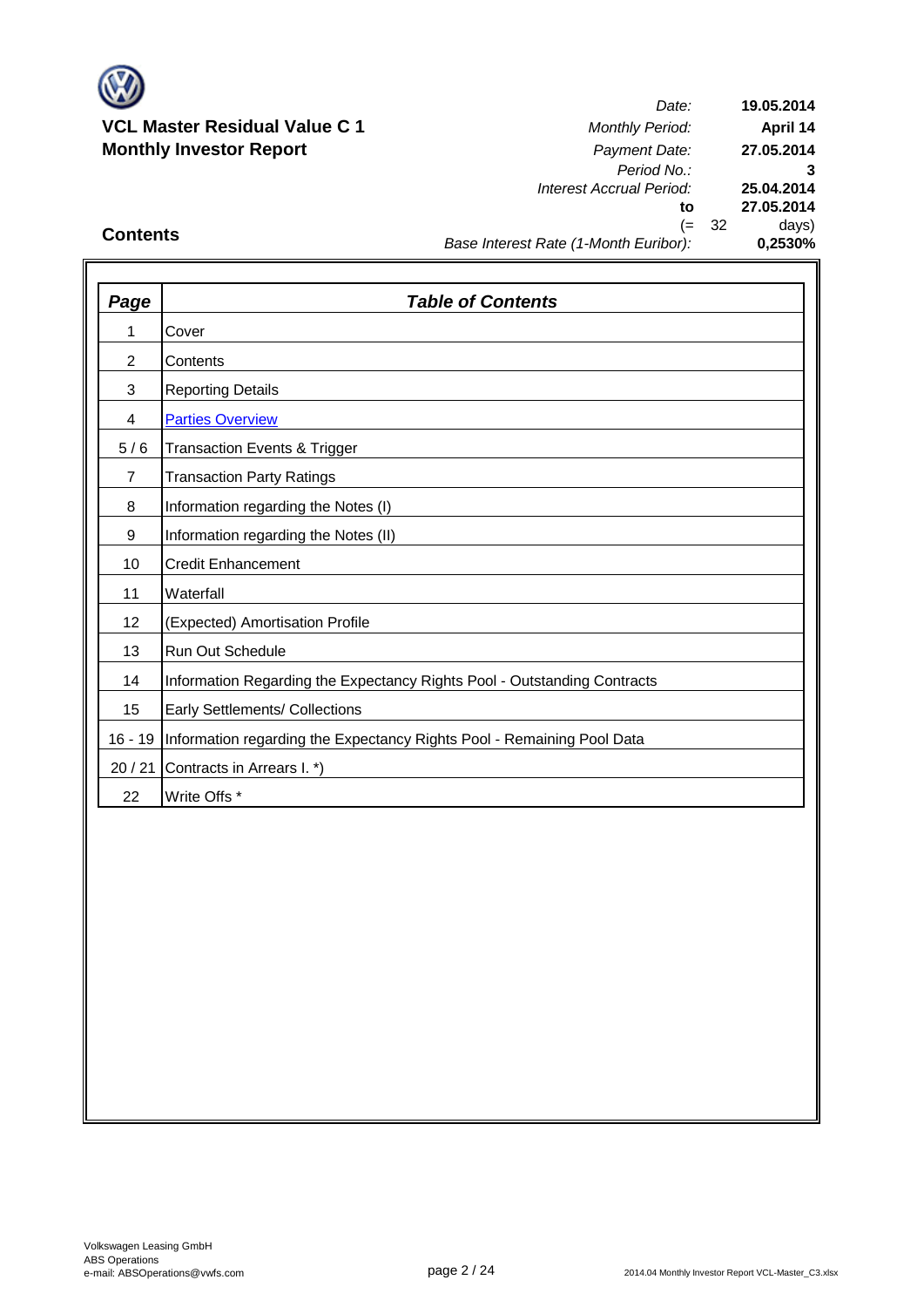| <b>VCL Master Residual Value Compartment 1</b><br><b>Monthly Investor Report</b><br><b>Reporting Details</b> |                          |       | Date:<br>19.05.2014<br><b>Monthly Period:</b><br>April 14<br>Payment Date:<br>27.05.2014<br>Period No.:<br>Interest Accrual Period:<br>25.04.2014<br>27.05.2014<br>to<br>32<br>$(=$<br>days) |       |                                                                                        |         |  |  |  |
|--------------------------------------------------------------------------------------------------------------|--------------------------|-------|----------------------------------------------------------------------------------------------------------------------------------------------------------------------------------------------|-------|----------------------------------------------------------------------------------------|---------|--|--|--|
|                                                                                                              |                          |       |                                                                                                                                                                                              |       | Base Interest Rate (1-Month Euribor):                                                  | 0,2530% |  |  |  |
| <b>Initial Cut-Off Date:</b>                                                                                 |                          |       | 31.01.2014                                                                                                                                                                                   |       |                                                                                        |         |  |  |  |
| <b>Issue Date:</b>                                                                                           |                          |       | 25.02.2014                                                                                                                                                                                   |       |                                                                                        |         |  |  |  |
| <b>Scheduled Repayment Date as</b><br>of Cut-Off Date:<br><b>Legal Maturity Date:</b>                        |                          |       |                                                                                                                                                                                              |       | Payment Date in September 2019<br>Payment Date in September 2020                       |         |  |  |  |
|                                                                                                              |                          |       |                                                                                                                                                                                              |       |                                                                                        |         |  |  |  |
| <b>Reporting Date:</b><br><b>Payment Date:</b>                                                               | 19.05.2014<br>27.05.2014 |       |                                                                                                                                                                                              |       | 5 days prior to Payment Date<br>(for previous month)<br>25 <sup>th</sup> of each month |         |  |  |  |
| <b>Monthly Period:</b>                                                                                       | April 14                 |       |                                                                                                                                                                                              |       | (for previous month)                                                                   |         |  |  |  |
| <b>Period No.:</b>                                                                                           | 3                        |       |                                                                                                                                                                                              |       |                                                                                        |         |  |  |  |
| <b>Collection Period:</b>                                                                                    | from                     |       | 01.04.2014                                                                                                                                                                                   | to    | 30.04.2014                                                                             |         |  |  |  |
| <b>Interest Accrual Period</b>                                                                               | from                     |       | 25.04.2014                                                                                                                                                                                   | to    | 27.05.2014                                                                             |         |  |  |  |
| <b>Days Accrued:</b>                                                                                         |                          | $($ = | 32                                                                                                                                                                                           | days) |                                                                                        |         |  |  |  |
| <b>Note Payment Period:</b>                                                                                  | from                     |       | 25.04.2014 to                                                                                                                                                                                |       | 27.05.2014                                                                             |         |  |  |  |
| <b>Days Accrued:</b>                                                                                         |                          | $($ = | 32                                                                                                                                                                                           | days) |                                                                                        |         |  |  |  |
|                                                                                                              |                          |       |                                                                                                                                                                                              |       |                                                                                        |         |  |  |  |
|                                                                                                              |                          |       |                                                                                                                                                                                              |       |                                                                                        |         |  |  |  |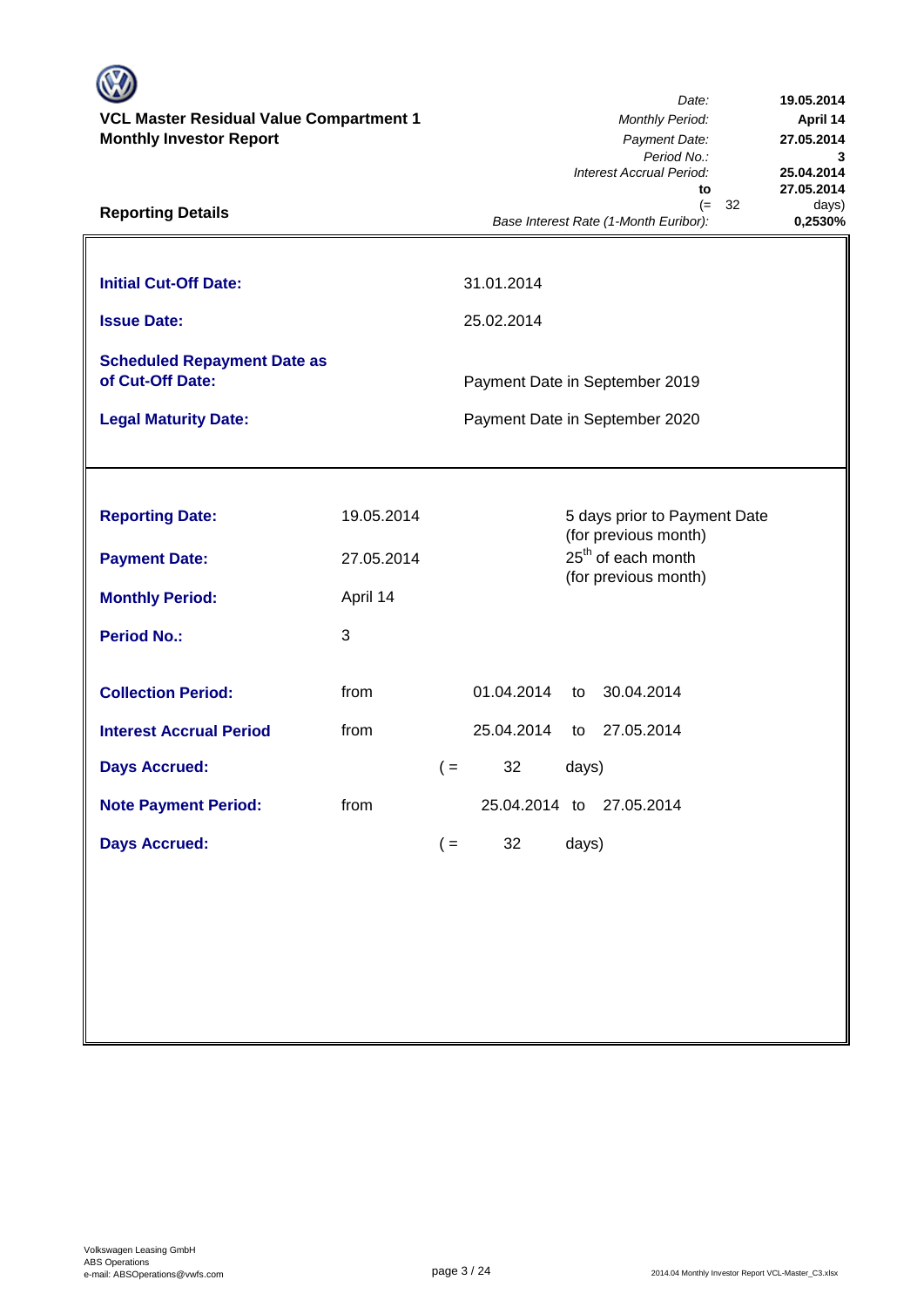**VCL Master Residual Value Compartment 1** *Monthly Period:* **April 14 Monthly Investor Report** *Payment Date:* **27.05.2014**

#### **Parties Overview**

*Reporting Date:* **19.05.2014** *Payment Date:* **27.05.2014**<br>*Period No.:* **3**<br>*Accrual Period:* **35.04.2014** *Interest Accrual Period:* **25.04.2014**

**27.05.2014** 32<br>-12530 *025* 

**Base Interest Rate (1-Month Euribor):** 

Lead Manager: **HSBC Bank plc Manager: HSBC Bank plc Wilmington Trust SP** 8 Canada Square **Services (Frankfurt) GmbH**<br> **Rocess Agent:** Services (Frankfurt) GmbH<br>
Steinweg 3-5 London E14 5HQ<br>United Kingdom Summay 2<br>60313 Frankfurt am Main<br>Germany [Email: ctla.securitisation@hsbc.com](mailto:ctla.securitisation@hsbc.com) fax +49 (0) 69 2992 5387<br>email: fradirectors@wilmingtontrust.com **In-House Structuring: <b>Volkswagen Financial Services AG** Gifhorner Str. 57 38112 Braunschweig<br>Germany **Data Protection Volkswagen Bank GmbH**<br>**Trustee:** Gifhorner Straße 57 email: abs.structuring@vwfs.com 38112 Braunschweig Account Bank: **BNY Mellon, Frankfurt Branch** Messeturm, Friedrich-Ebert-Anlage 48 email: ABSOperations@vwfs.com 60327 Frankfurt/Main fax: +49 (0) 531 212 77 540 Germany email: tsampikos.trigenis@bnymellon.com **Clearing Systems: Clearstream Banking S.A.**<br>42 Avenue JF Kennedy<br>L-1885 Luxembourg **Paying Agent/ BNY Mellon, Frankfurt Branch**<br> **Calculation Agent/ BRY Messeturm, Friedrich-Ebert-Anla Messeturm, Friedrich-Ebert-Anlage 48 60327 Frankfurt/Main Interest Determination Agent:** 60327 Fra<br>Germany Germany email: <u>web@clearstream.com</u> email: tsampikos.trigenis@bnymellon.com **Swap Counterparties: Royal Bank of Canada Euroclear Banking S.A./ N.V.**<br>Riverbank House, 2 Swan Lane **Europe State State 19** 1 Boulevard du Roi Albert II. Riverbank House, 2 Swan Lane 1 Boulevard du Roi Albert II. London EC4R 3BF B-1210 Brussels United Kingdom<br>
Email: florent.deMontbel@rbccm.com<br>
Email: florent.deMontbel@rbccm.com<br>
Selgium
Belgium
Belgium
Belgium Email: florent.deMontbel@rbccm.com **Skandinaviska Enskilda Banken (SEB) Rating Agencies: Fitch Deutschland GmbH** Attn.: Structured Finance Surveillance<br>Taunusanlage 17  $KG$  3, 106 40 Stockholm Sweden 60325 Frankfurt am Main email: Peter.Frank@seb.de Germany tel.: +49 (69) 768076 260 [email: christian.ganthaler@fitchratings.com](mailto:abssurveillance@fitchratings.com) **Corporate Services Wilmington Trust SP Services Services Standard & Poor's Credit Market Services Europe**<br> **Provider:** (Luxembourg) S.A. (Luxembourg) S.A. (Luxembourg) S.A. (Luxembourg) S.A. (Luxembourg) S.A. (Luxem Limited (Niederlassung Deutschland)<br>Attn.: Structured Finance to 52-54 avenue du X Septembre<br>L-2550 Luxembourg L-2550 Luxembourg in the main of the Mainzer Straße 52 Luxembourg in the Mainzer Straße 52<br>Luxembourg in the Main of the Main of the Main of the Main of the Main of the Main of the Main of the Main of 100311 Frankfurt am Main<br>Germany email: <u>VCL@WilmingtonTrust.com</u><br>fax: (+352) 2645 9628<br>tel.: (+352) 2602 491 tel.: (+49) 69 33 999 312 email: michael.langholz@standardandpoors.com **DBRS Ratings Ltd. Servicer: Volkswagen Leasing GmbH**<br>Gifhorner Str.: 57 10th Floor, 1 Minster Court, Mincing Lane<br>London EC3R 7AA 38112 Braunschweig Germany **Community** Contract Community Contract Community Contract Community Community Community Community Community Community Community Community Community Community Community Community Community Community Community Commu email: <u>ABSOperations@vwfs.com</u> te.: +44 (20) 7855 6603<br>fax + 49 (0) 531 212 77540 email: <u>bfranco@dbrs.com</u> tel.: +49 (0) 531 212 84952 **Security Trustee/ Process Agent:**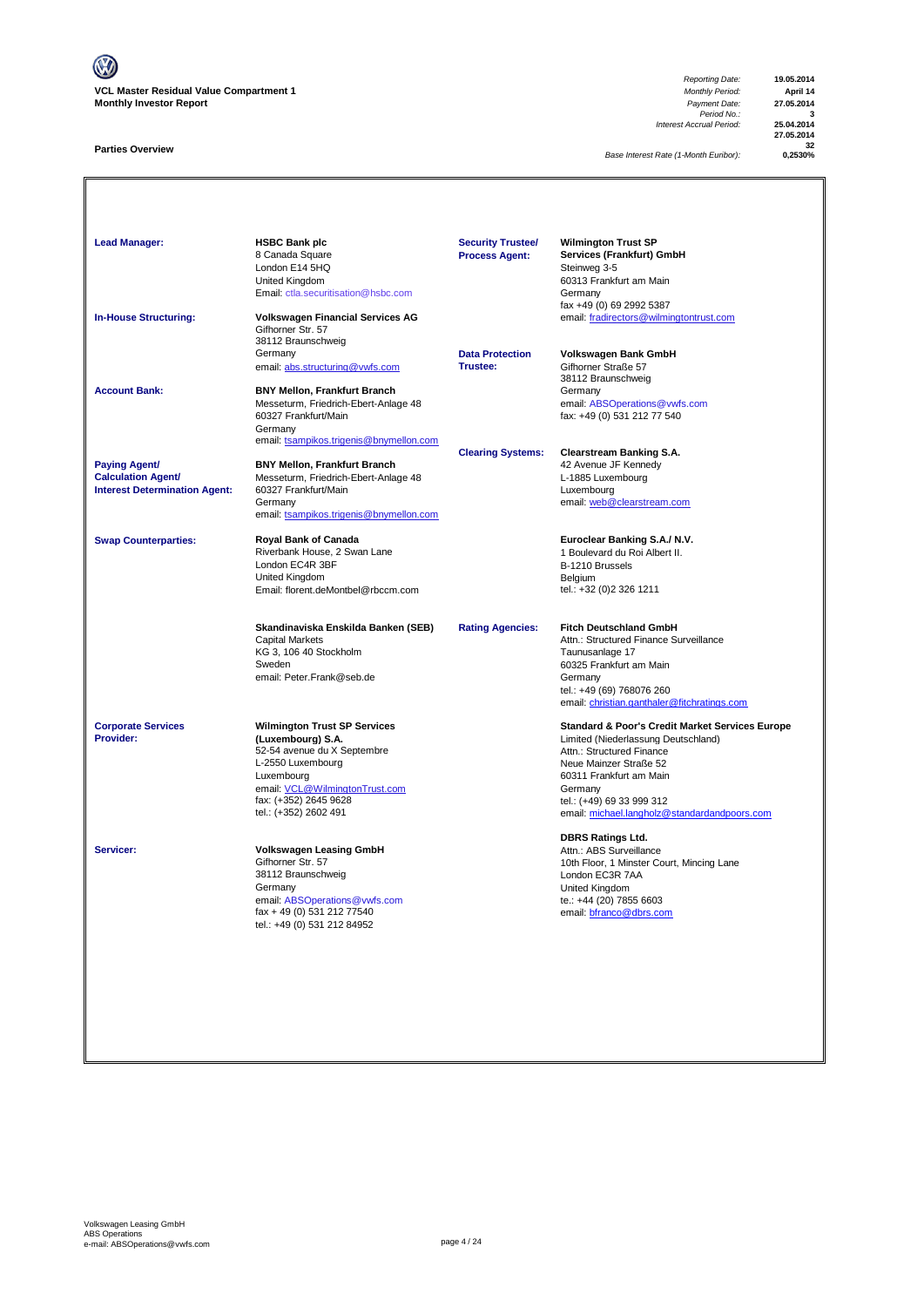|                                                                                                                                                 |                         |                |                                                                         | Date:                          | 19.05.2014               |
|-------------------------------------------------------------------------------------------------------------------------------------------------|-------------------------|----------------|-------------------------------------------------------------------------|--------------------------------|--------------------------|
| VCL Master Residual Value Compartment 1                                                                                                         |                         |                |                                                                         | Monthly Period:                | April 14                 |
| <b>Monthly Investor Report</b>                                                                                                                  |                         |                |                                                                         | Payment Date:<br>Period No.:   | 27.05.2014<br>3          |
| <b>Transaction Events &amp; Trigger</b>                                                                                                         |                         |                |                                                                         | Interest Accrual Period:<br>to | 25.04.2014<br>27.05.2014 |
| N.B.: many of the Trigger criteria are determined by the performance of VCL Master S.A. Compartment 1*                                          |                         |                |                                                                         |                                |                          |
| <b>Revolving Period</b>                                                                                                                         |                         |                |                                                                         |                                |                          |
| Expiration Date Date of Revolving Period (Master RV C1)                                                                                         | 25.09.2014              |                | (i.e. the last Purchase of additional Exp. Rights occurs on 25.09.2014) |                                |                          |
|                                                                                                                                                 |                         |                |                                                                         |                                |                          |
| Occurance of an Early Amortisation Event                                                                                                        | not in effect           |                |                                                                         |                                |                          |
| VCL Master Compartment 1 Revolving Period                                                                                                       | 25.09.2014              |                |                                                                         |                                |                          |
|                                                                                                                                                 |                         |                |                                                                         |                                |                          |
| <b>Accumulation Account Balance</b>                                                                                                             |                         |                |                                                                         |                                |                          |
| Funds not yet invested for the Purchase of Additional Expectancy Rights                                                                         | <b>Reporting Period</b> |                | <b>Account Balance</b>                                                  |                                | in %                     |
| (Accumulation Account Balance)                                                                                                                  | April 14<br>March 14    |                |                                                                         | 378.226,23<br>325.501,82       | 0,10%<br>0,09%           |
|                                                                                                                                                 | February 14             |                |                                                                         | 208.110,09                     | 0,06%                    |
|                                                                                                                                                 |                         |                |                                                                         |                                |                          |
| Trigger of VCL Master S.A. Compartment 1                                                                                                        |                         |                |                                                                         |                                |                          |
| <b>Dynamic net loss ratio</b>                                                                                                                   |                         |                |                                                                         |                                |                          |
| <b>Reporting Period</b>                                                                                                                         | in %                    | > 0,4%         | $\geq 1,0\%$                                                            | $\geq 2,0\%$                   | $\geq 2,8\%$             |
| February 14                                                                                                                                     | 0,02024%                | No             | No                                                                      | No                             | No                       |
| March 14<br>April 14                                                                                                                            | 0,01119%<br>0,02253%    | No<br>No       | No<br>No                                                                | No<br>No                       | No<br>No                 |
|                                                                                                                                                 |                         |                |                                                                         |                                |                          |
| <b>Cumulative net loss ratio</b><br><b>Reporting Period</b>                                                                                     | in %                    | > 0,45%        | $\geq 1.2\%$                                                            | $\geq 1,75\%$                  | $\geq 2,25\%$            |
| February 14                                                                                                                                     | 0,08145%                | No             | No                                                                      | No                             | No                       |
| March 14<br>April 14                                                                                                                            | 0,08136%<br>0,08331%    | No<br>No       | No<br>No                                                                | No<br>No                       | No<br>No                 |
|                                                                                                                                                 |                         |                |                                                                         |                                |                          |
| Late delingency ratio                                                                                                                           | 0,31009%                |                |                                                                         |                                |                          |
|                                                                                                                                                 |                         |                |                                                                         |                                |                          |
| Discounted balance of all initial and additional assets                                                                                         |                         |                |                                                                         |                                | 8.999.940.998,11         |
| Discounted balance as of the previous period                                                                                                    |                         |                |                                                                         |                                | 1.346.434.171,27         |
|                                                                                                                                                 |                         |                |                                                                         |                                |                          |
| Weighted average seasoning (before top-up/tap-up)                                                                                               |                         | 9.52           |                                                                         |                                |                          |
|                                                                                                                                                 |                         |                |                                                                         |                                |                          |
| <b>Enforcement event</b>                                                                                                                        |                         |                |                                                                         |                                |                          |
| Enforcement Event in place?                                                                                                                     |                         |                | <b>No</b>                                                               |                                |                          |
|                                                                                                                                                 |                         |                |                                                                         |                                |                          |
| <b>Credit enhancement increase condition</b>                                                                                                    |                         |                |                                                                         |                                |                          |
| a) the dynamic net loss ratio for three consecutive payment dates exeeds and                                                                    |                         |                |                                                                         |                                |                          |
| (i) if weighted average seasoning is less or equal 12 months                                                                                    |                         | 0,40%          | No                                                                      |                                |                          |
| (ii) if weighted average seasoning is between 13 - 24 months<br>(iii) if weighted average seasoning is between 25 - 36 months                   |                         | 1,00%          | N <sub>O</sub>                                                          |                                |                          |
| (iv) if weighted average seasoning is > 36 months                                                                                               |                         | 2,00%<br>2,80% | <b>No</b><br><b>No</b>                                                  |                                |                          |
|                                                                                                                                                 |                         |                |                                                                         |                                |                          |
| b) the cumulative net loss ratio for three consecutive payment dates exeeds and<br>(i) if weighted average seasoning is less or equal 12 months |                         | 0,45%          | <b>No</b>                                                               |                                |                          |
| (ii) if weighted average seasoning is between 13 - 24 months                                                                                    |                         | 1,20%          | <b>No</b>                                                               |                                |                          |
| (iii) if weighted average seasoning is between 25 - 36 months                                                                                   |                         | 1,75%          | <b>No</b>                                                               |                                |                          |
| (iv) if weighted average seasoning is > 36 months<br>c) the late delinquency ratio exeeds 3% at any payment date                                |                         | 2,25%          | No<br>No                                                                |                                |                          |
| d) the occurence of a servicer replacement event                                                                                                |                         |                | No                                                                      |                                |                          |
| e) the occurence of an insolvency event with respect to VWL                                                                                     |                         |                | <b>No</b>                                                               |                                |                          |
| f) the cash collateral account does not contain the compartment 1 specified general cash collateral account balance                             |                         |                | No                                                                      |                                |                          |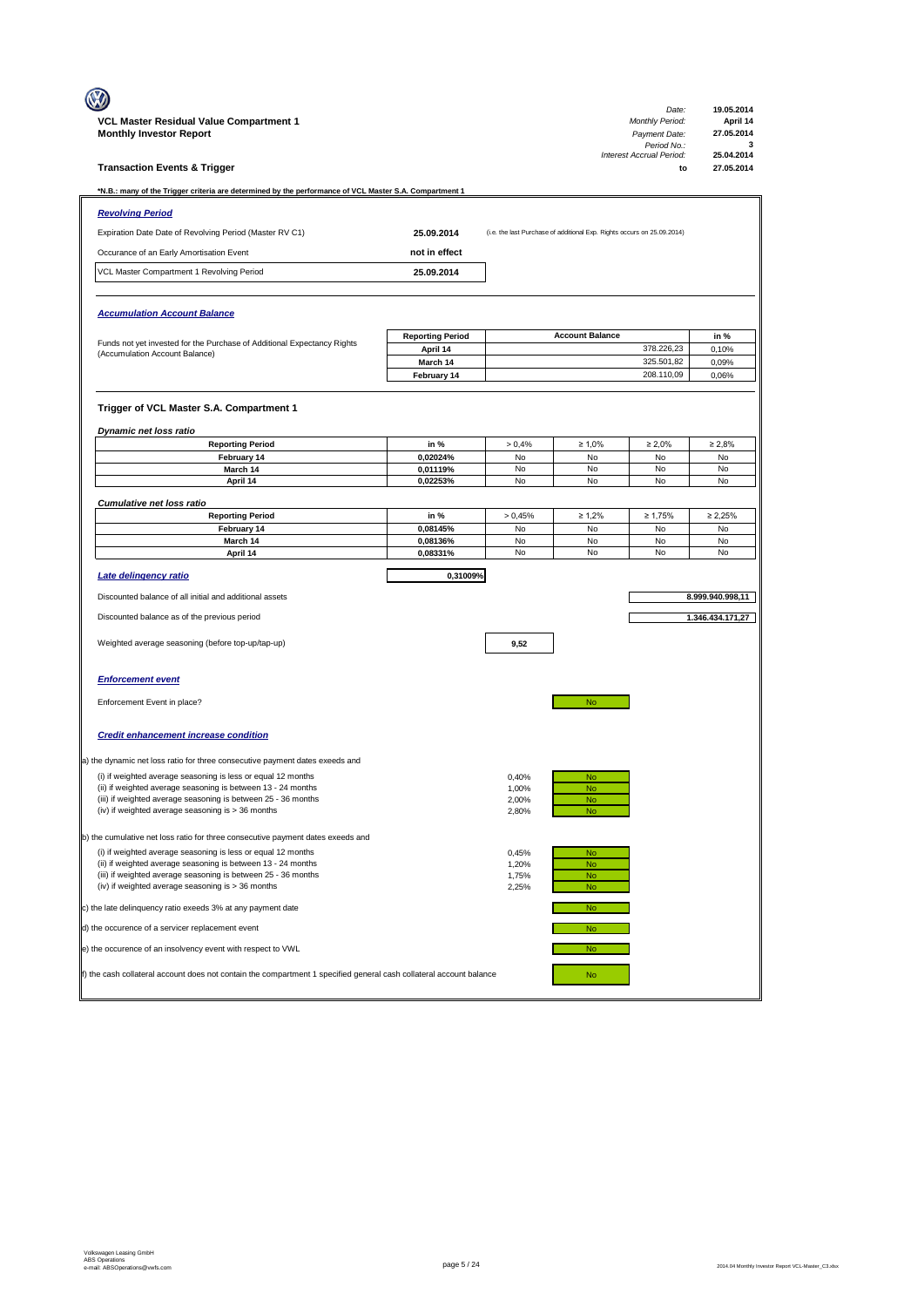|                                                                                                                                                                                                                                                           |                                                 |                                          |                          | Date:                          | 19.05.2014               |
|-----------------------------------------------------------------------------------------------------------------------------------------------------------------------------------------------------------------------------------------------------------|-------------------------------------------------|------------------------------------------|--------------------------|--------------------------------|--------------------------|
| VCL Master Residual Value Compartment 1                                                                                                                                                                                                                   |                                                 |                                          |                          | <b>Monthly Period:</b>         | April 14                 |
| <b>Monthly Investor Report</b>                                                                                                                                                                                                                            |                                                 |                                          |                          | Payment Date:<br>Period No.:   | 27.05.2014<br>3          |
| <b>Transaction Events &amp; Trigger</b>                                                                                                                                                                                                                   |                                                 |                                          |                          | Interest Accrual Period:<br>to | 25.04.2014<br>27.05.2014 |
| *N.B.: many of the Trigger criteria are determined by the performance of VCL Master S.A. Compartment 1                                                                                                                                                    |                                                 |                                          |                          |                                |                          |
| <b>German Trade Tax</b>                                                                                                                                                                                                                                   |                                                 |                                          |                          |                                |                          |
| German Trade Tax Increase Event has occured                                                                                                                                                                                                               |                                                 |                                          | <b>No</b>                |                                |                          |
| German Trade Tax Decrease Event has occured                                                                                                                                                                                                               |                                                 |                                          | <b>No</b>                |                                |                          |
| Current German Trade Tax Level (Hebesatz)                                                                                                                                                                                                                 |                                                 |                                          | 450%                     |                                |                          |
| German Trade Tax Increase-/ Decrease Amount                                                                                                                                                                                                               |                                                 |                                          |                          |                                |                          |
| <b>Early Amortisation Event</b>                                                                                                                                                                                                                           |                                                 |                                          |                          |                                |                          |
| Early Amortisation Event in effect ?                                                                                                                                                                                                                      |                                                 |                                          | not in effect            |                                |                          |
| (i) Occurence of a foreclosure event                                                                                                                                                                                                                      |                                                 |                                          | <b>No</b>                |                                |                          |
| (ii) VCL Master Compartment 1 accumulation account balance > 10% of total discounted lease receivables on two<br>consecutive months                                                                                                                       |                                                 |                                          | No                       |                                |                          |
| (iii) VCL Master Compartment 2 accumulation account balance > 10% of total discounted expectancy rights on three<br>consecutive months                                                                                                                    |                                                 |                                          | <b>No</b>                |                                |                          |
| (iv) VCL Master RV Compartment 1 accumulation account balance > 10% of total discounted expectancy rights on three<br>consecutive months                                                                                                                  |                                                 |                                          | <b>No</b>                |                                |                          |
| <b>Clean-Up Call Condition</b>                                                                                                                                                                                                                            |                                                 |                                          |                          |                                |                          |
| Clean-Up @                                                                                                                                                                                                                                                | 10,00%                                          |                                          |                          |                                |                          |
| <b>Current Percentage</b><br>Aggregate Discounted Expectancy Rights Balance<br>Initial Discounted Expectancy Rights Balance                                                                                                                               | 100,60%<br>375.361.224,89 €<br>373.106.912,06 € |                                          |                          |                                |                          |
| Fulfilled when the Aggregate Discounted Expectancy Rights Balance is<br>less than 10 per cent. of the Initial Discounted Expectancy<br>Rights Balance provided that all payment obligations under the<br>VCL Master RV C1 Notes will be thereby fulfilled |                                                 |                                          | <b>No</b>                |                                |                          |
| <b>Repurchase of Receivables</b>                                                                                                                                                                                                                          |                                                 |                                          |                          |                                |                          |
|                                                                                                                                                                                                                                                           | Number of contracts                             | Outstanding<br><b>Discounted Balance</b> | <b>Re-Purchase Price</b> |                                |                          |
| <b>Current Period</b><br><b>Previous Periods</b>                                                                                                                                                                                                          | $\sim$<br>$\sim$                                | $\overline{\phantom{a}}$                 |                          |                                |                          |
| Total                                                                                                                                                                                                                                                     | $\overline{\phantom{a}}$                        | $\overline{\phantom{a}}$                 |                          |                                |                          |
| <b>Transaction Party Replacements</b>                                                                                                                                                                                                                     |                                                 |                                          |                          |                                |                          |
| <b>Capacity of Transaction Party</b>                                                                                                                                                                                                                      | Date of Replacement                             | Reason for<br>Replacement                | <b>Replaced Party</b>    | <b>Replaced by</b>             |                          |
|                                                                                                                                                                                                                                                           |                                                 |                                          |                          |                                |                          |
|                                                                                                                                                                                                                                                           |                                                 |                                          |                          |                                |                          |
|                                                                                                                                                                                                                                                           |                                                 |                                          |                          |                                |                          |
|                                                                                                                                                                                                                                                           |                                                 |                                          |                          |                                |                          |
|                                                                                                                                                                                                                                                           |                                                 |                                          |                          |                                |                          |
|                                                                                                                                                                                                                                                           |                                                 |                                          |                          |                                |                          |
|                                                                                                                                                                                                                                                           |                                                 |                                          |                          |                                |                          |
|                                                                                                                                                                                                                                                           |                                                 |                                          |                          |                                |                          |
|                                                                                                                                                                                                                                                           |                                                 |                                          |                          |                                |                          |
|                                                                                                                                                                                                                                                           |                                                 |                                          |                          |                                |                          |
|                                                                                                                                                                                                                                                           |                                                 |                                          |                          |                                |                          |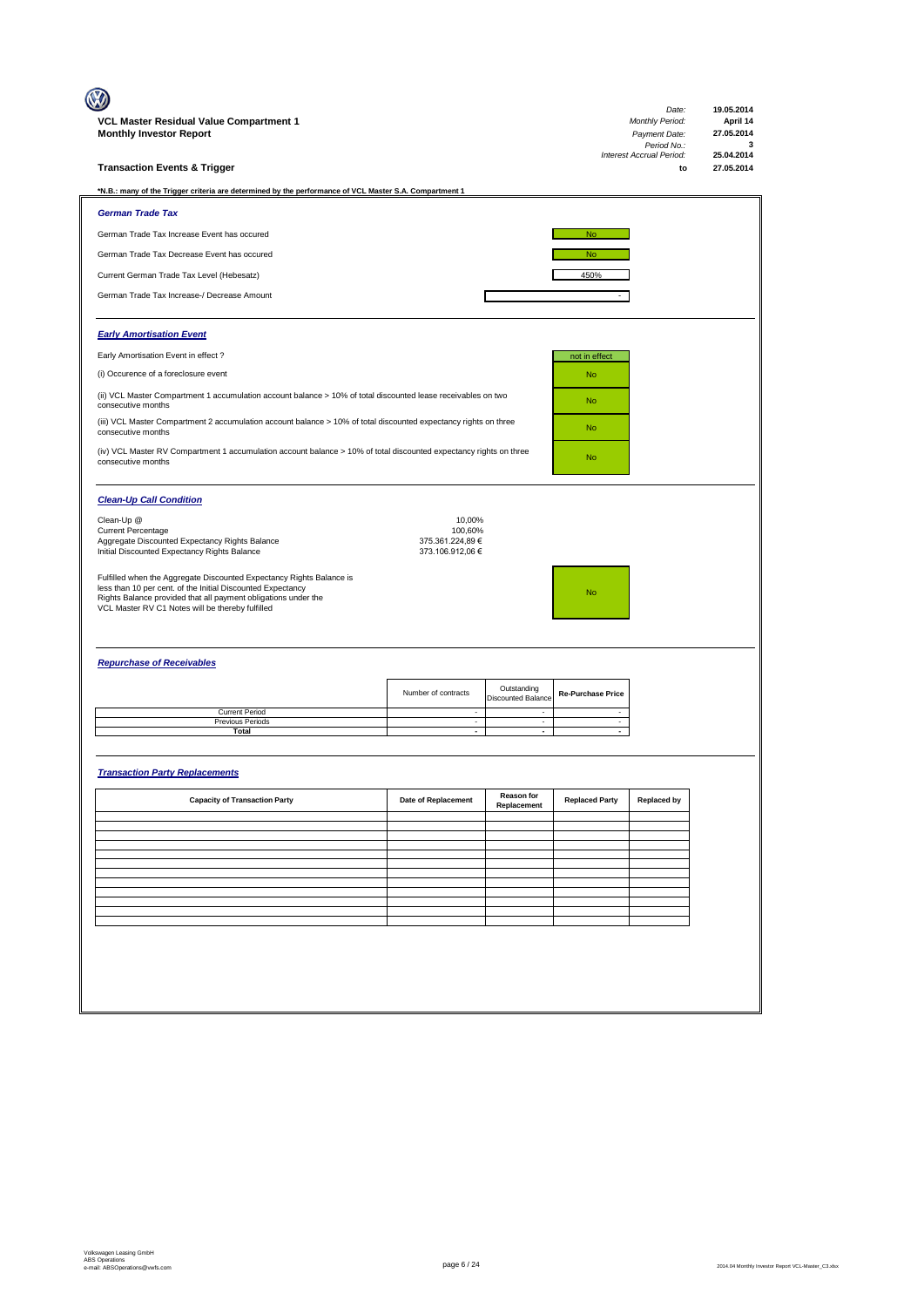**Transaction Party Ratings**

|             | <b>Rating Information on relevant Transaction Parties</b>                                           |                  |                                                         |                                                                                                                                                                                                                                                          |                      |            |          |                                                                                                                                                                                |                          |          |                  |                                                                                    |                |
|-------------|-----------------------------------------------------------------------------------------------------|------------------|---------------------------------------------------------|----------------------------------------------------------------------------------------------------------------------------------------------------------------------------------------------------------------------------------------------------------|----------------------|------------|----------|--------------------------------------------------------------------------------------------------------------------------------------------------------------------------------|--------------------------|----------|------------------|------------------------------------------------------------------------------------|----------------|
|             |                                                                                                     |                  | Fitch                                                   |                                                                                                                                                                                                                                                          |                      | Moody's    |          |                                                                                                                                                                                | <b>DBRS</b>              |          |                  | S&P                                                                                |                |
|             |                                                                                                     | <b>Long Term</b> | <b>Short Term</b>                                       | <b>Outlook</b>                                                                                                                                                                                                                                           | Long Tern            | Short Term | Outloo.  | <b>Long Term</b>                                                                                                                                                               | <b>Short Term</b>        | Outlook  | <b>Long Term</b> | <b>Short Term</b>                                                                  | <b>Outlook</b> |
|             | <b>Account Bank:</b><br><b>BNY Mellon</b>                                                           |                  |                                                         |                                                                                                                                                                                                                                                          |                      |            |          |                                                                                                                                                                                |                          |          |                  |                                                                                    |                |
|             | <b>Current Rating</b>                                                                               | AA-              | $F1+$                                                   | Stable                                                                                                                                                                                                                                                   | A1                   | $P-1$      | Stable   | AA (low)                                                                                                                                                                       | AA (low)                 | AA (low) | $A+$             | A-1                                                                                | Negative       |
|             | <b>Minimum required Rating</b>                                                                      | Α                | F1                                                      |                                                                                                                                                                                                                                                          | n.a.                 | n.a.       |          | Α                                                                                                                                                                              | R-1                      |          | n.a.             | $A-1$                                                                              |                |
|             |                                                                                                     |                  |                                                         |                                                                                                                                                                                                                                                          |                      |            |          |                                                                                                                                                                                |                          |          |                  |                                                                                    |                |
|             |                                                                                                     |                  |                                                         |                                                                                                                                                                                                                                                          |                      |            |          |                                                                                                                                                                                |                          |          |                  | Required                                                                           |                |
|             |                                                                                                     |                  | (ii) provide a guarantee from an Eligible Guarantor, or | the Account Bank ceases to have the Account Bank Required Rating it shall, at its own cost,<br>(i) transfer the accounts to an Eligible Collateral Bank, or                                                                                              |                      |            |          |                                                                                                                                                                                |                          |          |                  | Rating:                                                                            |                |
|             |                                                                                                     |                  |                                                         | (iii) take any other action in order to maintain the rating of the Notes.                                                                                                                                                                                |                      |            |          | f none of the measures is taken within a given timespan, the Issuer may enter into new banking arrangements at its own initiative with another Account Bank.                   |                          |          |                  | fulfilled                                                                          |                |
|             |                                                                                                     |                  |                                                         | Please refer to the Prospectus for a complete description of the mechanism)                                                                                                                                                                              |                      |            |          |                                                                                                                                                                                |                          |          |                  |                                                                                    |                |
|             | <b>Swap Counterparty:</b>                                                                           |                  | Fitch - Rating<br>Watch Negative?                       | <b>NO</b>                                                                                                                                                                                                                                                |                      |            |          |                                                                                                                                                                                |                          |          |                  |                                                                                    |                |
|             | <b>Royal Bank of Canada</b><br><b>Current Rating</b>                                                | AA               | $F1+$                                                   | Stable                                                                                                                                                                                                                                                   | Aa3                  | $P-1$      | Stable   | n.a.                                                                                                                                                                           | R-1 (high)               | stable   | AA-              | $A-1+$                                                                             | Stable         |
|             |                                                                                                     |                  |                                                         |                                                                                                                                                                                                                                                          |                      |            |          |                                                                                                                                                                                |                          |          |                  |                                                                                    |                |
| <b>PAB-</b> | <b>Minimum required Rating</b><br>(if no short term Rating available, the higher long term rating   | A                | F1                                                      |                                                                                                                                                                                                                                                          | A <sub>2</sub><br>A1 | $P-1$      |          | Α                                                                                                                                                                              | n.a.                     |          | Α                | n.a.                                                                               |                |
|             | is applicable)                                                                                      |                  |                                                         |                                                                                                                                                                                                                                                          |                      |            |          |                                                                                                                                                                                |                          |          |                  |                                                                                    |                |
|             | $\equiv$ Minimum required Rating<br>(if no short term Rating available, the higher long term rating | BBB-             | F3                                                      |                                                                                                                                                                                                                                                          |                      |            |          | <b>BBB</b> (high)                                                                                                                                                              | n.a.                     |          | n.a.             | n.a.                                                                               |                |
|             | is applicable)                                                                                      |                  |                                                         |                                                                                                                                                                                                                                                          |                      |            |          | If the Swap Bank falls below the above mentioned Minimum Rating (Level I) it shall provide Eligible Credit Support by means of Cash or certain types of Prime Debt Obligations |                          |          |                  | Required                                                                           |                |
|             |                                                                                                     |                  |                                                         | f the Swap Bank ceases to have the even lower Rating as an Eligible Swap Counterparty (Level II) it shall, at its own cost,                                                                                                                              |                      |            |          |                                                                                                                                                                                |                          |          |                  | Rating:                                                                            |                |
|             |                                                                                                     |                  | (ii) provide a guarantee from an Eligible Guarantor.    | (i) transfer all rights and obligations under the Swap Agreement to another Eligible Swap Partner or                                                                                                                                                     |                      |            |          | none of the measures is taken within a given timespan, the Issuer may enter into new arrangements at its own initiative with another Swap Bank.                                |                          |          |                  | fulfilled                                                                          |                |
|             |                                                                                                     |                  |                                                         | Please refer to the Prospectus for a complete description of the mechanism)                                                                                                                                                                              |                      |            |          |                                                                                                                                                                                |                          |          |                  |                                                                                    |                |
|             |                                                                                                     |                  |                                                         | Collateral has been transfered to the counterparty downgrade collateral account according to the                                                                                                                                                         |                      |            |          |                                                                                                                                                                                |                          |          |                  |                                                                                    |                |
|             |                                                                                                     |                  |                                                         | ISDA Credit Support Annex for VCL Master C2 dated February 23rd 2010.                                                                                                                                                                                    |                      |            |          |                                                                                                                                                                                |                          |          |                  |                                                                                    |                |
|             | <b>Swap Counterparty:</b><br>Skandinaviska Enskilda Banken (SEB)                                    |                  | Fitch - Rating<br>Watch Negative?                       | <b>NO</b>                                                                                                                                                                                                                                                |                      |            |          |                                                                                                                                                                                |                          |          |                  |                                                                                    |                |
|             | <b>Current Rating</b>                                                                               | A+               | F <sub>1</sub>                                          | Stable                                                                                                                                                                                                                                                   | A1                   | $P-1$      | Stable   | AA (low)                                                                                                                                                                       | R-1 (middle)             | stable   | $A+$             | A-1                                                                                | Negative       |
| lleve-      | <b>Minimum required Rating</b><br>(if no short term Rating available, the higher long term rating   | A                | F1                                                      |                                                                                                                                                                                                                                                          |                      |            |          | Α                                                                                                                                                                              | n.a.                     |          | А                | n.a.                                                                               |                |
|             | is applicable)                                                                                      |                  |                                                         |                                                                                                                                                                                                                                                          |                      |            |          |                                                                                                                                                                                | $\overline{\phantom{a}}$ |          |                  |                                                                                    |                |
|             | <b>Minimum required Rating</b>                                                                      | <b>BBB-</b>      | F3                                                      |                                                                                                                                                                                                                                                          |                      |            |          | <b>BBB</b> (high)                                                                                                                                                              | n.a.                     |          | n.a.             | n.a.                                                                               |                |
| Leve        | (if no short term Rating available, the higher long term rating<br>is applicable)                   |                  |                                                         |                                                                                                                                                                                                                                                          |                      |            |          |                                                                                                                                                                                |                          |          |                  |                                                                                    |                |
|             |                                                                                                     |                  |                                                         |                                                                                                                                                                                                                                                          |                      |            |          |                                                                                                                                                                                |                          |          |                  |                                                                                    |                |
|             |                                                                                                     |                  |                                                         |                                                                                                                                                                                                                                                          |                      |            |          |                                                                                                                                                                                |                          |          |                  |                                                                                    |                |
|             |                                                                                                     |                  |                                                         |                                                                                                                                                                                                                                                          |                      |            |          |                                                                                                                                                                                |                          |          |                  |                                                                                    |                |
|             |                                                                                                     |                  |                                                         | If the Swap Bank falls below the above mentioned Minimum Rating it shall provide Eligible Credit Support by means of Cash<br>f the Swap Bank ceases to have the even lower Rating as an Eligible Swap Counterparty (Level II) it shall, at its own cost, |                      |            |          |                                                                                                                                                                                |                          |          |                  | Required                                                                           |                |
|             |                                                                                                     |                  | (ii) provide a guarantee from an Eligible Guarantor.    | (i) transfer all rights and obligations under the Swap Agreement to another Eligible Swap Partner or                                                                                                                                                     |                      |            |          |                                                                                                                                                                                |                          |          |                  | Rating:                                                                            |                |
|             |                                                                                                     |                  |                                                         | (Please refer to the Prospectus for a complete description of the mechanism)                                                                                                                                                                             |                      |            |          | f none of the measures is taken within a given timespan, the Issuer may enter into new arrangements at its own initiative with another Swap Bank.                              |                          |          |                  | <b>fulfilled</b>                                                                   |                |
|             |                                                                                                     |                  |                                                         |                                                                                                                                                                                                                                                          |                      |            |          |                                                                                                                                                                                |                          |          |                  |                                                                                    |                |
|             |                                                                                                     |                  |                                                         |                                                                                                                                                                                                                                                          |                      |            |          |                                                                                                                                                                                |                          |          |                  |                                                                                    |                |
|             |                                                                                                     |                  |                                                         |                                                                                                                                                                                                                                                          |                      |            |          |                                                                                                                                                                                |                          |          |                  |                                                                                    |                |
|             | Servicer:<br><b>Volkswagen Leasing GmbH</b>                                                         |                  |                                                         |                                                                                                                                                                                                                                                          |                      |            |          |                                                                                                                                                                                |                          |          |                  |                                                                                    |                |
|             | <b>Current Rating</b>                                                                               |                  |                                                         |                                                                                                                                                                                                                                                          | A3                   | $P-2$      | Positive | $\mathbb O$                                                                                                                                                                    | $\mathbb O$              | $\cal O$ | А-               | A-2                                                                                | Positive       |
|             | <b>Minimum required Rating</b>                                                                      | n.a.             | n.a.                                                    | n.a.                                                                                                                                                                                                                                                     | n.a.                 | n.a.       | n.a.     | n.a.                                                                                                                                                                           | n.a.                     | n.a.     | n.a.             | n.a.                                                                               | n.a.           |
|             |                                                                                                     |                  |                                                         |                                                                                                                                                                                                                                                          |                      |            |          |                                                                                                                                                                                |                          |          |                  |                                                                                    |                |
|             | <b>Other Parties</b><br><b>Volkswagen Financial Services AG</b>                                     |                  |                                                         |                                                                                                                                                                                                                                                          |                      |            |          |                                                                                                                                                                                |                          |          |                  |                                                                                    |                |
|             | Current Rating                                                                                      |                  |                                                         |                                                                                                                                                                                                                                                          | A3                   | $P-2$      | Positive | $\mathbb O$                                                                                                                                                                    | $\mathbb O$              | $\theta$ | А-               | A-2                                                                                | Positive       |
|             | <b>Minimum required Rating</b>                                                                      | BBB+             | F2                                                      | n.a.                                                                                                                                                                                                                                                     | n.a.                 | n.a.       | n.a.     | n.a.                                                                                                                                                                           | n.a.                     | n.a.     | <b>BBB</b>       | $A-2$                                                                              | n.a.           |
|             |                                                                                                     |                  |                                                         |                                                                                                                                                                                                                                                          |                      |            |          |                                                                                                                                                                                |                          |          |                  |                                                                                    |                |
|             |                                                                                                     |                  |                                                         |                                                                                                                                                                                                                                                          |                      |            |          |                                                                                                                                                                                |                          |          |                  |                                                                                    |                |
|             |                                                                                                     |                  |                                                         |                                                                                                                                                                                                                                                          |                      |            |          |                                                                                                                                                                                |                          |          |                  |                                                                                    |                |
|             |                                                                                                     |                  |                                                         |                                                                                                                                                                                                                                                          |                      |            |          |                                                                                                                                                                                |                          |          |                  | Required                                                                           |                |
|             |                                                                                                     |                  |                                                         |                                                                                                                                                                                                                                                          |                      |            |          |                                                                                                                                                                                |                          |          |                  | Rating:                                                                            |                |
|             |                                                                                                     |                  |                                                         |                                                                                                                                                                                                                                                          |                      |            |          |                                                                                                                                                                                |                          |          |                  |                                                                                    |                |
|             |                                                                                                     |                  |                                                         |                                                                                                                                                                                                                                                          |                      |            |          |                                                                                                                                                                                |                          |          |                  | fulfilled                                                                          |                |
|             |                                                                                                     |                  |                                                         |                                                                                                                                                                                                                                                          |                      |            |          |                                                                                                                                                                                |                          |          |                  | *Ratings last updated on 02/05/2014<br>+Rating of Volkswagen Financial Services AG |                |
|             |                                                                                                     |                  |                                                         |                                                                                                                                                                                                                                                          |                      |            |          |                                                                                                                                                                                |                          |          |                  |                                                                                    |                |
|             |                                                                                                     |                  |                                                         |                                                                                                                                                                                                                                                          |                      |            |          |                                                                                                                                                                                |                          |          |                  |                                                                                    |                |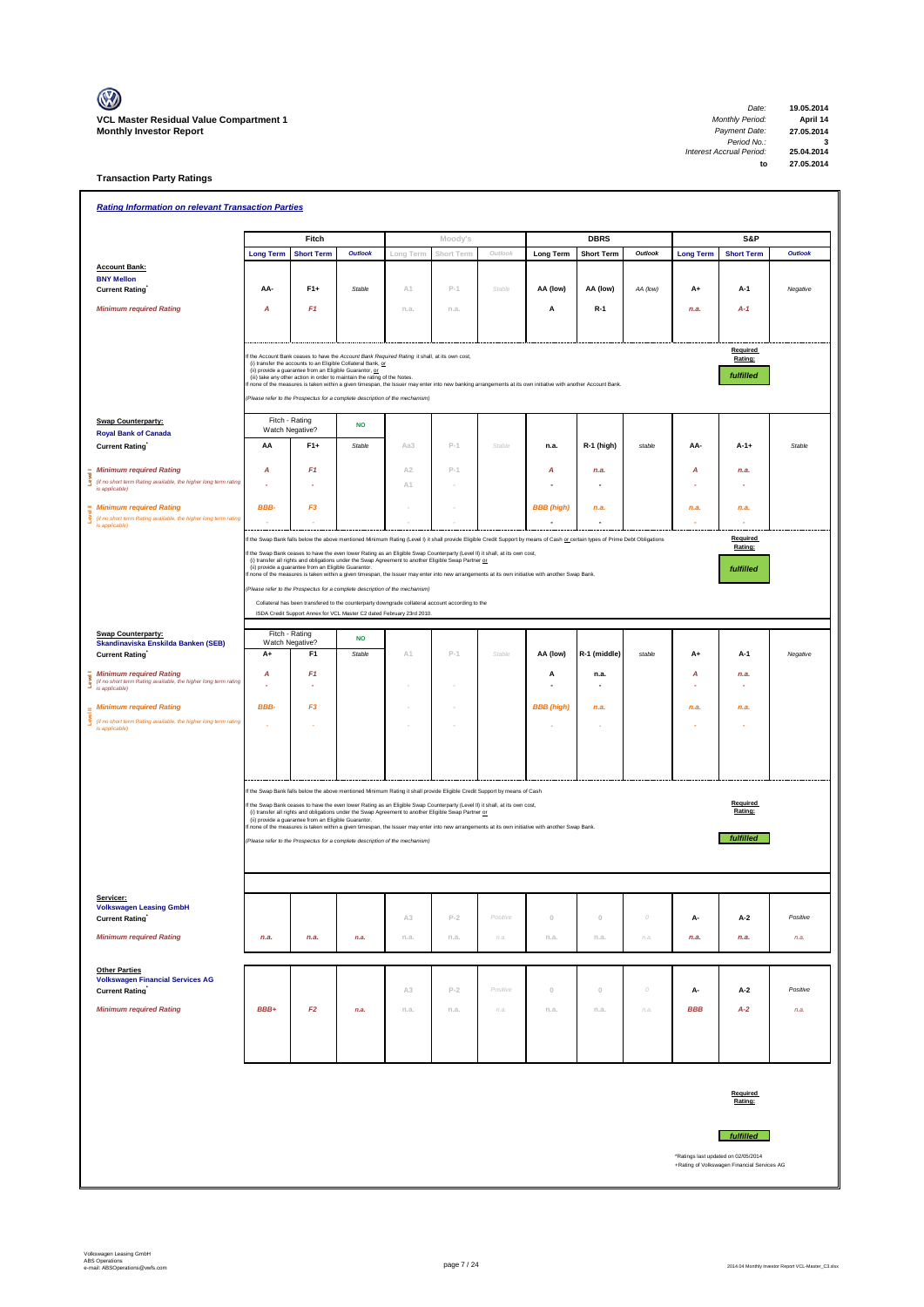| W<br>VCL Master Residual Value Compartment 1<br><b>Monthly Investor Report</b><br><b>Information regarding</b><br>the Notes (I)       |                                                                                           |                                                                             |           | Monthly Period:<br>Payment Date:<br>Interest Accrual Period:<br>$(=$<br>Base Interest Rate (1-Month Euribor): | 19.05.2014<br>Date:<br>April 14<br>27.05.2014<br>Period No.:<br>3<br>25.04.2014<br>27.05.2014<br>to<br>32<br>days)<br>$\rightarrow$<br>0,2530% |
|---------------------------------------------------------------------------------------------------------------------------------------|-------------------------------------------------------------------------------------------|-----------------------------------------------------------------------------|-----------|---------------------------------------------------------------------------------------------------------------|------------------------------------------------------------------------------------------------------------------------------------------------|
| <b>Rating Details (Fitch/S&amp;P)</b>                                                                                                 | Class A-1                                                                                 | Class A-2                                                                   | Class A-3 | Class A-4                                                                                                     | Class A-5                                                                                                                                      |
| Rating at Issue Date<br>Fitch<br>Standard & Poors<br><b>DBRS</b><br><b>Current Rating</b><br>Fitch<br>Standard & Poors<br><b>DBRS</b> | AAA (sf)<br>AAA (sf)<br>AAA (sf)<br>AAA (sf)<br>AAA (sf)<br>AAA (sf)                      | AAA (sf)<br>AAA (sf)<br>AAA (sf)<br>AAA (sf)<br>AAA (sf)<br>AAA (sf)        |           |                                                                                                               |                                                                                                                                                |
| <b>Information on Notes</b><br><b>ISIN</b><br>Common Code<br>Nominal Amount                                                           | Class A-1<br>XS1028409925<br>102840992<br>€ 100.000                                       | Class A-1<br>XS1028411319<br>102841131<br>€ 100.000                         | Class A-3 | Class A-4                                                                                                     | Class A-5                                                                                                                                      |
| <b>Information on Interest</b><br>Scheduled Repayment<br>Date as of Cut-Off<br>Date:<br>Legal Maturity Date:                          | <b>Class A-Series</b><br>Payment Date in September 2019<br>Payment Date in September 2020 |                                                                             |           |                                                                                                               |                                                                                                                                                |
| Spread/ Margin<br>Index Rate<br>Fixed/Floating<br>Current Coupon<br>Day Count Convention                                              | 55 bps<br>1-Month-Euribor<br>floating<br>1-M-Euribor + 55 bps<br>actual/360               | 55 bps<br>1-Month-Euribor<br>floating<br>1-M-Euribor + 55 bps<br>actual/360 |           |                                                                                                               |                                                                                                                                                |

**Clean-Up Call**

Volkswagen Leasing GmbH will have the right at its option to exercise a "Clean-Up Call" and to repurchase the Expectancy Rights from VCL Master Residual Value S.A., acting with respect to its Compartment 1, at any time when the sum of the Discounted Expectancy Rights Balances for all lease contracts is less than 10% of the sum of the Initial Discounted Expectancy Rights Balances for all lease contracts at any point in time during the life of the transaction, provided that all payment obligations under the Notes will be thereby fulfilled.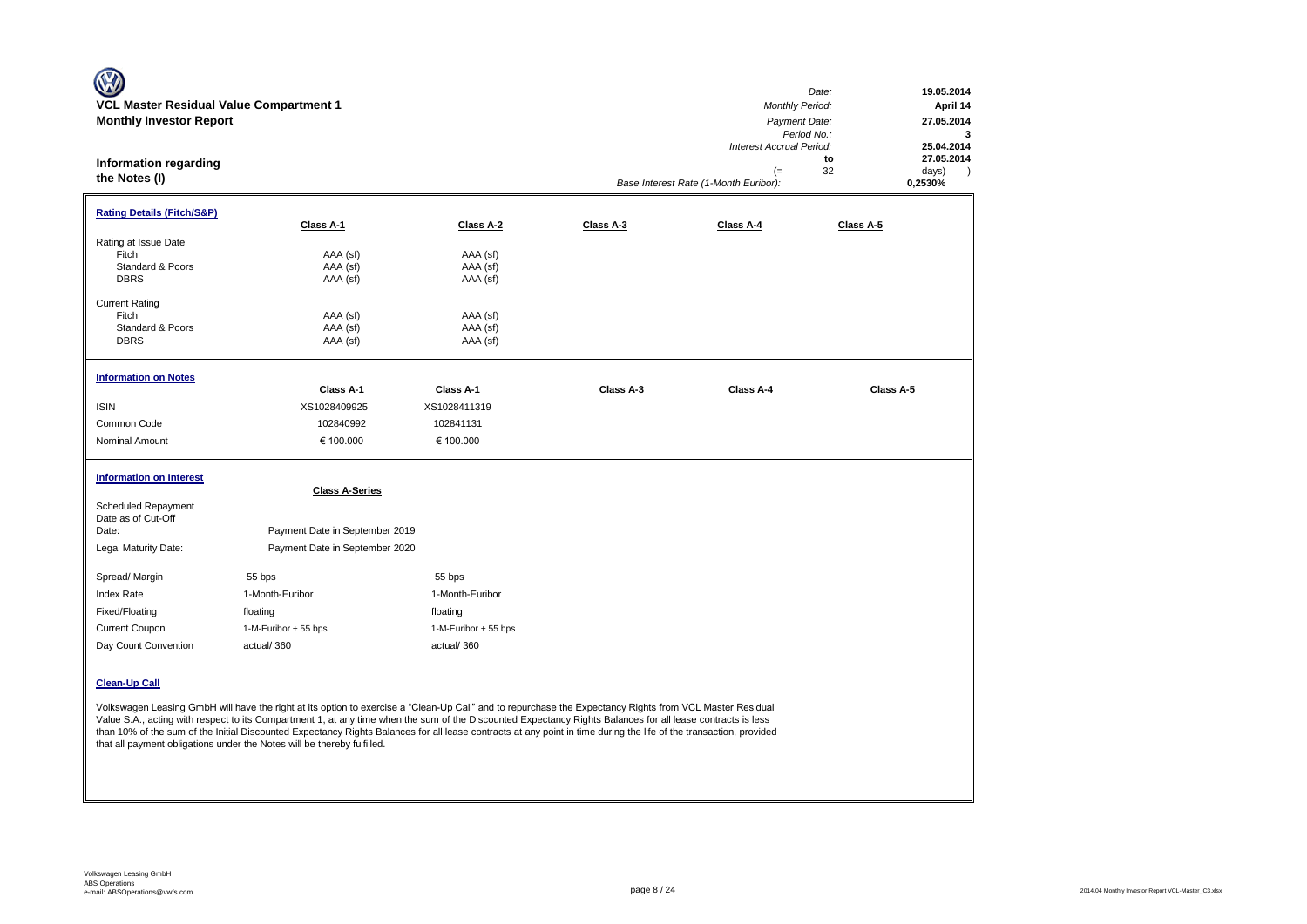**Information regarding the Notes (II)**

| Date:                                 |    | 19.05.2014 |  |
|---------------------------------------|----|------------|--|
| <b>Monthly Period:</b>                |    | April 14   |  |
| Payment Date:                         |    | 27.05.2014 |  |
| Period No.:                           |    | з          |  |
| Interest Accrual Period:              |    | 25.04.2014 |  |
|                                       | to | 27.05.2014 |  |
| $(=$                                  | 32 | $days$ )   |  |
| Base Interest Rate (1-Month Euribor): |    | 0.2530%    |  |

| <b>Note Balance</b>                                                                                                                                                                                         |                      |                  | Class A-1                      |             | Class A-2                        | Class A-3 | Class A-4 | Class A-5 |
|-------------------------------------------------------------------------------------------------------------------------------------------------------------------------------------------------------------|----------------------|------------------|--------------------------------|-------------|----------------------------------|-----------|-----------|-----------|
| Initial Note Balance (at Poolcut)                                                                                                                                                                           |                      |                  |                                |             | € 154.600.000,00 € 61.800.000,00 |           |           |           |
| <b>During Revolving Period</b>                                                                                                                                                                              |                      |                  |                                |             |                                  |           |           |           |
| Note Balance Beginn of Period                                                                                                                                                                               |                      |                  |                                |             | € 244.300.000,00 € 61.800.000,00 |           |           |           |
| Overcollateralisation Amount before Top-Up (all Class A Notes)                                                                                                                                              |                      |                  | € 158.124.876,36               |             |                                  |           |           |           |
| Targeted Overcollateralisation Amount<br>Available Top-Up Amount<br>(all Funds in the Accumulation Account)<br>Targeted Additional Purchase Amount<br>(incl. % additional OC)<br>Additional Purchase Amount |                      | €<br>€<br>€      | € 207.913.725,49<br>378.226,23 |             |                                  |           |           |           |
| Overcollateralisation Amount after Top-Up<br>Note Decrease per Series from Redemption<br>Note Decrease per Note from Redemption<br>Note Increase from Tap-Up<br><b>Note Balance End of Period</b>           |                      | €<br>€<br>€<br>€ |                                | €<br>€<br>€ | € 154.600.000,00 € 61.800.000,00 |           |           |           |
| <b>After Revolving Period</b>                                                                                                                                                                               |                      |                  | Class A-1                      |             | Class A-2                        | Class A-3 | Class A-4 | Class A-5 |
|                                                                                                                                                                                                             |                      |                  |                                |             | € 154.600.000,00 € 61.800.000,00 |           |           |           |
| Note Balance as of the Beginning of the Period                                                                                                                                                              |                      |                  |                                |             |                                  |           |           |           |
| <b>Unallocated Redemption Amount</b>                                                                                                                                                                        |                      | €                |                                |             |                                  |           |           |           |
| of the previous Period<br>Available Redemption Amount                                                                                                                                                       |                      | €                |                                |             |                                  |           |           |           |
| for the Reporting Period                                                                                                                                                                                    |                      |                  |                                |             |                                  |           |           |           |
| <b>Total Available Redemption Amount</b>                                                                                                                                                                    |                      | €                |                                |             |                                  |           |           |           |
| Redemption Amount per Note                                                                                                                                                                                  |                      | €                |                                | €           |                                  |           |           |           |
| Redemption Amount per Class                                                                                                                                                                                 |                      | €                |                                | €           |                                  |           |           |           |
| Unallocated Redemption Amount from current Period                                                                                                                                                           |                      | €                |                                | €           |                                  |           |           |           |
| Note Balance as of the End of the Period                                                                                                                                                                    |                      |                  |                                |             | € 154.600.000,00 € 61.800.000,00 |           |           |           |
|                                                                                                                                                                                                             |                      |                  | Class A-1                      |             | Class A-2                        | Class A-3 | Class A-4 | Class A-5 |
| Payments to Investors - per EUR 100.000 denomination                                                                                                                                                        |                      |                  |                                |             |                                  |           |           |           |
| Interest (1-M-Euribor + Spread A Note)<br>Redemption                                                                                                                                                        |                      | €<br>€           | 110.350,04 €                   | €           | 44.111,47                        |           |           |           |
| Remaining Principal Amount                                                                                                                                                                                  |                      | €                | 100.000,00                     | €           | 100.000,00                       |           |           |           |
| Note Factor                                                                                                                                                                                                 |                      |                  | 1,000000                       |             | 1,000000                         |           |           |           |
| <b>Unpaid Interest</b>                                                                                                                                                                                      |                      |                  | Class A-1                      |             | Class A-2                        | Class A-3 | Class A-4 | Class A-5 |
| Unpaid Interest of Reporting Period                                                                                                                                                                         |                      | €                |                                | €           |                                  |           |           |           |
| <b>Cumulative Unpaid Interest</b>                                                                                                                                                                           |                      | €                |                                | €           |                                  |           |           |           |
| <b>Overcollateralisation</b>                                                                                                                                                                                | <b>Total Class A</b> |                  | Class A-1                      |             | Class A-2                        | Class A-3 | Class A-4 | Class A-x |
| Initial OC Percentage at Poolcut                                                                                                                                                                            |                      |                  | 42,001%                        |             | 42,001%                          |           |           |           |
| <b>Current OC Percentage</b>                                                                                                                                                                                | 42,270%              |                  | 42,270%                        |             | 42,270%                          |           |           |           |
| <b>Target OC Percentage</b><br>(during/ after Revolving Period)                                                                                                                                             | 49%/52%              |                  |                                |             |                                  |           |           |           |
|                                                                                                                                                                                                             |                      |                  |                                |             |                                  |           |           |           |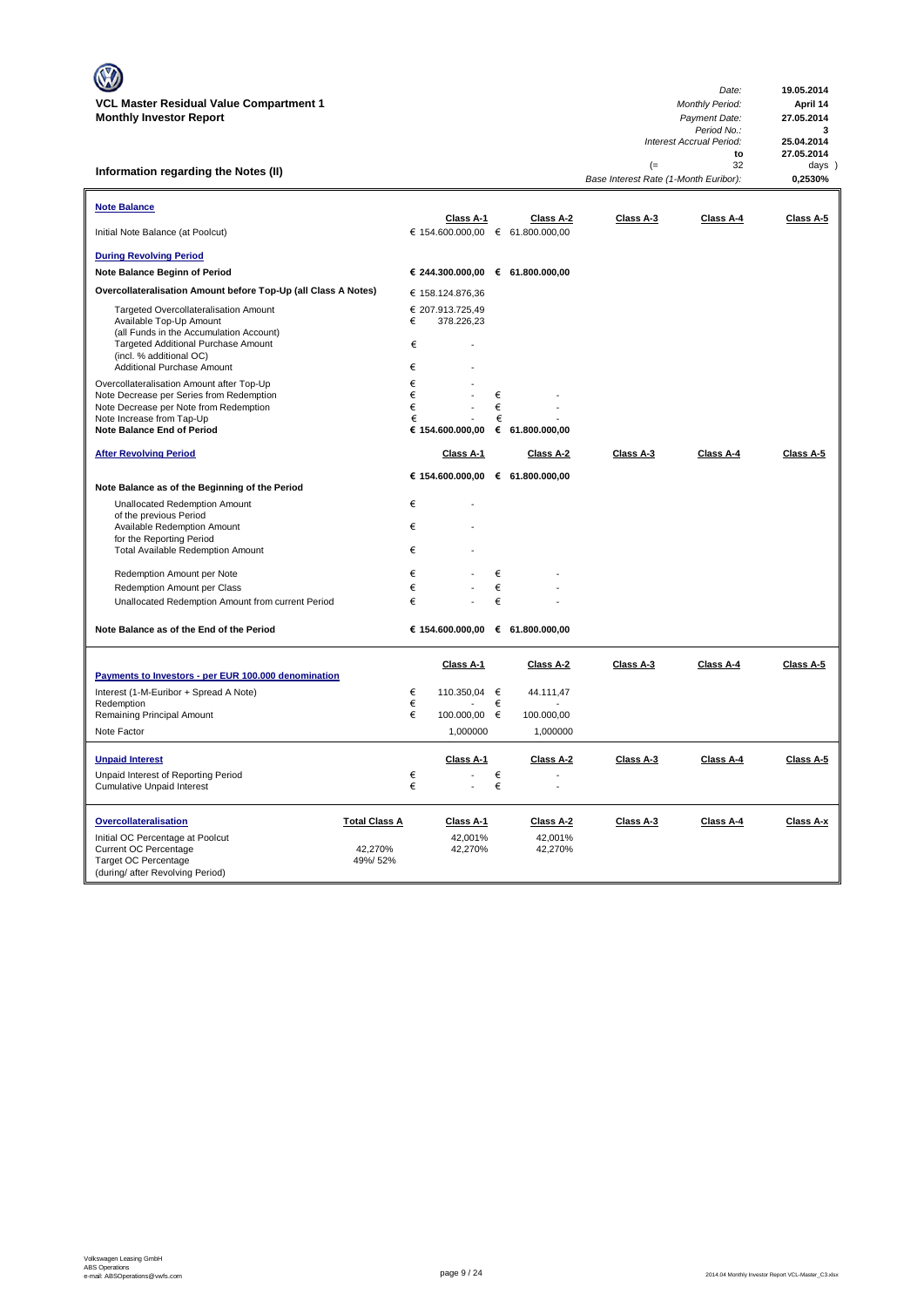

## **VCL Master Residual Value Compartment 1** *Monthly Period:* **Monthly Investor Report**

|      | Date:                                 |      | 19.05.2014                    |
|------|---------------------------------------|------|-------------------------------|
| 1t 1 | <b>Monthly Period:</b>                |      | <b>April 14</b>               |
|      | Payment Date:                         |      | 27.05.2014                    |
|      | Period No.:                           |      | 3                             |
|      | Interest Accrual Period:              |      | 25.04.2014                    |
|      |                                       | to   | 27.05.2014                    |
|      | Base Interest Rate (1-Month Euribor): | $(=$ | 32 days )<br>0,2530%          |
|      |                                       |      |                               |
|      |                                       |      | 11.209.520,00 €               |
|      |                                       |      | 11.209.520,00 €<br>$0,00 \in$ |
|      |                                       |      |                               |

**0,00 €**

**11.209.520,00 €**

11.209.520,00 €

**. . . .** Trigger Level 1

**11.209.520,00 €**

 $0.00 €$ 

**0,00 €**

**5,18% 5,18%**

 $0.00 \in$ 

2.813.200,00 €

 **2.813.200,00 €**

**Targeted Balance (Floor)** Thereof General Cash Reserve Thereof German Trade Tax Risk Reserve

Thereof German Trade Tax Risk Reserve

**Balance as of the Beginning of the Period**

**Balance as of the End of the Period** Thereof General Cash Reserve Thereof German Trade Tax Risk Reserve

**Payment from CCA/ Payment to CCA /**

#### **General Cash Collateral Account**

**Cash Collateral Account (CCA)**

Thereof General Cash Reserve

**Initial Balance at Poolcut**

**Credit Enhancement**

percentage of Current Note Balance percentage of Initial Note Balance

#### **Set-Off Risk**

No set-off risk is applicable in this transaction.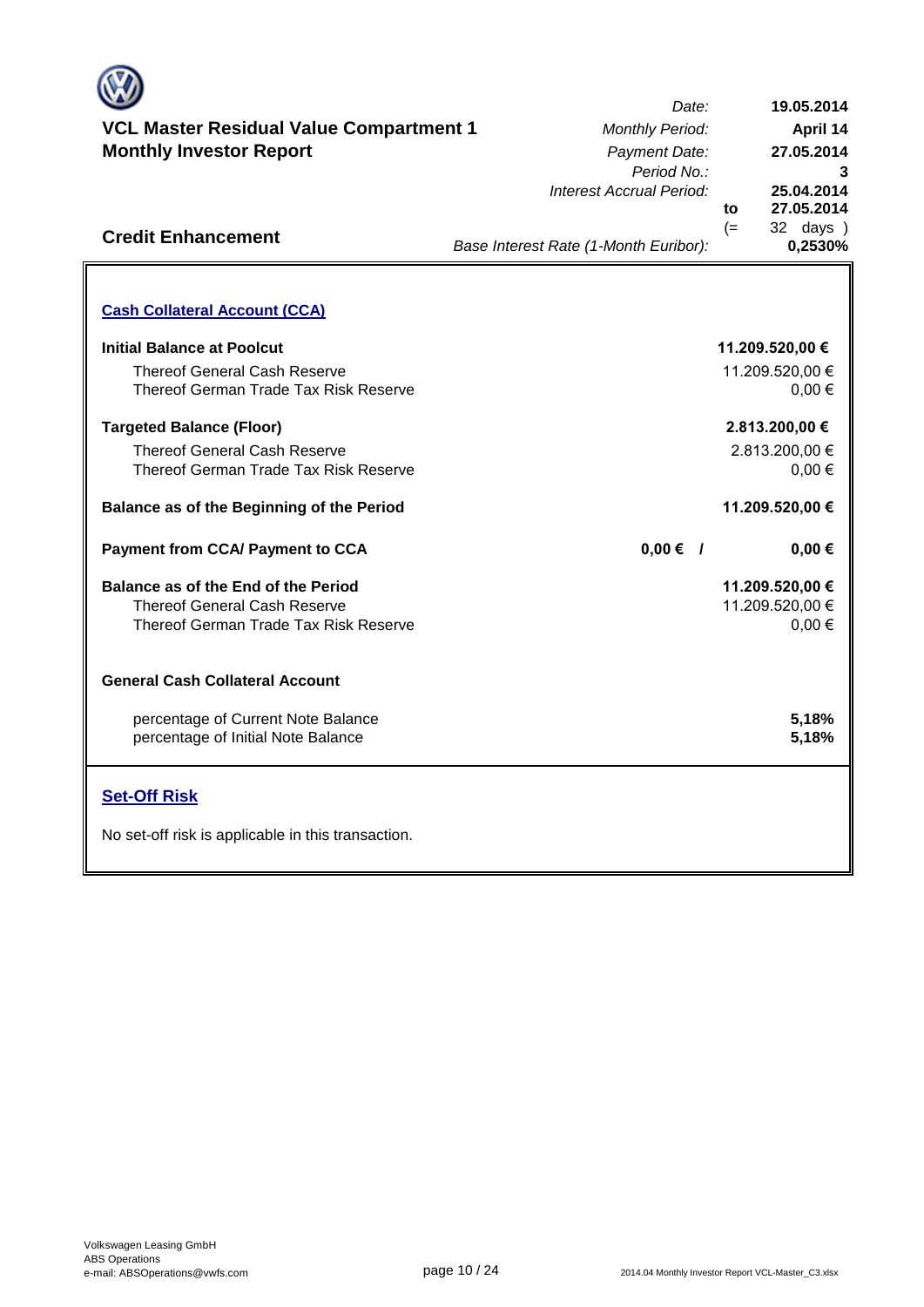#### **VCL Master Residual Value Compartment 1** *Monthly Period:* **Monthly Investor Report** *Payment Date:*

*Date: Period No.: Interest Accrual Period:* **to**  $(= 32 \text{ days})$ <br> $0.2530\%$ **27.05.2014 19.05.2014 April 14 27.05.2014 25.04.2014**

**3**

*Base Interest Rate (1-Month Euribor):* **Waterfall 0,2530%**

| <b>Waterfall</b>                                                  |                                                                                           |             |                                                                           |             |
|-------------------------------------------------------------------|-------------------------------------------------------------------------------------------|-------------|---------------------------------------------------------------------------|-------------|
| Available Collection Amount of the Period incl. Net Swap Receipts |                                                                                           |             | 520.359,98€                                                               |             |
| Remaining Amount from Previous Period                             |                                                                                           | $0,00$ €    | 520.359,98 €                                                              |             |
| Earnings from Distribution/ Accumulation Account deposits         |                                                                                           |             | $0,00 \in$                                                                | 520.359,98€ |
| <b>Available Distribution Amount</b>                              |                                                                                           |             |                                                                           | 520.359,98€ |
| Taxes/Fees                                                        |                                                                                           | less        | $-313.174,06 \in$                                                         | 207.185,92€ |
| <b>Net Swap Payments Class A</b>                                  |                                                                                           | less / plus | $0,00$ €                                                                  | 207.185,92€ |
|                                                                   | Class A-1<br>Class A-2<br><b>Class A-x</b><br><b>Class A-x</b><br><b>Class A-x</b>        |             | $0,00 \in$<br>$0,00 \in$<br>$0,00 \in$<br>$0,00 \in$<br>$0,00 \in$        |             |
| <b>Interest Class A</b>                                           |                                                                                           | less        | $-154.461,51 \in$                                                         | 52.724,41€  |
|                                                                   | Class A-1<br><b>Class A-2</b><br>Class A-x<br>Class A-x<br>Class A-x                      |             | $-110.350,04€$<br>$-44.111,47€$<br>$0,00 \in$<br>$0,00 \in$<br>$0,00 \in$ |             |
| Payment to Cash Collateral Account                                |                                                                                           | less        | 0,00€                                                                     | 52.724,41 € |
| <b>German Trade Tax</b>                                           |                                                                                           | less        | $0,00 \in$                                                                | 52.724,41€  |
| Payments to the Accumulation Account                              |                                                                                           | less        | $-52.724,41€$                                                             | $0,00$ €    |
| <b>Redemption Class A</b>                                         |                                                                                           | less        | 0,00€                                                                     | $0,00 \in$  |
|                                                                   | Class A-1<br><b>Class A-2</b><br><b>Class A-x</b><br><b>Class A-x</b><br><b>Class A-x</b> |             | $0,00 \in$<br>$0,00$ €<br>$0,00 \in$<br>$0,00 \in$<br>$0,00 \in$          |             |
| Remaining Amout Due to Rounding                                   |                                                                                           | less        | $0,00 \in$                                                                | $0,00 \in$  |
| Other Payments to Swap Counterparties                             |                                                                                           | less        | $0,00 \in$                                                                | $0,00 \in$  |
| <b>Payment to VWL</b>                                             |                                                                                           | less        | $0,00 \in$                                                                | $0,00 \in$  |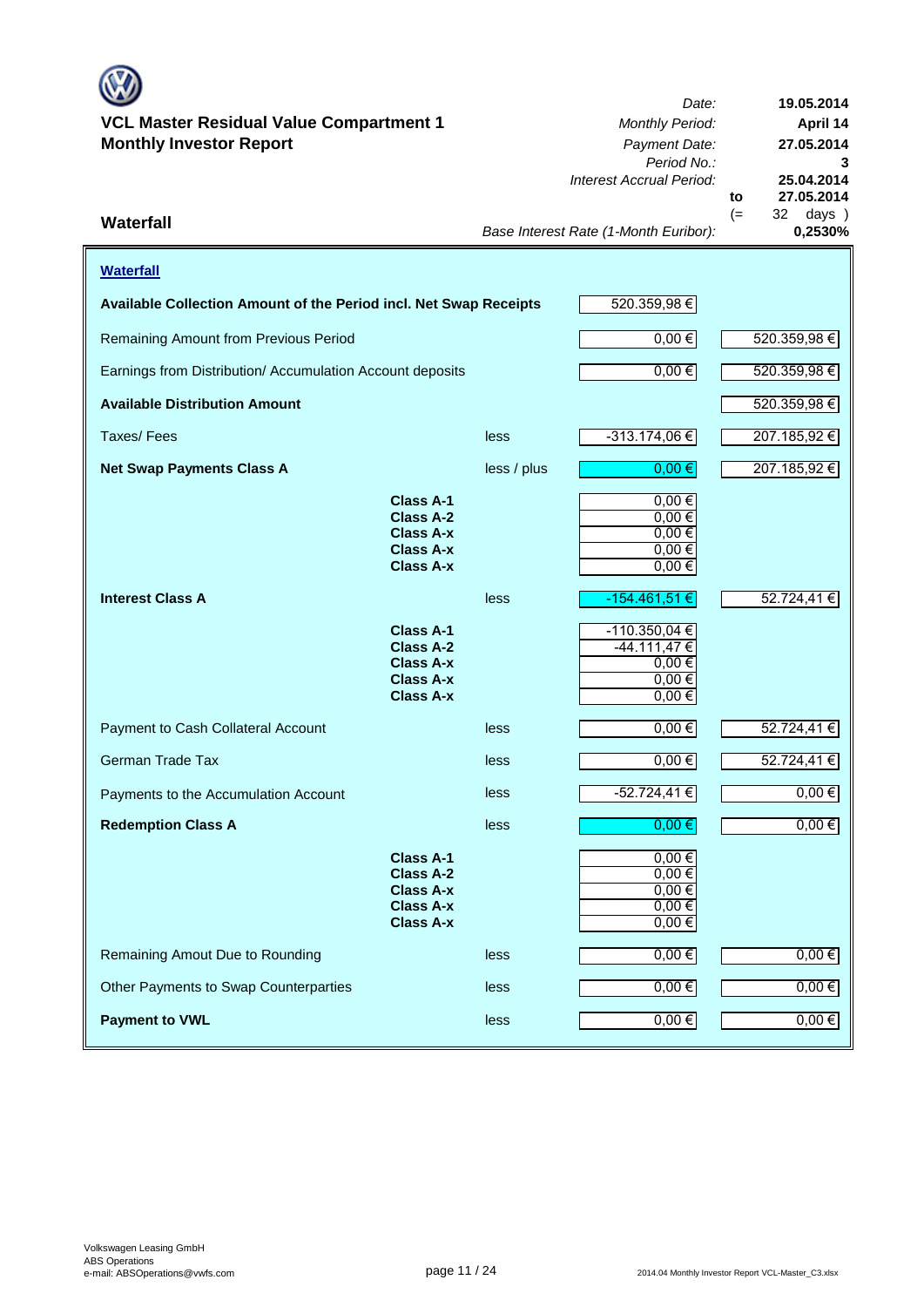*Date:* **Master Residual Value Compartment 1** *Monthly Period:* **Monthly Investor Report** *Payment Date: Period No.: Interest Accrual Period:* **to** (= 32 days ) *Base Interest Rate (1-Month Euribor):* **(Expected) Amortisation Profile**<br>0,2530% *Base Interest Rate (1-Month Euribor)* **19.05.2014 April 14 27.05.2014 3 25.04.2014 27.05.2014**

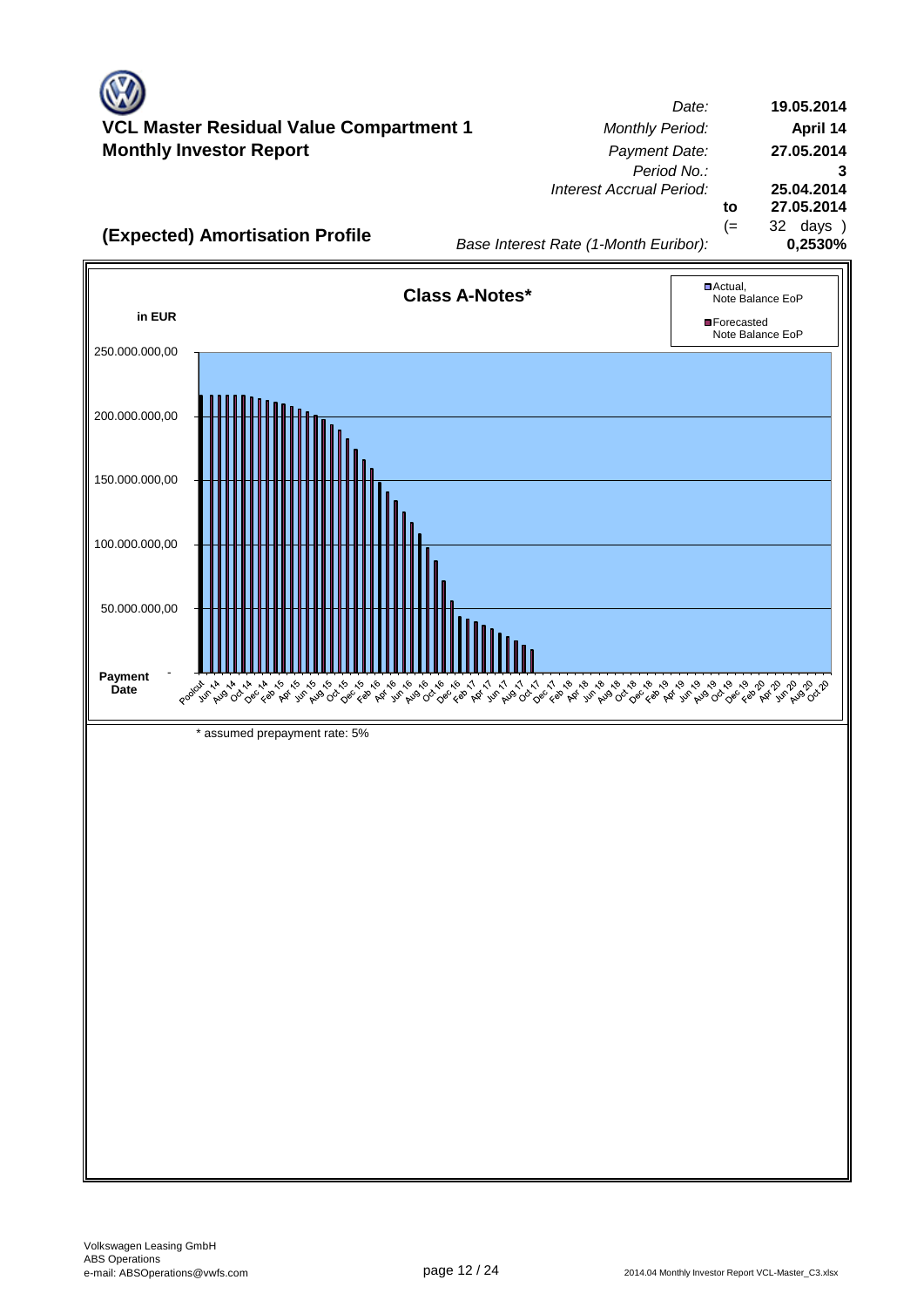

**Run Out Schedule**

*Date: Period No.: Interest Accrual Period:*

**19.05.2014 April 14 to 27.05.2014 25.04.2014 3 27.05.2014**

*Base Interest Rate (1-Month Euribor):*

**0,2530%** (= 32 days)

|                    |                                  | at the End of the current Monthly Period |                                |                         | at the End of the current Monthly Period |                                 |                              |  |  |
|--------------------|----------------------------------|------------------------------------------|--------------------------------|-------------------------|------------------------------------------|---------------------------------|------------------------------|--|--|
| <b>Monthly</b>     |                                  | Outst. Disc. Exp.                        |                                | Remaing                 |                                          | <b>Current Outst.</b>           |                              |  |  |
| Period             | <b>Monthly Maturity</b>          | <b>Rights Funding</b>                    | Interest                       | Term in<br><b>Month</b> | <b>Monthly</b>                           | Disc. Exp.                      | Interest                     |  |  |
|                    |                                  | <b>Amount at Maturity</b><br>Date        |                                |                         | <b>Maturity</b>                          | <b>Rights Funding</b><br>Amount |                              |  |  |
|                    |                                  |                                          |                                |                         |                                          |                                 |                              |  |  |
| 04.2014            | 418.163.796,32                   | 375.361.224,89                           | 42.802.571,43                  |                         |                                          |                                 |                              |  |  |
| 05.2014            | 418.161.763,97                   | 375.359.204,97                           | 42.802.559,00                  | 1                       | 2.032,35                                 | 2.019,92                        | 12,43                        |  |  |
| 06.2014            | 418.158.035,72                   | 375.355.511,09                           | 42.802.524,63                  | $\overline{2}$          | 3.728,25                                 | 3.693,88                        | 34,37                        |  |  |
| 07.2014            | 418.158.035,72                   | 375.355.511,09                           | 42.802.524,63                  | 3                       |                                          |                                 |                              |  |  |
| 08.2014            | 418.141.605,88                   | 375.339.324,48                           | 42.802.281,40                  | 4<br>5                  | 16.429,84                                | 16.186,61                       | 243,23                       |  |  |
| 09.2014<br>10.2014 | 418.102.592,58<br>418.013.043,33 | 375.301.024,55<br>375.213.533,78         | 42.801.568,03<br>42.799.509,55 | 6                       | 39.013,30<br>89.549,25                   | 38.299,93                       | 713,37                       |  |  |
| 11.2014            | 417.890.687,75                   | 375.094.386,85                           | 42.796.300.90                  | $\overline{7}$          | 122.355,58                               | 87.490,77<br>119.146,93         | 2.058,48<br>3.208,65         |  |  |
| 12.2014            | 417.799.846,73                   | 375.006.270,35                           | 42.793.576,38                  | 8                       | 90.841,02                                | 88.116,50                       | 2.724,52                     |  |  |
| 01.2015            | 417.556.575,78                   | 374.771.261,98                           | 42.785.313,80                  | 9                       | 243.270,95                               | 235.008,37                      | 8.262,58                     |  |  |
| 02.2015            | 417.095.828,32                   | 374.327.727,13                           | 42.768.101,19                  | 10                      | 460.747,46                               | 443.534,85                      | 17.212,61                    |  |  |
| 03.2015            | 416.287.069,24                   | 373.551.863,18                           | 42.735.206,06                  | 11                      | 808.759,08                               | 775.863,95                      | 32.895,13                    |  |  |
| 04.2015            | 415.037.164,79                   | 372.356.796,28                           | 42.680.368,51                  | 12                      | 1.249.904,45                             | 1.195.066,90                    | 54.837,55                    |  |  |
| 05.2015            | 413.455.396,87                   | 370.850.172,00                           | 42.605.224,87                  | 13                      | 1.581.767,92                             | 1.506.624,28                    | 75.143,64                    |  |  |
| 06.2015            | 411.689.217,49                   | 369.173.800,23                           | 42.515.417,26                  | 14                      | 1.766.179,38                             | 1.676.371,77                    | 89.807,61                    |  |  |
| 07.2015            | 408.632.316,30                   | 366.283.414,21                           | 42.348.902,09                  | 15                      | 3.056.901,19                             | 2.890.386,02                    | 166.515,17                   |  |  |
| 08.2015            | 405.128.596,53                   | 362.981.482,14                           | 42.147.114,39                  | 16                      | 3.503.719,77                             | 3.301.932,07                    | 201.787,70                   |  |  |
| 09.2015            | 399.313.571.10                   | 357.522.099,82                           | 41.791.471.28                  | 17                      | 5.815.025,43                             | 5.459.382,32                    | 355.643,11                   |  |  |
| 10.2015            | 392.064.282,21                   | 350.740.614,62                           | 41.323.667,59                  | 18                      | 7.249.288,89                             | 6.781.485,20                    | 467.803,69                   |  |  |
| 11.2015            | 384.128.177,55                   | 343.342.434,95                           | 40.785.742,60                  | 19                      | 7.936.104,66                             | 7.398.179,67                    | 537.924,99                   |  |  |
| 12.2015            | 378.239.926,09                   | 337.871.292,32                           | 40.368.633,77                  | 20                      | 5.888.251,46                             | 5.471.142,63                    | 417.108,83                   |  |  |
| 01.2016            | 367.445.665,77                   | 327.883.161,01                           | 39.562.504,76                  | 21                      | 10.794.260,32                            | 9.988.131,31                    | 806.129,01                   |  |  |
| 02.2016            | 353.526.781,26                   | 315.050.819.42                           | 38.475.961,84                  | 22                      | 13.918.884,51                            | 12.832.341,59                   | 1.086.542,92                 |  |  |
| 03.2016            | 337.318.558,63                   | 300.158.291,21                           | 37.160.267,42                  | 23                      | 16.208.222,63                            | 14.892.528,21                   | 1.315.694,42                 |  |  |
| 04.2016            | 317.280.441,21                   | 281.811.848,67                           | 35.468.592,54                  | 24                      | 20.038.117,42                            | 18.346.442,54                   | 1.691.674,88                 |  |  |
| 05.2016            | 297.447.894,51                   | 263.719.197,80                           | 33.728.696,71                  | 25                      | 19.832.546,70                            | 18.092.650,87                   | 1.739.895,83                 |  |  |
| 06.2016            | 275.773.346,51                   | 244.019.861,68                           | 31.753.484,83                  | 26                      | 21.674.548,00                            | 19.699.336,12                   | 1.975.211,88                 |  |  |
| 07.2016            | 250.117.596,01                   | 220.791.257,60                           | 29.326.338,41                  | 27                      | 25.655.750,50                            | 23.228.604,08                   | 2.427.146,42                 |  |  |
| 08.2016<br>09.2016 | 224.894.147,93<br>184.995.136,38 | 198.029.162,12<br>162.161.069,35         | 26.864.985,81<br>22.834.067,03 | 28<br>29                | 25.223.448,08                            | 22.762.095,48                   | 2.461.352,60                 |  |  |
| 10.2016            | 145.686.573,51                   | 126.951.575,46                           | 18.734.998,05                  | 30                      | 39.899.011,55<br>39.308.562,87           | 35.868.092,77<br>35.209.493,89  | 4.030.918,78<br>4.099.068,98 |  |  |
| 11.2016            | 113.739.225,61                   | 98.426.457,10                            | 15.312.768,51                  | 31                      | 31.947.347,90                            | 28.525.118,36                   | 3.422.229,54                 |  |  |
| 12.2016            | 110.426.042,32                   | 95.478.661,22                            | 14.947.381,10                  | 32                      | 3.313.183,29                             | 2.947.795,88                    | 365.387,41                   |  |  |
| 01.2017            | 104.678.648,35                   | 90.385.742,22                            | 14.292.906,13                  | 33                      | 5.747.393,97                             | 5.092.919,00                    | 654.474,97                   |  |  |
| 02.2017            | 98.206.588,68                    | 84.672.463,08                            | 13.534.125,60                  | 34                      | 6.472.059,67                             | 5.713.279,14                    | 758.780,53                   |  |  |
| 03.2017            | 91.811.781,84                    | 79.045.895,90                            | 12.765.885,94                  | 35                      | 6.394.806,84                             | 5.626.567,18                    | 768.239,66                   |  |  |
| 04.2017            | 82.928.510,23                    | 71.256.899,20                            | 11.671.611,03                  | 36                      | 8.883.271,61                             | 7.788.996,70                    | 1.094.274,91                 |  |  |
| 05.2017            | 75.333.894,75                    | 64.622.103,86                            | 10.711.790,89                  | 37                      | 7.594.615,48                             | 6.634.795,34                    | 959.820,14                   |  |  |
| 06.2017            | 67.465.451,63                    | 57.773.806,78                            | 9.691.644,85                   | 38                      | 7.868.443,12                             | 6.848.297,08                    | 1.020.146,04                 |  |  |
| 07.2017            | 58.308.171,57                    | 49.834.386,21                            | 8.473.785,36                   | 39                      | 9.157.280,06                             | 7.939.420,57                    | 1.217.859,49                 |  |  |
| 08.2017            | 48.881.162,31                    | 41.688.046,70                            | 7.193.115,61                   | 40                      | 9.427.009,26                             | 8.146.339,51                    | 1.280.669,75                 |  |  |
| 09.2017            | 34.730.232,01                    | 29.505.168,46                            | 5.225.063,55                   | 41                      | 14.150.930,30                            | 12.182.878,24                   | 1.968.052,06                 |  |  |
| 10.2017            | 21.595.434,17                    | 18.238.776,71                            | 3.356.657.46                   | 42                      | 13.134.797,84                            | 11.266.391,75                   | 1.868.406,09                 |  |  |
| 11.2017            | 10.127.704,24                    | 8.433.945,05                             | 1.693.759,19                   | 43                      | 11.467.729,93                            | 9.804.831,66                    | 1.662.898,27                 |  |  |
| 12.2017            | 9.599.062,45                     | 7.983.639,43                             | 1.615.423,02                   | 44                      | 528.641,79                               | 450.305,62                      | 78.336,17                    |  |  |
| 01.2018            | 8.865.976,06                     | 7.361.657,69                             | 1.504.318,37                   | 45                      | 733.086,39                               | 621.981,74                      | 111.104,65                   |  |  |
| 02.2018<br>03.2018 | 8.311.423,47                     | 6.892.874,69<br>6.222.345.83             | 1.418.548,78<br>1.293.333,48   | 46<br>47                | 554.552,59<br>795.744,16                 | 468.783,00                      | 85.769,59                    |  |  |
| 04.2018            | 7.515.679,31<br>6.694.093,90     | 5.532.548,19                             | 1.161.545,71                   | 48                      | 821.585,41                               | 670.528,86<br>689.797,64        | 125.215,30<br>131.787,77     |  |  |
| 05.2018            | 5.792.116,07                     | 4.777.979,46                             | 1.014.136,61                   | 49                      | 901.977,83                               | 754.568,73                      | 147.409,10                   |  |  |
| 06.2018            | 5.142.144,02                     | 4.236.305,37                             | 905.838,65                     | 50                      | 649.972,05                               | 541.674,09                      | 108.297,96                   |  |  |
| 07.2018            | 4.435.950,00                     | 3.649.929,25                             | 786.020,75                     | 51                      | 706.194,02                               | 586.376,12                      | 119.817,90                   |  |  |
| 08.2018            | 3.628.798,79                     | 2.981.964,49                             | 646.834,30                     | 52                      | 807.151,21                               | 667.964,76                      | 139.186,45                   |  |  |
| 09.2018            | 2.352.905,44                     | 1.929.966,61                             | 422.938,83                     | 53                      | 1.275.893,35                             | 1.051.997,88                    | 223.895,47                   |  |  |
| 10.2018            | 1.077.075,67                     | 881.967,18                               | 195.108,49                     | 54                      | 1.275.829,77                             | 1.047.999,43                    | 227.830,34                   |  |  |
| 11.2018            |                                  |                                          |                                | 55                      | 1.077.075,67                             | 881.967,18                      | 195.108,49                   |  |  |
| 12.2018            | $\omega$                         | $\mathbf{r}$                             | $\blacksquare$                 | 56                      |                                          |                                 |                              |  |  |
| 01.2019            | $\blacksquare$                   | $\blacksquare$                           | $\blacksquare$                 | 57                      | $\overline{\phantom{a}}$                 | $\overline{\phantom{a}}$        |                              |  |  |
| 02.2019            | ٠                                | $\blacksquare$                           | ٠                              | 58                      | $\blacksquare$                           | $\overline{\phantom{a}}$        |                              |  |  |
| 03.2019            | $\blacksquare$                   | $\blacksquare$                           | $\omega_{\rm c}$               | 59                      | $\blacksquare$                           | $\sim$                          | $\overline{\phantom{a}}$     |  |  |
| 04.2019            | ۰                                | ۰                                        |                                | 60                      |                                          | $\overline{\phantom{a}}$        |                              |  |  |
|                    |                                  |                                          |                                |                         |                                          |                                 |                              |  |  |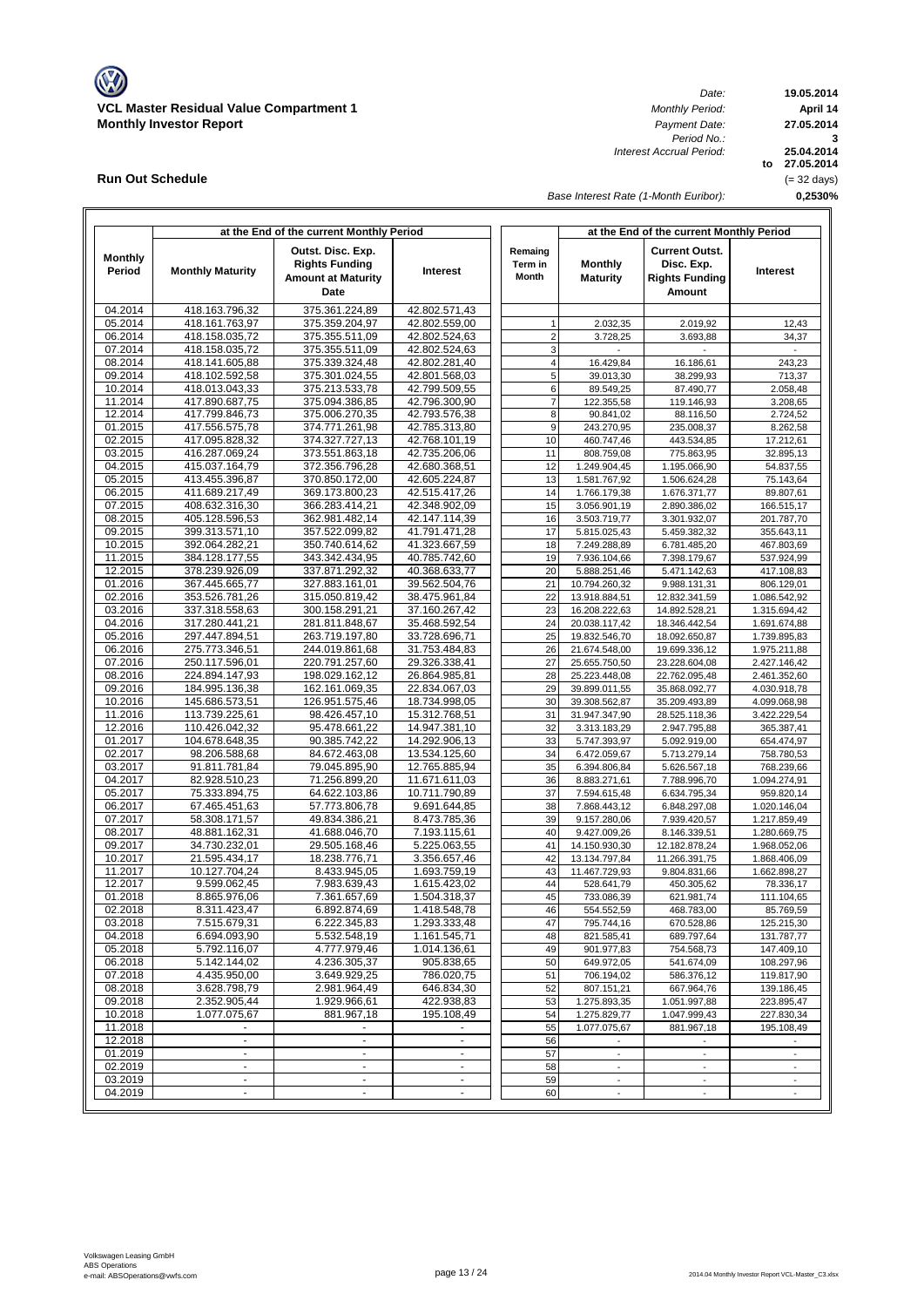## **Information Regarding the Expectancy Rights Pool Outstanding Contracts**

| Information Regarding the<br><b>Expectancy Rights Pool -</b> |                                 |                            |                          |                     |                                       |                      | $=$                      | to<br>32                      | 27.05.2014<br>days       |
|--------------------------------------------------------------|---------------------------------|----------------------------|--------------------------|---------------------|---------------------------------------|----------------------|--------------------------|-------------------------------|--------------------------|
| <b>Outstanding Contracts</b>                                 |                                 |                            |                          |                     | Base Interest Rate (1-Month Euribor): |                      |                          |                               | 0.2530%                  |
|                                                              |                                 |                            |                          | Tvpe of Vehicles    |                                       |                      |                          |                               |                          |
| <b>Outstanding Expectancy Rights Pool</b>                    | <b>Reporting Period - Total</b> |                            |                          | <b>New Vehicles</b> |                                       | <b>Used Vehicles</b> |                          | <b>Demonstration Vehicles</b> |                          |
|                                                              |                                 |                            | Outstanding              |                     | Outstanding                           |                      | Outstanding              |                               | Outstanding              |
|                                                              |                                 | <b>Outstanding Nominal</b> | <b>Discounted</b>        |                     | Discounted                            |                      | <b>Discounted</b>        |                               | <b>Discounted</b>        |
|                                                              | No. of                          | <b>Expectancy Rights</b>   | <b>Expectancy Rights</b> | No. of              | <b>Expectancy Rights</b>              | No. of               | <b>Expectancy Rights</b> | No. of                        | <b>Expectancy Rights</b> |
|                                                              | Contracts                       | <b>Funding Amount</b>      | <b>Funding Amount</b>    | Contracts           | <b>Funding Amount</b>                 | <b>Contracts</b>     | <b>Funding Amount</b>    | Contracts                     | <b>Funding Amount</b>    |
| Initial Balance at Poolcut                                   | 30.336                          | 420.167.080.61             | 373.106.912.06           | 29.006              | 355.751.383.60                        | 504                  | 5.887.060.97             | 826                           | 11.468.467.49            |
| Balance at the Beginning of the Period                       | 30.255                          | 418.740.046.33             | 374.524.876.36           | 28.931              | 357.122.134.01                        | 499                  | 5.870.641.79             | 825                           | 11.532.100.56            |
| Balance at the End of the Period - before                    |                                 |                            |                          |                     |                                       |                      |                          |                               |                          |
| origination of add. Expectancy Rights                        | 30.216                          | 418.163.796.32             | 375.361.224.89           | 28.897              | 357.948.934.17                        | 496                  | 5.877.007.50             | 823                           | 11.535.283.22            |

|                                                                | 30.336    | 418.163.796.32             |   | 375.361.224.89           | 29.006                                         | 357.948.934,17           | 504                  | 5.877.007.50             | 826                           |   | 11.535.283,22            |
|----------------------------------------------------------------|-----------|----------------------------|---|--------------------------|------------------------------------------------|--------------------------|----------------------|--------------------------|-------------------------------|---|--------------------------|
| Early Settlement - Paid in Full                                | 120       | $\overline{\phantom{a}}$   |   |                          | 109                                            |                          |                      |                          |                               |   |                          |
| End of Term - Paid in Full                                     |           |                            |   |                          |                                                |                          |                      |                          |                               |   |                          |
| Terminated                                                     | 44        | 562.631.87                 | € | 502.769.04               | 39                                             | 450.668.10               | 3                    | 25.382.10                | 2                             |   | 26.718.84                |
| Delinguent*                                                    | 218       | 2.956.240.83               | € | 2.647.595.02             | 208                                            | 2.473.320.23             |                      | 7.397.87                 | 9                             |   | 166.876.92               |
| Current                                                        | 29.954    | 414.644.923.62             |   | 372.210.860,83           | 28.650                                         | 355.024.945.84           | 492                  | 5.844.227.53             | 812                           |   | 11.341.687,46            |
|                                                                | Contracts | <b>Funding Amount</b>      |   | <b>Funding Amount</b>    | <b>Contracts</b>                               | <b>Funding Amount</b>    | <b>Contracts</b>     | <b>Funding Amount</b>    | Contracts                     |   | <b>Funding Amount</b>    |
|                                                                | No. of    | <b>Expectancy Rights</b>   |   | <b>Expectancy Rights</b> | No. of                                         | <b>Expectancy Rights</b> | No. of               | <b>Expectancy Rights</b> | No. of                        |   | <b>Expectancy Rights</b> |
|                                                                |           | <b>Outstanding Nominal</b> |   | <b>Discounted</b>        |                                                | <b>Discounted</b>        |                      | <b>Discounted</b>        |                               |   | <b>Discounted</b>        |
|                                                                |           |                            |   | Outstanding              |                                                | Outstanding              |                      | Outstanding              |                               |   | Outstanding              |
| Status of the Contracts at the End of the Period, after Top-Up |           |                            |   |                          | <b>Type of Vehicles</b><br><b>New Vehicles</b> |                          | <b>Used Vehicles</b> |                          | <b>Demonstration Vehicles</b> |   |                          |
|                                                                |           |                            |   |                          |                                                |                          |                      |                          |                               |   |                          |
| Top-Up of the Monthly Period<br>at the End of the Period       | 30.216    | 418.163.796.32             |   | 375.361.224.89           | 28.897                                         | 357.948.934.17           | 496                  | 5.877.007.50             | 823                           |   | 11.535.283.22            |
| origination of add. Expectancy Rights                          | 30.216    | 418.163.796.32             | € | 375.361.224.89           | 28.897                                         | 357.948.934.17           | 496                  | 5.877.007.50             | 823                           | € | 11.535.283.22            |
| Balance at the End of the Period - before                      |           |                            |   |                          |                                                |                          |                      |                          |                               |   |                          |

\*delinquent in terms of Instalments sold to VCLM Compartment 1

|                                                |   | <b>Poolcut</b> | <b>Reporting Period</b> |
|------------------------------------------------|---|----------------|-------------------------|
| <b>Minimum</b> Remaining Term in months        |   |                |                         |
| <b>Maximum</b> Remaining Term in months        |   | 57             | 55                      |
| Weighted Average Remaining Term in months      |   | 31.42          | 29.34                   |
| <b>Seasoning in months</b>                     |   | 9.07           | 10.15                   |
| <b>Average Discounted Balance per Contract</b> | € | 12.299.15 €    | 12.422.60               |
|                                                |   |                |                         |

**Date: 19.05.2014**

**Period No.: 3**

**Interest Accrual Period:**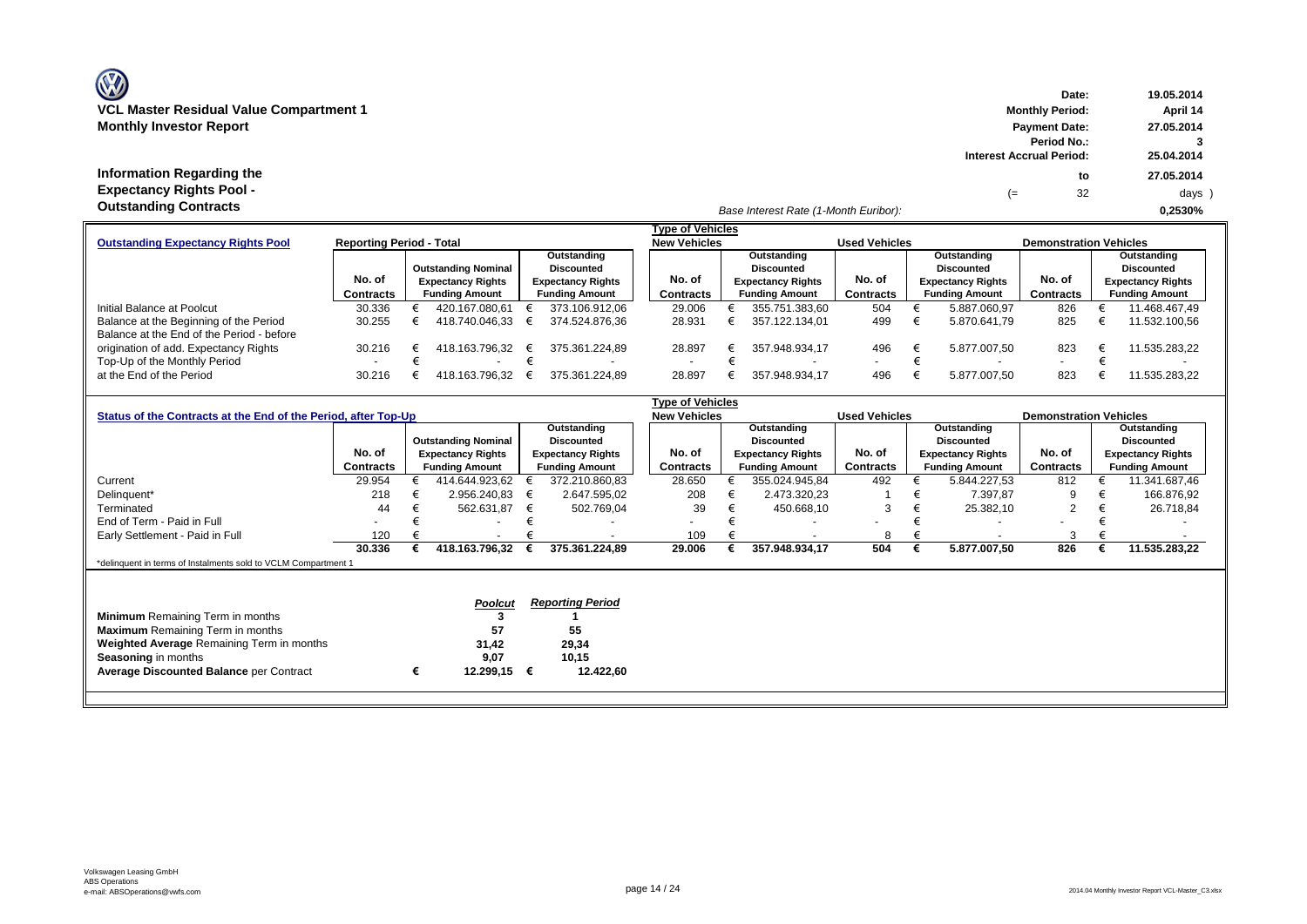| <b>VCL Master Residual Value Compartment 1</b><br><b>Monthly Investor Report</b><br><b>Early Settlements/ Collections</b>                                                                                                   | Date:<br><b>Monthly Period:</b><br>Payment Date:<br>Period No.:<br>Interest Accrual Period:<br>Base Interest Rate (1-Month Euribor): | 19.05.2014<br>April 14<br>27.05.2014<br>3<br>25.04.2014<br>27.05.2014<br>to<br>32 days )<br>$(=$<br>0,2530% |
|-----------------------------------------------------------------------------------------------------------------------------------------------------------------------------------------------------------------------------|--------------------------------------------------------------------------------------------------------------------------------------|-------------------------------------------------------------------------------------------------------------|
| <b>Early Settlements</b>                                                                                                                                                                                                    |                                                                                                                                      |                                                                                                             |
| <b>Early Settlements of the Monthly Period</b>                                                                                                                                                                              | No. of Contracts                                                                                                                     | Amount                                                                                                      |
| Thereof > Terminations due to insured Events                                                                                                                                                                                | 10                                                                                                                                   | 93.271,65 €                                                                                                 |
| > Terminations due to Insolvency<br>> Terminations not due to Insolvency<br>> Partial Settlements due to Contract Changes                                                                                                   | 29                                                                                                                                   | €<br>405.696,09€<br>€                                                                                       |
|                                                                                                                                                                                                                             | 39                                                                                                                                   | 498.967,74€                                                                                                 |
| > Cancellation of Early Settlements from Previous Periods<br>> Repayment of Interests Due to Contract Settlement                                                                                                            |                                                                                                                                      | 18.591,06 €<br>€                                                                                            |
| <b>Total Settlements</b><br>(Nominal Expectancy Rights Funding Amount)                                                                                                                                                      | 39                                                                                                                                   | 517.558,80 €<br>(576.250, 01€)                                                                              |
| <b>Monthly Collections (Principal + Interest)</b>                                                                                                                                                                           | No. of Contracts                                                                                                                     | Amount                                                                                                      |
| <b>Expectancy Rights Receivables of the Monthly Period</b><br>Thereof > Payments by Lessee/Dealer (nominal)<br>> Payments by VWL (nominal)                                                                                  | 30.336                                                                                                                               | €<br>€<br>€                                                                                                 |
| <b>Early Settlements of Discounted Expectancy Rights Funding</b><br><b>Amount of the Monthly Period</b><br>Thereof > Payments by Lessee/ Prepayments of the Monthly Period<br>> Early Settlements not paid                  | 39                                                                                                                                   | 517.558,80 €<br>517.558,80 €<br>€                                                                           |
|                                                                                                                                                                                                                             | <b>Current Prepayment Rate</b><br><b>Total Collections of the Period</b>                                                             | 1,64%<br>517.558,80 €                                                                                       |
| <b>Calculation of Additional Expectancy Rights</b>                                                                                                                                                                          |                                                                                                                                      |                                                                                                             |
| <b>Total Collections of the Period</b><br>Plus: Net Swap Receipts<br>Plus: Remaining Amount from Previous Period<br>Plus: Earnings from Distribution/ Accumulation Account deposits<br><b>Available Distribution Amount</b> |                                                                                                                                      | 517.558,80 €<br>2.801,18€<br>€<br>€<br>520.359,98 €                                                         |
| Less: (Pos 1 - 10) of the Waterfall                                                                                                                                                                                         |                                                                                                                                      | 467.635,57 €                                                                                                |
| Payments to the accumulation account (Pos.10) of the Waterfall                                                                                                                                                              |                                                                                                                                      | 52.724,41 €                                                                                                 |
| <b>Targeted Additional Purchase Amount from Waterfall</b>                                                                                                                                                                   |                                                                                                                                      | €                                                                                                           |
|                                                                                                                                                                                                                             |                                                                                                                                      | €                                                                                                           |
| Targeted Aggregate Discounted Lease Balance for Issuance of new Notes<br>Aggregate Discounted Lease Balance Increase Amount                                                                                                 |                                                                                                                                      | €                                                                                                           |
| Additional Expectancy Rights purchased (Top Up)                                                                                                                                                                             |                                                                                                                                      | €                                                                                                           |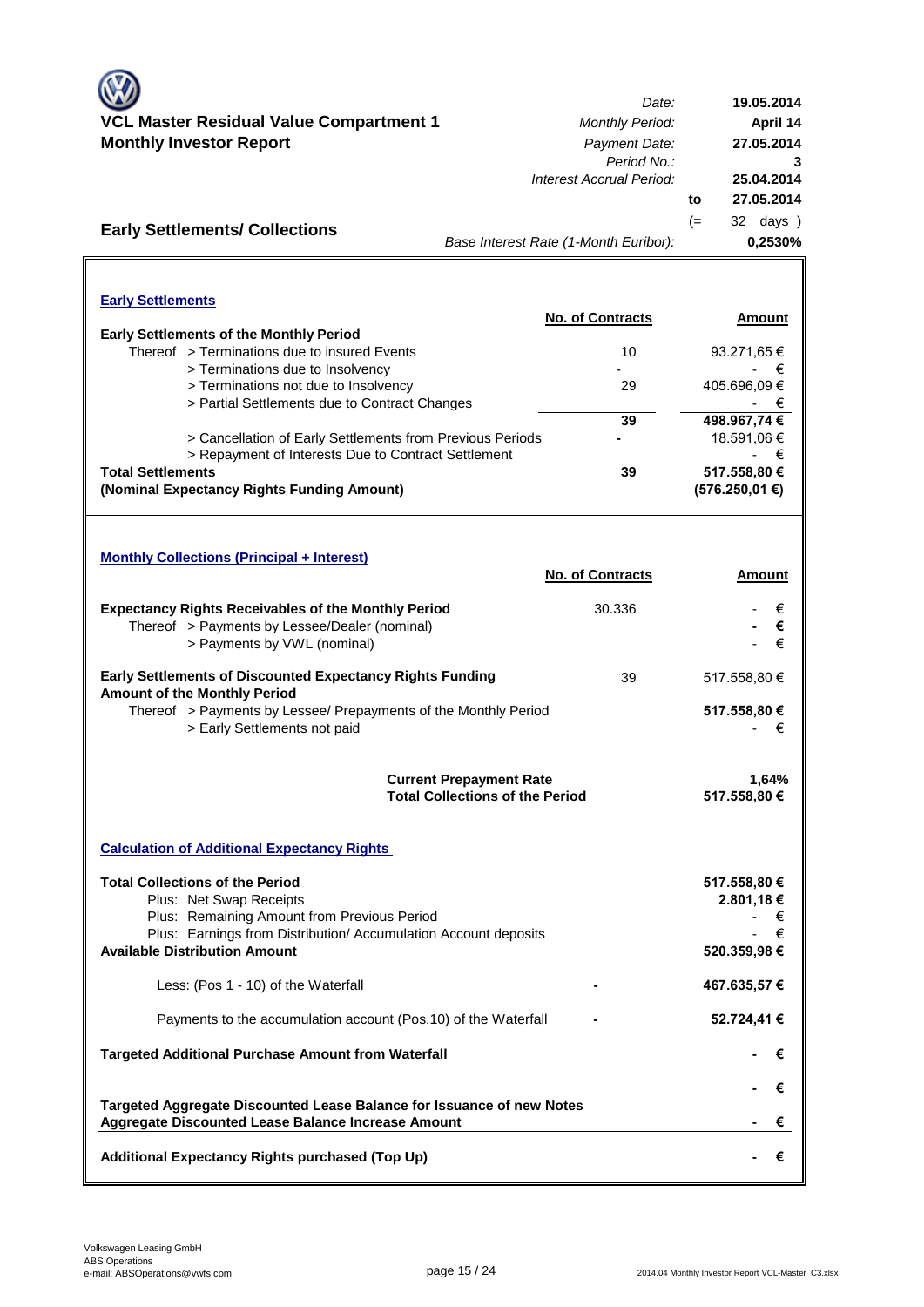| O<br>VCL Master Residual Value Compartment 1                 | Date:<br>Monthly Period:                |    | 19.05.2014<br>April 14 |
|--------------------------------------------------------------|-----------------------------------------|----|------------------------|
| <b>Monthly Investor Report</b>                               | Payment Date:                           |    | 27.05.2014             |
|                                                              | Period No.:<br>Interest Accrual Period: |    | 25.04.2014             |
| Information regarding the Expectancy                         |                                         | to | 27.05.2014             |
| <b>Rights Pool - Remaining Pool Data</b>                     | Base Interest Rate (1-Month Euribor):   | ′= | 32 days 1<br>0.2530%   |
| <b>Distribution of Expectancy Rights by Lessee/ Contract</b> |                                         |    |                        |

|                     |                                          |            |                                                                  |                  |                                                 |            |           | <b>Type of Vehicles</b> |                                                 |                      |                                                 |                               |                                                 |
|---------------------|------------------------------------------|------------|------------------------------------------------------------------|------------------|-------------------------------------------------|------------|-----------|-------------------------|-------------------------------------------------|----------------------|-------------------------------------------------|-------------------------------|-------------------------------------------------|
| Poolcut             |                                          |            |                                                                  |                  | <b>End of Reporting Period - Total</b>          |            |           | <b>New Vehicles</b>     |                                                 | <b>Used Vehicles</b> |                                                 | <b>Demonstration Vehicles</b> |                                                 |
| No. of<br>Contracts | Discounted Amounts Not<br>Yet Due in EUR | % of Total | <b>Distribution of Lease</b><br>Contracts by Lessee/<br>Contract | No. of Contracts | <b>Discounted Balance Not</b><br>Yet Due in EUR | % of Total | change in | No. of<br>Contracts     | <b>Discounted Balance Not</b><br>Yet Due in EUR | No. of<br>Contracts  | <b>Discounted Balance</b><br>Not Yet Due in EUR | No. of<br>Contracts           | <b>Discounted Balance</b><br>Not Yet Due in EUR |
| 14.328              | 190.522.738.98                           | 51.06%     |                                                                  | 14.226           | 191.170.477.58                                  | 50.93%     | $-0.13%$  | 13.187                  | 176.921.964.43                                  | 386                  | 4.831.926.86                                    | 653                           | 9.416.586.29                                    |
| 12.507              | 144, 149, 317, 38                        | 38.63%     | $2 - 10$                                                         | 12.476           | 145.195.718.86                                  | 38.68%     | 0.05%     | 12.214                  | 142.228.004.41                                  | 103                  | 989.366.25                                      | 159                           | 1.978.348.20                                    |
| 2.371               | 26,420,959.98                            | 7.08%      | $11 - 20$                                                        | 2.355            | 26.491.539.12                                   | 7.06%      | $-0.02%$  | 2.349                   | 26,448,975.04                                   |                      | 21,733.36                                       |                               | 20,830.72                                       |
| 1.123               | 11.919.603.55                            | 3.19%      | $21 - 50$                                                        | 1.152            | 12.408.170.88                                   | 3.31%      | 0.11%     | 1.140                   | 12.254.671.84                                   |                      | 33,981.03                                       | $\Omega$                      | 119,518.01                                      |
|                     | 94.292.17                                | 0.03%      | > 50                                                             |                  | 95.318.45                                       | 0.03%      | 0.00%     |                         | 95.318.45                                       |                      |                                                 |                               |                                                 |
| 30,336              | 373.106.912.06€                          | 100,00%    | Total                                                            | 30.216           | 375.361.224.89                                  | 100.00%    | 0.00%     | 28,897                  | 357.948.934.17                                  | 496                  | 5,877,007.50                                    | 823                           | 11.535.283.22                                   |
|                     |                                          |            |                                                                  |                  |                                                 |            |           |                         |                                                 |                      |                                                 |                               |                                                 |

#### **Distribution of Expectancy Rights by Discounted Amounts**

|           | <b>Distribution of Expectancy Rights by Discounted Amounts</b> |                |            |                          |                                        |                               |            |           |                         |                               |                      |                           |                               |                           |
|-----------|----------------------------------------------------------------|----------------|------------|--------------------------|----------------------------------------|-------------------------------|------------|-----------|-------------------------|-------------------------------|----------------------|---------------------------|-------------------------------|---------------------------|
|           |                                                                |                |            |                          |                                        |                               |            |           | <b>Type of Vehicles</b> |                               |                      |                           |                               |                           |
| Poolcut   |                                                                |                |            |                          | <b>End of Reporting Period - Total</b> |                               |            |           | <b>New Vehicles</b>     |                               | <b>Used Vehicles</b> |                           | <b>Demonstration Vehicles</b> |                           |
| No. of    | <b>Discounted Amounts Not</b>                                  |                |            |                          |                                        | <b>Discounted Amounts Not</b> |            | change in | No of                   | <b>Discounted Balance Not</b> | No of                | <b>Discounted Balance</b> | No. of                        | <b>Discounted Balance</b> |
| Contracts | Yet Due in EUR                                                 |                | % of Total | <b>Discounted Amount</b> | No. of Contracts                       | Yet Due in EUR                | % of Total |           | Contracts               | Yet Due in EUR                | Contracts            | Not Yet Due in EUR        | Contracts                     | Not Yet Due in EUR        |
| 1.788     |                                                                | 7.456.043.89   | 2.00%      | Up to Euro 5,000         | 1.682                                  | 7.011.364.11                  | 1.87%      | $-0.13%$  | 1.535                   | 6.451.296.12                  | 66                   | 242.808.87                | 81                            | 317.259.12                |
| 10.983    |                                                                | 86.229.882.69  | 23.11%     | Up to Euro 10,000        | 10.752                                 | 84.376.164.41                 | 22.48%     | $-0.63%$  | 10.323                  | 81.100.134.39                 | 186                  | 1.415.759.99              | 243                           | .860.270.03               |
| 10.175    |                                                                | 124.003.969.93 | 33.24%     | Up to Euro 15,000        | 10.227                                 | 124.732.365.57                | 33.23%     | $-0.01%$  | 9.944                   | 121.278.335.94                | 101                  | 1.207.034.86              | 182                           | 2.246.994.77              |
| 4.038     |                                                                | 69.192.393.74  | 18.54%     | Up to Euro 20,000        | 4.117                                  | 70.538.174.44                 | 18.79%     | 0.25%     | 3.927                   | 67.262.376.38                 | 67                   | 1.153.814.45              | 123                           | 2.121.983.61              |
| 1.853     |                                                                | 41.287.969.51  | 11.07%     | Up to Euro 25,000        | 1.880                                  | 41.888.369.00                 | 11.16%     | 0.09%     | 729                     | 38.514.658.72                 | 49                   | 1.080.870.65              | 102                           | 2.292.839.63              |
| 962       |                                                                | 26.070.348.29  | 6.99%      | Up to Euro 30,000        | 987                                    | 26,764,696.50                 | 7.13%      | 0.14%     | 902                     | 24.464.994.50                 | 20                   | 540.386.47                | 65                            | .759.315.53               |
| 358       |                                                                | 11.466.616.47  | 3.07%      | Up to Euro 35,000        | 383                                    | 12.275.235.14                 | 3.27%      | 0.20%     | 362                     | 11.590.422.47                 |                      | 195.216.22                | 15                            | 489.596.45                |
| 104       |                                                                | 3.843.656.78   | 1.03%      | Up to Euro 40,000        | 111                                    | 4.109.998.49                  | 1.09%      | 0.06%     | 100                     | 3,703,457.67                  |                      |                           | 41                            | 406,540.82                |
| 31        |                                                                | 1.311.268.45   | 0.35%      | Up to Euro 45,000        | 31                                     | 1.306.599.25                  | 0.35%      | 0.00%     | 29                      | 1.225.000.00                  |                      | 41.115.99                 |                               | 40.483.26                 |
| 26        |                                                                | 1.228.971.71   | 0.33%      | Up to Euro 50,000        | 26                                     | 1.230.919.94                  | 0.33%      | 0.00%     | 26                      | 1.230.919.94                  |                      |                           |                               |                           |
|           |                                                                | 526.194.56     | 0.14%      | Up to Euro 55,000        |                                        | 576.979.11                    | 0.15%      | 0.01%     |                         | 576.979.11                    |                      |                           |                               |                           |
|           |                                                                | 227,370.99     | 0.06%      | Up to Euro 60,000        |                                        | 285.279.75                    | 0.08%      | 0.02%     |                         | 285.279.75                    |                      |                           |                               |                           |
|           |                                                                | 62,792.79      | 0.02%      | Up to Euro 65,000        |                                        | 63.476.24                     | 0.02%      | 0.00%     |                         | 63.476.24                     |                      |                           |                               |                           |
|           |                                                                | 199.432.26     | 0.05%      | Up to Euro 70,000        |                                        | 201.602.94                    | 0.05%      | 0.00%     |                         | 201.602.94                    |                      |                           |                               |                           |
|           |                                                                |                | 0.00%      | Up to Euro 75,000        |                                        |                               | 0.00%      | 0.00%     |                         |                               |                      |                           |                               |                           |
| 30,336    |                                                                | 373,106,912.06 | 100.00%    | <b>Total</b>             | 30.216                                 | 375.361.224.89 €              | 100.00%    | 0.00%     | 28,897                  | 357,948,934.17                | 496                  | 5.877.007.50              | 823                           | 11.535.283.22             |

| <b>Contract Term</b> |                               |               |                               |                  |                                        |               |           |                          |            |                               |                          |                            |              |                               |
|----------------------|-------------------------------|---------------|-------------------------------|------------------|----------------------------------------|---------------|-----------|--------------------------|------------|-------------------------------|--------------------------|----------------------------|--------------|-------------------------------|
|                      |                               |               |                               |                  |                                        |               |           | <b>Type of Vehicles</b>  |            |                               |                          |                            |              |                               |
| Poolcut              |                               |               |                               |                  | <b>End of Reporting Period - Total</b> |               |           | <b>New Vehicles</b>      |            |                               | <b>Used Vehicles</b>     |                            |              | <b>Demonstration Vehicles</b> |
| No. of               | <b>Discounted Amounts Not</b> |               |                               |                  | <b>Discounted Amounts Not</b>          |               | change in | No. of                   |            | <b>Discounted Balance Not</b> | No. of                   | Discounted Balance         | No. of       | <b>Discounted Balance</b>     |
| Contracts            | Yet Due                       | in % of Total | <b>Contract Term in Month</b> | No. of Contracts | Yet Due                                | in % of Total | %         | Contracts                |            | Yet Due in EUR                | Contracts                | Not Yet Due in EUR         | Contracts    | Not Yet Due in EUR            |
| $0 \in$              | $\sim$                        | 0.00%         | я                             |                  | ¢<br>$\sim$                            | 0.00%         | 0.00%     | $\overline{\phantom{a}}$ | €          | $\sim$                        | ٠                        | $\epsilon$<br>$\sim$       | $\sim$       | c                             |
| 16                   | 130,670.98<br>$\epsilon$      | 0.04%         | 12                            | 17               | ¢<br>159.132.79                        | 0.04%         | 0.01%     | 16                       |            | 149.377.53                    |                          | 9.755.26                   |              |                               |
|                      | 100.791,16<br>$\epsilon$      | 0.03%         | 18                            |                  | 99.490.24<br>¢                         | 0.03%         | 0.00%     |                          |            | 66,482.90                     | $\overline{2}$           | €<br>23.155.38             |              | ¢<br>9,851.96                 |
|                      |                               | 0.00%         | 22                            |                  | ¢<br>$\overline{\phantom{a}}$          | 0.00%         | 0.00%     | $\overline{\phantom{a}}$ | €          |                               | $\overline{\phantom{a}}$ | $\epsilon$<br>$\sim$       |              | ¢                             |
| 913                  | 10,727,792.59<br>€            | 2.88%         | 24                            | 905              | ¢<br>10.739.030.43                     | 2.86%         | $-0.01%$  | 875                      | €          | 10.440.628.73                 | 21                       | €<br>159,204.37            | $\mathbf{Q}$ | €<br>139,197,33               |
|                      |                               | 0.00%         | 26                            |                  | $\sim$                                 | 0.00%         | 0.00%     | $\overline{\phantom{a}}$ |            |                               | $\tilde{\phantom{a}}$    |                            | $\sim$       |                               |
|                      |                               | 0.00%         | 27                            | <b>.</b>         | $\overline{\phantom{a}}$               | 0,00%         | 0.00%     | ٠                        |            | $\sim$                        | $\sim$                   | $\sim$                     | $\sim$       |                               |
|                      |                               | 0.00%         | 28                            |                  | ٠                                      | 0.00%         | 0.00%     | ٠                        |            | $\sim$                        | ٠                        | $\overline{\phantom{a}}$   |              | $\sim$                        |
|                      | €                             | 0.00%         | 29                            |                  | $\overline{\phantom{a}}$               | 0.00%         | 0.00%     | $\overline{\phantom{a}}$ | €          |                               | $\overline{\phantom{a}}$ |                            |              | €                             |
| 494                  | 5.991.499.82<br>€             | 1.61%         | 30                            | 491              | 6.019.745.69                           | 1.60%         | 0.00%     | 471                      |            | 5,809,373.00                  | 15                       | €<br>142,656.23            | 5            | 67.716.46                     |
|                      |                               | 0.00%         | 33                            |                  | $\overline{\phantom{a}}$               | 0.00%         | 0.00%     | $\overline{\phantom{a}}$ |            | $\sim$                        | $\overline{\phantom{a}}$ |                            | $\sim$       |                               |
|                      |                               | 0.00%         | 32                            |                  | $\overline{\phantom{a}}$               | 0.00%         | 0.00%     | ٠                        |            | $\sim$                        | ٠                        |                            |              |                               |
|                      |                               | 0.00%         | 34                            |                  | $\overline{\phantom{a}}$               | 0.00%         | 0.00%     | $\overline{\phantom{a}}$ | €          |                               | $\overline{\phantom{a}}$ | $\sim$                     | $\sim$       | ¢                             |
| $\overline{2}$       | 27.662.51<br>¢                | 0.01%         | 35                            |                  | ¢<br>27,963.60                         | 0.01%         | 0.00%     | $\overline{2}$           |            | 27,963.60                     | $\tilde{\phantom{a}}$    |                            | $\sim$       | €                             |
| 17.971               | €<br>240.373.392.28           | 64.42%        | 36                            | 17.90            | 241.829.639.40                         | 64.43%        | 0.00%     | 17,238                   | $\epsilon$ | 231.444.809.82                | 271                      | €<br>3.671.868.03          | 392          | €<br>6.712.961,55             |
|                      |                               | 0.00%         | 38                            |                  | F<br>$\sim$                            | 0.00%         | 0.00%     | ٠                        |            |                               | $\overline{\phantom{a}}$ |                            | $\sim$       | c                             |
|                      |                               | 0.00%         | 39                            |                  | F                                      | 0.00%         | 0.00%     | ÷                        |            |                               | $\overline{\phantom{a}}$ |                            |              | ¢                             |
| 433                  | 5.060.474.83<br>€             | 1.36%         | 42                            | 431              | 5.095.415.87<br>c                      | 1.36%         | 0.00%     | 399                      | €          | 4.692.437.05                  | 20                       | €<br>259,863.71            | 12           | €<br>143.115.11               |
|                      |                               | 0.00%         | 45                            |                  | F<br>$\overline{\phantom{a}}$          | 0.00%         | 0.00%     | $\overline{\phantom{a}}$ |            |                               | $\overline{\phantom{a}}$ |                            | $\sim$       |                               |
|                      |                               | 0.00%         | 46                            |                  |                                        | 0,00%         | 0.00%     | ٠                        |            |                               | $\overline{\phantom{a}}$ |                            | $\sim$       |                               |
|                      |                               | 0.00%         | 47                            |                  |                                        | 0.00%         | 0.00%     | ÷                        |            |                               | $\overline{\phantom{a}}$ |                            | $\sim$       | c                             |
| 9.204                | 99.766.834.93<br>€            | 26.74%        | 48                            | 9.172            | ¢<br>100.406.677.78                    | 26.75%        | 0.01%     | 8,686                    | €          | 94.973.437.48                 | 148                      | $\epsilon$<br>1.440.276.99 | 338          | ¢<br>3.992.963.31             |
| 37'                  | 3.016.760.18                  | 0.81%         | 54                            | 369              | ¢<br>3.024.927.21                      | 0.81%         | 0.00%     | 337                      |            | 2,755,067.77                  | 12                       | 125, 192, 44               | 20           | ¢<br>144,667.00               |
| 924                  | 7.911.032.78                  | 2,12%         | 60                            | 921              | 7.959.201.88                           | 2.12%         | 0.00%     | 869                      |            | 7.589.356.29                  | 6                        | 45.035.09                  | 46           | 324,810.50                    |
| 30,336               | 373.106.912.06 €              | 100,00%       | Total                         | 30.216           | 375.361.224.89                         | 100.00%       | 0.00%     | 28,897                   |            | 357.948.934.17                | 496                      | 5.877.007.50               | 823          | 11.535.283.22                 |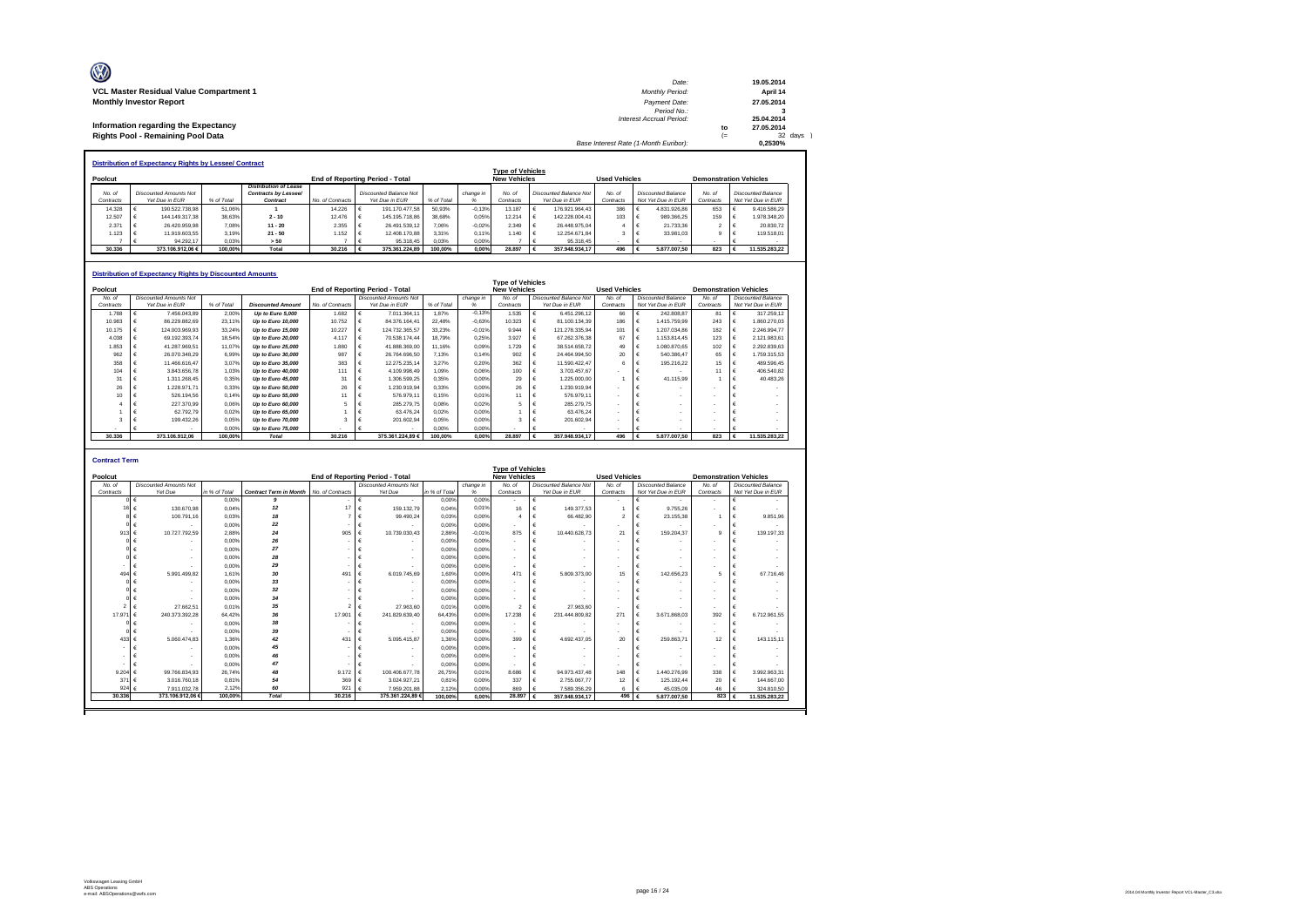| O<br>VCL Master Residual Value Compartment 1                           | Date:<br>Monthly Period:                                 |     | 19.05.2014<br>April 14                 |
|------------------------------------------------------------------------|----------------------------------------------------------|-----|----------------------------------------|
| <b>Monthly Investor Report</b><br>Information regarding the Expectancy | Payment Date:<br>Period No.:<br>Interest Accrual Period: | to  | 27.05.2014<br>25.04.2014<br>27.05.2014 |
| <b>Rights Pool - Remaining Pool Data</b>                               | Base Interest Rate (1-Month Euribor):                    | $=$ | 32 days )<br>0.2530%                   |
| Distribution of Expectancy Rights by Make and Modell                   | <b>Type of Vehicles</b>                                  |     |                                        |

| Poolcut     |                                  |                        |                                      |                  | <b>End of Reporting Period - Total</b> |                       |           | <b>Type or venicles</b><br><b>New Vehicles</b> |            |                               | <b>Used Vehicles</b> |                           |                         | <b>Demonstration Vehicles</b> |
|-------------|----------------------------------|------------------------|--------------------------------------|------------------|----------------------------------------|-----------------------|-----------|------------------------------------------------|------------|-------------------------------|----------------------|---------------------------|-------------------------|-------------------------------|
| No. of      | <b>Discounted Amounts Not</b>    |                        |                                      |                  | <b>Discounted Amounts Not</b>          |                       | change in | No. of                                         |            | <b>Discounted Balance Not</b> | No. of               | <b>Discounted Balance</b> | No. of                  | <b>Discounted Balance</b>     |
| Contracts   | Yet Due<br>¢                     | in % of Total<br>0,00% | <b>Make/Modell</b><br>Fox            | No. of Contracts | Yet Due                                | in % of Tota<br>0,00% | 0,00%     | Contracts                                      | €          | Yet Due in EUR                | Contracts            | Not Yet Due in EUR        | Contracts               | Not Yet Due in EUR<br>G       |
| 989         | €<br>6.350.915.85                | 1.70%                  | Polo                                 | 986              | 6.396.769.22<br>c                      | 1.70%                 | 0.00%     | 973                                            | €          | 6.324.032.41                  | 6                    | €<br>32.086.37            | $\overline{7}$          | 40,650.44<br>€                |
| 3.277       | ¢                                | 8,57%                  | Golf                                 | 3.267            | ¢                                      | 8.58%                 | 0,01%     | 3.173                                          | €          |                               | 49                   | €                         | 45                      | 429.656,69<br>€               |
|             | 31.969.414,01<br>€               | 0.00%                  | <b>Golf Variant</b>                  |                  | 32.210.640,02<br>c                     | 0,00%                 | 0.00%     |                                                | €          | 31.431.401,68                 |                      | 349.581,65<br>€           |                         | €                             |
|             | €                                | 0,00%                  | <b>Golf Plus</b>                     |                  | €                                      | 0,00%                 | 0,009     | $\overline{a}$                                 | €          |                               |                      | €                         |                         | €                             |
|             | €                                | 0,00%                  | <b>Golf Cabrid</b>                   |                  | ¢                                      | 0,00%                 | 0,00%     |                                                | €          |                               |                      | €                         |                         | ¢                             |
| 36          | €<br>465.458,34                  | 0,12%                  | Eos                                  | 36               | 470.524,52<br>€                        | 0,13%                 | 0,00%     | 33                                             | €          | 436.647,34                    | $\overline{2}$       | 16.303,26<br>€            |                         | 17.573,92<br>€                |
| 21          | €<br>187.247,71                  | 0.05%                  | Jetta                                | 21               | €<br>189,285.74                        | 0,05%                 | 0.00%     | 14                                             | €          | 131.173.53                    | $\overline{7}$       | €<br>58.112.21            |                         | €                             |
| 176         | €<br>1.918.003,91                | 0,51%                  | <b>New Beetle</b>                    | 175              | €<br>1.928.273,16                      | 0,51%                 | 0,00%     | 160                                            | €          | 1.775.801,03                  | 3                    | €<br>22.756,39            | 12                      | €<br>129.715,74               |
|             | ¢                                | 0,00%                  | <b>New Beetle Cabrio</b>             |                  |                                        | 0,00%                 | 0,009     |                                                | €          |                               |                      | ¢                         |                         | ¢                             |
| 3.492       | €<br>38.900.821,58               | 10,43%                 | Passat                               | 3.480            | ¢<br>39.175.616,24                     | 10,44%                | 0,01%     | 3.403                                          | €          | 38.360.490,51                 | 45                   | €<br>451.287,46           | 32                      | €<br>363.838,27               |
|             | €                                | 0,00%                  | <b>Passat Variant</b>                |                  | c                                      | 0,00%                 | 0,00%     |                                                | €          |                               |                      | €                         |                         | €                             |
| 33          | ¢<br>402.155.35                  | 0.11%                  | Scirocco                             | 33               | 406.532.52<br>¢                        | 0.11%                 | 0.00%     | 33                                             | $\epsilon$ | 406.532.52                    |                      | $\epsilon$                |                         | ¢                             |
| 1.133       | ¢<br>11.389.590,41               | 3.05%                  | Touran                               | 1.130            | 11.480.697.26<br>c                     | 3,06%                 | 0,019     | 1.106                                          | €          | 11.271.835.69                 | 13                   | $\epsilon$<br>101.169.84  | 11                      | 107.691,73<br>¢               |
| 1.162       | €<br>16.360.717,11               | 4,38%                  | Tiguan                               | 1.156            | 16.468.999,64                          | 4,39%                 | 0,009     | 1.135                                          | €          | 16.184.377,84                 | 3                    | €<br>24.921,05            | 18                      | €<br>259.700,75               |
| 506         | ¢<br>7.125.908,75                | 1,91%                  | Sharan                               | 505              | 7.179.576,85                           | 1,91%                 | 0,009     | 489                                            | €          | 7.011.779,71                  | 11                   | €<br>104.787,08           | 5                       | €<br>63.010,06                |
| 335         | €<br>8.017.727,26                | 2,15%                  | Touareg                              | 335              | 8.099.276,08                           | 2,16%                 | 0,019     | 303                                            | €          | 7.341.791,46                  | 8                    | €<br>170.235,98           | 24                      | €<br>587.248,64               |
| 920         | €<br>4.467.945,36                | 1,20%                  | up!                                  | 918              | €<br>4.505.239,35                      | 1,20%                 | 0,00%     | 885                                            | €          | 4.366.807,11                  | 6                    | $\epsilon$<br>25.054,51   | 27                      | €<br>113.377,73               |
| 79          | 1.885.557,75                     | 0.51%                  | Phaeton                              | 79               | 1.906.080,66                           | 0,51%                 | 0,00%     | 14                                             |            | 450.614,98                    | 63                   | 1.404.197,59              |                         | 51.268,09                     |
| 12.159      | 129.441.463,39                   | 34,69%                 | VW                                   | 12.121           | 130.417.511,26                         | 34,74%                | 0,05%     | 11.721                                         | ¢          | 125.493.285,81                | 216                  | ø<br>2.760.493,39         | 184                     | 2.163.732,06                  |
| 1.934       | 13.090.082,39 €                  | 3,51%                  | Caddy                                | 1.928            | 13.196.038,02<br>¢                     | 3,52%                 | 0,019     | 1.841                                          | €          | 12.676.947,02                 | 31                   | 178.242,88<br>€           | 56                      | 340.848,12<br>€               |
| 2.390       | 27.431.649,72 €                  | 7,35%                  | <b>Transporter</b>                   | 2.376            | 27.540.582.99                          | 7,34%                 | $-0.02%$  | 2.232                                          | €          | 25,985,488.07                 | 73                   | 763.210,55<br>¢           | 71                      | 791.884,37<br>€               |
| 160         | 2.134.874.14 €                   | 0.57%                  | Amarok                               | 159              | 2 141 661 90                           | 0.57%                 | 0.00%     | 125                                            | $\epsilon$ | 1 686 235 13                  | 11                   | 131.139.20<br>¢           | 23                      | 324,287.57<br>¢               |
| 832         | 8.992.110,45 €                   | 2.41%                  | Crafter                              | 830              | 9.061.458,88<br>c                      | 2.41%                 | 0.009     | 783                                            | €          | 8.666.485,10                  | 25                   | 194.855,66<br>€           | 22                      | 200.118,12<br>€               |
|             | $\epsilon$                       | 0,00%                  | LT                                   |                  |                                        | 0.002                 | 0,00%     |                                                | c          |                               |                      |                           |                         |                               |
| 5.316       | 51.648.716,70                    | 13,84%                 | <b>VWN</b>                           | 5.293            | 51.939.741,79                          | 13,84%                | $-0,01$   | 4.981                                          |            | 49.015.155,32                 | 140                  | 1.267.448,29<br>€         | 172                     | 1.657.138,18                  |
| 305         | 2.705.705,81<br>€                | 0.73%                  | Audi At                              | 302              | €<br>2.703.790.31                      | 0,72%                 | 0,00%     | 278                                            | €          | 2,503,103.96                  | 6                    | 37.524,68<br>€            | 18                      | €<br>163.161.67               |
| 1.159       | €<br>14.795.734,90               | 3.97%                  | Audi A3                              | 1.154            | €<br>14.890.980,89                     | 3,97%                 | 0,00%     | 1.090                                          | €          | 14.094.457.06                 | $13\,$               | 125.207,29<br>€           | 51                      | €<br>671.316.54               |
| 539         | €<br>8.182.725,74                | 2,19%                  | Audi Q3                              | 538              | €<br>8.251.914,33                      | 2,20%                 | 0,019     | 508                                            | €          | 7.792.402,36                  | $\overline{2}$       | €<br>20.561,08            | 28                      | €<br>438.950,89               |
|             | €                                | 0,00%                  | Audi A3 Cabrio                       |                  |                                        | 0,00%                 | 0,00%     |                                                | €          |                               |                      | ¢                         |                         | ¢                             |
| 2.076       | €<br>31.315.636,70               | 8,39%                  | Audi A4                              | 2.066            | 31.443.880,47<br>¢                     | 8,38%                 | $-0,02%$  | 1.997                                          | €          | 30.397.459,79                 | 28                   | 308.568,52<br>¢           | 41                      | 737.852,16<br>€               |
|             | €                                | 0,00%                  | Audi A4 Avant                        |                  | ¢                                      | 0,00%                 | 0,00%     |                                                | €          |                               |                      | ¢                         |                         | €                             |
|             | ¢                                | 0.00%                  | Audi A4 Cabrio                       |                  | c                                      | 0.00%                 | 0.00%     |                                                | $\epsilon$ |                               |                      | €                         |                         | €                             |
| 685         | €<br>13.345.520,41               | 3.58%                  | Audi A5                              | 682              | 13.431.362,51<br>G                     | 3.58%                 | 0.00%     | 642                                            | $\epsilon$ | 12.651.521,80                 | 8                    | 132.852,45<br>$\epsilon$  | 32                      | 646.988,26<br>¢               |
|             | ¢                                | 0.00%                  | Audi A5 Cabrio                       |                  | G                                      | 0,00%                 | 0,00%     |                                                | €          |                               |                      | €                         |                         | ¢                             |
| 991         | €<br>21.060.065,12               | 5,64%                  | Audi Q5                              | 987              | 21.194.374,91                          | 5,65%                 | 0,009     | 935                                            | €          | 20.075.106,32                 | 6                    | €<br>111.686,96           | 46                      | €<br>1.007.581,63             |
| 2.174       | €<br>49.331.537,58               | 13,22%                 | Audi A6                              | 2.159            | 49.483.941,94<br>¢                     | 13,18%                | $-0.049$  | 2.067                                          | €          | 47.507.466,13                 | 32                   | €<br>566.159,26           | 60                      | €<br>1.410.316,55             |
|             | €                                | 0,00%                  | Audi A6 Avant                        |                  |                                        | 0,00%                 | 0,00%     |                                                | €          |                               |                      | €                         |                         | €                             |
| 140         | €<br>3.784.020,83                | 1,01%                  | Audi A7                              | 139              | €<br>3.801.369.02                      | 1,01%                 | 0.00%     | 122                                            | $\in$      | 3.376.219.71                  | 5                    | $\epsilon$<br>103,008.91  | 12                      | €<br>322.140.40               |
| 204         | ¢<br>5.362.820,57                | 1,44%                  | Audi Q7                              | 204              | ¢<br>5.421.190,96                      | 1,44%                 | 0,019     | 174                                            | €          | 4.653.329,42                  | $\overline{2}$       | €<br>47.651,08            | 28                      | €<br>720.210,46               |
| 69          | ¢<br>2.428.219,28                | 0,65%                  | Audi A8                              | 68               | ¢<br>2.410.800,48                      | 0,64%                 | $-0.019$  | 50                                             | €          | 1.885.447,32                  |                      | ¢                         | 18                      | €<br>525.353,16               |
| 11          | €<br>566.131,64                  | 0,15%                  | Audi R8                              | 11               | ¢<br>572.293,56                        | 0,15%                 | 0,00%     | $\overline{9}$                                 | €          | 505.164,39                    | $\sqrt{2}$           | €<br>67.129,17            |                         | ¢                             |
| 69          | €<br>1.135.376,40                | 0.30%                  | Audi TT                              | 69               | 1.147.734,12<br>€                      | 0,31%                 | 0.00%     | 55                                             | €          | 886.231.34                    | $\overline{4}$       | €<br>67.826.61            | 10                      | 193.676.17<br>€               |
|             | ¢                                | 0.00%                  | TT Coupé                             |                  | ¢                                      | 0.00%                 | 0.00%     |                                                | $\epsilon$ |                               |                      | ¢                         |                         | ¢                             |
|             |                                  | 0.00%                  | <b>TT Roadster</b>                   |                  |                                        | 0.002                 | 0.00%     |                                                |            |                               |                      |                           |                         |                               |
| 8.422       | €<br>154.013.494,98              | 41,28%                 | Audi                                 | 8.379            | 154.753.633,50<br>€                    | 41,23%                | $-0,05%$  | 7.927                                          | €          | 146.327.909,60                | 108                  | 1.588.176,01<br>¢         | 344                     | 6.837.547,89<br>€             |
| 184         | c<br>1 026 842 38                | 0.28%                  | Ibiza                                | 183              | 1 032 030 16<br>c                      | 0.27%                 | 0.00%     | 169                                            | €          | 968 873 17                    | -3                   | 9.715.71<br>c             | 11                      | €<br>53.441.28                |
|             | €                                | 0,00%                  | Arosa                                |                  |                                        | 0,00%                 | 0,00%     |                                                | €          |                               |                      |                           |                         |                               |
| 58          | €<br>389.130,48                  | 0,10%                  | Altea                                | 58               | €<br>393.365,88                        | 0,10%                 | 0.00%     | 50                                             | €          | 343.002,78                    | $\overline{1}$       | €<br>7.120,90             | $\overline{7}$          | €<br>43.242,20                |
| 247         | ¢<br>2.133.929,29                | 0,57%                  | Leon                                 | 246              | ¢<br>2.144.047,65                      | 0,57%                 | 0,009     | 232                                            | €          | 2.034.074,12                  |                      | ¢                         | 14                      | c<br>109.973,53               |
| $\mathbf 3$ | ¢<br>15.739,70                   | 0,00%                  | Toledo                               | $\overline{a}$   | ¢<br>15.911,01                         | 0,00%                 | 0,00%     |                                                | €          | 4.141,38                      |                      | ¢                         | $\overline{2}$          | ¢<br>11.769,63                |
| 236         | €<br>2.828.182,01                | 0,76%                  | Alhambra                             | 234              | €<br>2.837.538,50                      | 0,76%                 | 0,00%     | 229                                            | €          | 2.779.338,00                  | $\overline{2}$       | 22.291,16<br>€            | $\overline{\mathbf{3}}$ | €<br>35.909,34                |
| 139         | €<br>563.150.37                  | 0.15%                  | Mii                                  | 139              | €<br>569.279.86                        | 0,15%                 | 0.00%     | 132                                            | €          | 543,514.70                    |                      | €                         | $\overline{7}$          | €<br>25.765.16                |
| 121         | 1.005.091.62<br>c                | 0.27%                  | Exen                                 | 120              | 1 009 658 44                           | 0,27%                 | 0.00%     | 109                                            | c          | 919 821 92                    |                      | 8.096.20                  | 10                      | 81 740 32                     |
| 988         | $\epsilon$<br>7.962.065,85       | 2,13%                  | <b>Seat</b>                          | 983              | c<br>8.001.831,50                      | 2,13%                 | 0,00%     | 922                                            |            | 7.592.766,07                  | $\overline{7}$       | 47.223,97€                | 54                      | ć<br>361.841.46               |
| 291         | ¢<br>1.440.502,88                | 0.39%                  | Fabia                                | 291              | 1.456.181,79                           | 0,399                 | 0.00%     | 281                                            | €          | 1.407.947,17                  | $\sqrt{2}$           | ¢<br>11.364,34            | 8                       | 36,870.28<br>G                |
| 170         | ¢<br>743.960,57                  | 0,20%                  | Citygo                               | 169              | c<br>748.223,73                        | 0,20%                 | 0,009     | 158                                            | €          | 701.930,96                    |                      | ¢                         | 11                      | 46.292,77<br>€                |
|             | ¢                                | 0,00%                  | Fabia Combi                          |                  |                                        | 0,00%                 | 0,00%     |                                                | €          |                               |                      | ¢                         |                         |                               |
| 1.782       | €<br>16.342.728,88               | 4.38%                  | Octavia                              | 1.776            | €<br>16.458.847,91                     | 4,38%                 | 0,00%     | 1.745                                          | €          | 16.190.862,37                 | 6                    | 49.002,41<br>€            | 25                      | 218.983,13<br>€               |
|             | ¢                                | 0,00%                  | Octavia Comb                         |                  |                                        | 0,00%                 | 0.00%     |                                                | €          |                               |                      | ¢                         |                         | ¢                             |
| 19          | ¢<br>128.451,97                  | 0,03%                  | Rapid                                | 19               | 129.850,08                             | 0,03%                 | 0,00%     | 17                                             | €          | 119.461,92                    | $\overline{1}$       | ¢<br>2.238,51             | $\overline{1}$          | ¢<br>8.149,65                 |
| 199         | €<br>993.284,57                  | 0,27%                  | Roomster                             | 199              | 1.004.095,79<br>c                      | 0,27%                 | 0,00%     | 194                                            | €          | 982.985,36                    |                      | ¢                         | 5                       | €<br>21.110,43                |
| 745         | €<br>8.192.360.72                | 2.20%                  |                                      | 743              | €<br>8.249.190.35                      | 2,20%                 | 0.00%     | 729                                            | €          | 8.107.501.55                  |                      | €<br>7.901.28             | 13                      | €                             |
|             | ¢                                | 0.00%                  | <b>Superb</b><br><b>Superb Combi</b> |                  | ¢                                      | 0,00%                 | 0.00%     |                                                | €          |                               | $\overline{1}$       | €                         |                         | 133.787,52<br>¢               |
| 185         | c<br>1.598.702.70                | 0.43%                  | Skoda Yet                            |                  | ٠                                      | 0,00%                 | $-0.439$  |                                                |            |                               |                      |                           |                         |                               |
|             | ¢                                |                        |                                      |                  | ¢                                      | 7,47%                 | $-0,42%$  |                                                | ø          |                               | 10                   | 70,506.54                 | 63                      | 465.193,78                    |
| 3.391<br>60 | 29.439.992,29<br>€<br>601.178.85 | 7,89%<br>0,16%         | Skoda<br>other                       | 3.197<br>243     | 28.046.389,65<br>2.202.117.19<br>€     | 0,59%                 | 0,43%     | 3.124<br>222                                   | €          | 27.510.689,33<br>2.009.128.04 | 15                   | 143.159.30<br>€           | 6                       | €<br>49.829,85<br>€           |
|             |                                  |                        |                                      |                  |                                        |                       |           |                                                |            |                               |                      |                           |                         | 11.535.283,22                 |
| 30.336      | 373.106.912,06<br>$\epsilon$     | 100,00%                | Total                                | 30.216           | 375.361.224,89<br>$\epsilon$           | 100,00%               |           | 28.897                                         |            | 357.948.934,17                | 496                  | 5.877.007.50              | 823                     |                               |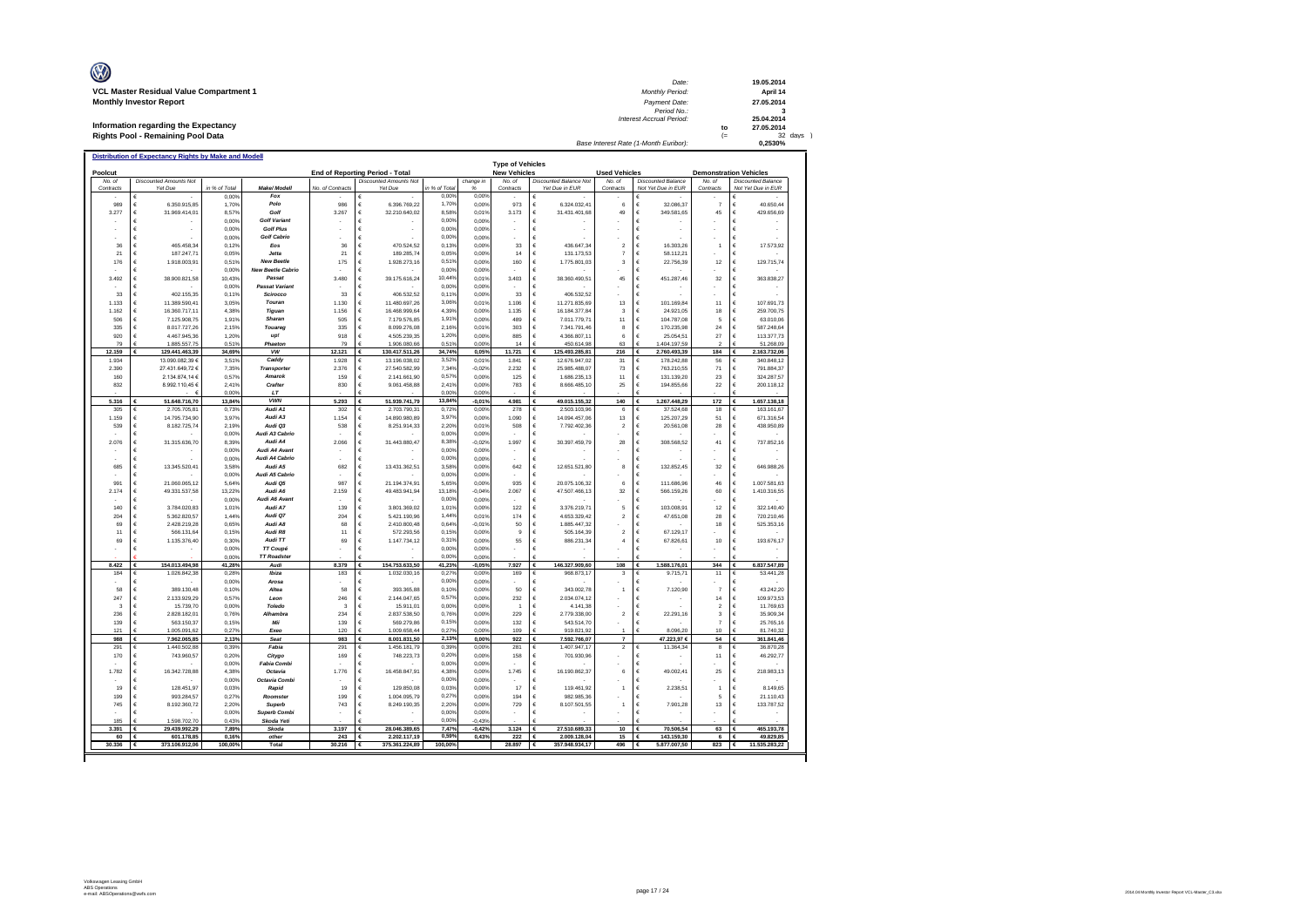| O                                       | Date:                                 |    | 19.05.2014 |
|-----------------------------------------|---------------------------------------|----|------------|
| VCL Master Residual Value Compartment 1 | Monthly Period:                       |    | April 14   |
| <b>Monthly Investor Report</b>          | Payment Date:                         |    | 27.05.2014 |
|                                         | Period No.:                           |    |            |
|                                         | Interest Accrual Period:              |    | 25.04.2014 |
| Information regarding the Expectancy    |                                       | to | 27.05.2014 |
| Rights Pool - Remaining Pool Data       |                                       |    | 32 days    |
|                                         | Base Interest Rate (1-Month Euribor): |    | 0.2530%    |

|         |           | <b>Geographic distribution of Expectancy Rights</b> |            |                               |                  |                                        |            |           |                         |   |                               |                      |                    |                               |   |                           |
|---------|-----------|-----------------------------------------------------|------------|-------------------------------|------------------|----------------------------------------|------------|-----------|-------------------------|---|-------------------------------|----------------------|--------------------|-------------------------------|---|---------------------------|
|         |           |                                                     |            |                               |                  |                                        |            |           | <b>Type of Vehicles</b> |   |                               |                      |                    |                               |   |                           |
| Poolcut |           |                                                     |            |                               |                  | <b>End of Reporting Period - Total</b> |            |           | <b>New Vehicles</b>     |   |                               | <b>Used Vehicles</b> |                    | <b>Demonstration Vehicles</b> |   |                           |
|         | No. of    | <b>Discounted Amounts Not</b>                       |            |                               |                  | <b>Discounted Amounts Not</b>          |            | change in | No of                   |   | <b>Discounted Balance Not</b> | No. of               | Discounted Balance | No. of                        |   | <b>Discounted Balance</b> |
|         | Contracts | Yet Due in EUR                                      | % of Total | <b>Federal State</b>          | No. of Contracts | Yet Due in EUR                         | % of Total | %         | Contracts               |   | Yet Due in EUR                | Contracts            | Not Yet Due in EUR | Contracts                     |   | Not Yet Due in EUR        |
|         | 4.770     | 60.252.646.86                                       | 16.15%     | <b>Baden-Wuerttemberg</b>     | 4.761            | 60.791.015.92<br>c                     | 16.20%     | 0.05%     | 4.575                   | € | 58.039.681.95                 | 52                   | 646.526.35         | 134                           | ¢ | 2.104.807.62              |
|         | 5.151     | 68,588,546.89                                       | 18.38%     | Bavaria                       | 5.113            | 68,797,879,85                          | 18.33%     | $-0.05%$  | 4.838                   | € | 65.127.308.47                 | 120                  | 1.407.095.14       | 155                           | € | 2.263.476.24              |
|         | 843       | 10.488.665.42                                       | 2.81%      | <b>Berlin</b>                 | 843              | 10,596,685.93                          | 2.82%      | 0.01%     | 789                     | € | 9.893.927.82                  | 27                   | 328.082.84         | 27                            |   | 374,675.27                |
|         | 619       | 6,657,748.08                                        | 1.78%      | <b>Brandenburg</b>            | 614              | 6,678,790.10                           | 1.78%      | $-0.01%$  | 578                     | € | 6.294.378.84                  | 18                   | 176,453.60         | 18                            |   | 207.957.66                |
|         | 334       | 3.969.144.69                                        | 1.06%      | <b>Bremen</b>                 | 337              | 4.035.642.07                           | 1.08%      | 0.01%     | 326                     | € | 3.893.561.64                  |                      | 34.255.99          | 8                             |   | 107.824.44                |
|         | 962       | 12.087.864.52                                       | 3.24%      | Hamburg                       | 965              | 12.216.682.82                          | 3.25%      | 0.01%     | 932                     | € | 11.727.643.53                 | 10                   | 150.434.48         | 23                            |   | 338,604.81                |
|         | 2.346     | 29.934.508.53                                       | 8.02%      | Hesse                         | 2.334            | 30.080.444.40                          | 8.01%      | $-0.01%$  | 2.244                   | € | 28.872.060.31                 | 38                   | 457.616.53         | 52                            |   | 750.767.56                |
|         | 475       | 5.005.323.84                                        | 1.34%      | Mecklenburg-<br>Vorpommern    | 475              | 5.064.091.11                           | 1.35%      | 0.01%     | 456                     | € | 4.830.790.51                  |                      | 72.155.87          | 12                            | € | 161.144.73                |
|         | 2.959     | 34.000.958.78                                       | 9 1 1%     | <b>Lower Saxonv</b>           | 2.943            | 34.200.202.02                          | 9.11%      | 0.00%     | 2.835                   | € | 32.879.493.25                 | 39                   | 439.864.77         | 69                            |   | 880,844.00                |
|         | 6,598     | 81.163.359.41                                       | 21.75%     | <b>North Rhine-Westphalia</b> | 6,564            | 81.475.338.48                          | 21,71%     | $-0.05%$  | 6,306                   | € | 78.245.276.62                 | 93                   | 1.068.495.78       | 165                           | ¢ | 2.161.566.08              |
|         | 978       | 11.915.894.48                                       | 3.19%      | <b>Rhineland-Palatinate</b>   | 977              | 12.016.006.80                          | 3.20%      | 0.01%     | 932                     | € | 11.427.486.24                 | 12                   | 123,093.33         | 33                            | c | 465.427.23                |
|         | 167       | 2.093.337.11                                        | 0.56%      | Saarland                      | 168              | 2.111.191.66                           | 0.56%      | 0.00%     | 154                     | € | 1.861.874.48                  | $\mathbf{a}$         | 79,568.03          | 11                            | ¢ | 169,749.15                |
|         | 1.604     | 18.388.863.72                                       | 4.93%      | Saxony                        | 1.606            | 18,624,613.96                          | 4.96%      | 0.03%     | 1.535                   | € | 17.722.143.64                 | 29                   | 323,649.99         | 42                            | c | 578,820,33                |
|         | 701       | 7.376.784.14                                        | 1.98%      | Saxony-Anhalt                 | 695              | 7.387.691.57                           | 1.97%      | $-0.01%$  | 657                     |   | 6.948.812.81                  | 18                   | 220.850.32         | 20                            |   | 218.028.44                |
|         | 1.047     | 12.460.092.56                                       | 3.34%      | <b>Schleswig-Holstein</b>     | 1.040            | 12.498.287.31                          | 3.33%      | $-0.01%$  | 1.002                   | € | 12.055.674.96                 | 15                   | 170,539.08         | 23                            | € | 272.073.27                |
|         | 782       | 8,723,173,03                                        | 2.34%      | <b>Thuringia</b>              | 781              | 8,786,660.89                           | 2.34%      | 0.00%     | 738                     | € | 8.128.819.10                  | 12                   | 178,325.40         | 31                            | c | 479.516.39                |
|         |           |                                                     | 0.00%      | <b>Foreian Countries</b>      |                  |                                        | 0.00%      | 0.00%     |                         |   |                               |                      |                    |                               |   |                           |
|         | 30.336    | 373.106.912.06                                      | 100.00%    | <b>Total</b>                  | 30.216           | 375.361.224.89                         | 100.00%    | 0.00%     | 28,897                  |   | 357.948.934.17                | 496                  | 5.877.007.50       | 823                           |   | 11.535.283.22             |

**Type of Vehicle**

| Poolcut           |                        |                |               |                           | <b>End of Reporting Period - Total</b> |                        |                |               |             |  |  |  |
|-------------------|------------------------|----------------|---------------|---------------------------|----------------------------------------|------------------------|----------------|---------------|-------------|--|--|--|
| No. of            | Discounted Amounts Not |                |               |                           |                                        | Discounted Amounts Not |                |               |             |  |  |  |
| Contracts         |                        | Yet Due        | in % of Total | <b>Type of Vehicles</b>   | No. of Contracts                       |                        | Yet Due        | in % of Total | change in % |  |  |  |
| 29.006 €          |                        | 355,751,383,60 | 95.35%        | <b>New Vehicles</b>       | 28.897                                 | ۱€                     | 357.948.934.17 | 95.36%        | 0.01%       |  |  |  |
| 504 €             |                        | 5.887.060.97   | 1.58%         | <b>Used Vehicles</b>      | 496                                    | ء ا                    | 5,877,007.50   | 1.57%         | $-0.01%$    |  |  |  |
| 826 €             |                        | 11.468.467.49  | 3.07%         | <b>Demonstr.</b> Vehicles | 823                                    | -6                     | 11.535.283.22  | 3.07%         | 0.00%       |  |  |  |
| 30.336 $\epsilon$ |                        | 373,106,912.06 | 100.00%       | <b>Total</b>              | 30.216                                 | ے ا                    | 375.361.224.89 | 100.00%       | 0.00%       |  |  |  |

|         | <b>Age of Vehicles</b>  |                               |               |                              |                   |                                 |               |                         |  |  |  |  |  |
|---------|-------------------------|-------------------------------|---------------|------------------------------|-------------------|---------------------------------|---------------|-------------------------|--|--|--|--|--|
| Poolcut |                         |                               |               |                              |                   | End of Reporting Period - Total |               |                         |  |  |  |  |  |
|         | No. of                  | <b>Discounted Amounts Not</b> |               |                              |                   | <b>Discounted Amounts Not</b>   |               |                         |  |  |  |  |  |
|         | Contracts               | Yet Due                       | in % of Total |                              | No. of Contracts  | Yet Due                         | in % of Total | change in %             |  |  |  |  |  |
|         | 29.006 €                | 355,751,383,60                | 95,35%        | <b>New Vehicles</b>          | 28.897 €          | 357.948.934.17                  | 95,36%        | 0,01%                   |  |  |  |  |  |
|         | 29.006 €                | 355,751,383.60                | 95.35%        | $= 1$ year                   | 28.897            | 357.948.934.17                  | 95.36%        | 0.01%                   |  |  |  |  |  |
|         | $\circ$                 | €<br>$\sim$                   | 0,00%         | $1-2$ yrs                    |                   | $\overline{\phantom{a}}$        | 0,00%         | 0,00%                   |  |  |  |  |  |
|         |                         | $0 \in$<br>$\sim$             | 0,00%         | $2-3$ yrs                    | $\sim$            | $\overline{\phantom{a}}$        | 0.00%         | 0.00%                   |  |  |  |  |  |
|         | 0I                      | €<br>$\sim$                   | 0,00%         | > 3yrs                       | $\sim$            | $\overline{\phantom{a}}$        | 0,00%         | 0,00%                   |  |  |  |  |  |
|         | 504 €                   | 5.887.060,97                  | 1,58%         | <b>Used vehicles</b>         | 496 €             | 5.877.007,50                    | 1.57%         | $-0,01%$                |  |  |  |  |  |
|         | 57                      | €<br>633.716,10               | 0,17%         | $= 1$ year                   | 20                | 192.824,40                      | 0,05%         | $-0,12%$                |  |  |  |  |  |
|         | 315 $\in$               | 3.634.017.26                  | 0,97%         | $1-2$ yrs                    | 289               | 3.269.328.85                    | 0,87%         | $-0,10%$                |  |  |  |  |  |
|         | 104 €                   | 1.439.417.58                  | 0,39%         | $2-3$ yrs                    | 150               | 2.143.587.98                    | 0,57%         | 0,19%                   |  |  |  |  |  |
|         | 28 €                    | 179.910,03                    | 0,05%         | > 3yrs                       | 37                | 271.266,27                      | 0,07%         | 0,02%                   |  |  |  |  |  |
|         |                         |                               |               |                              |                   |                                 |               |                         |  |  |  |  |  |
|         | 826 €                   | 11.468.467,49                 | 3,07%         | <b>Demonstation Vehicles</b> | 823 €             | 11.535.283,22                   | 3,07%         | 0,00%                   |  |  |  |  |  |
|         | 30.336 $\epsilon$       | 373.106.912,06                | 100,00%       | <b>Total</b>                 | 30.216 $\epsilon$ | 375.361.224.89                  | 100,00%       | 0,00%                   |  |  |  |  |  |
|         |                         |                               |               |                              |                   |                                 |               |                         |  |  |  |  |  |
|         |                         |                               |               |                              |                   |                                 |               |                         |  |  |  |  |  |
|         | <b>Type of Contract</b> |                               |               |                              |                   |                                 |               |                         |  |  |  |  |  |
|         |                         |                               |               |                              |                   |                                 |               | <b>Type of Vehicles</b> |  |  |  |  |  |

|                                                   |           |                               |               |                            |                  | . The or complete             |            |           |                     |                               |                      |                               |           |                           |
|---------------------------------------------------|-----------|-------------------------------|---------------|----------------------------|------------------|-------------------------------|------------|-----------|---------------------|-------------------------------|----------------------|-------------------------------|-----------|---------------------------|
| Poolcut<br><b>End of Reporting Period - Total</b> |           |                               |               |                            |                  |                               |            |           | <b>New Vehicles</b> |                               | <b>Used Vehicles</b> | <b>Demonstration Vehicles</b> |           |                           |
|                                                   | No. of    | <b>Discounted Amounts Not</b> |               |                            |                  | <b>Discounted Amounts Not</b> |            | change in | No a                | <b>Discounted Balance Not</b> | No. of               | Discounted Balance            | No. of    | <b>Discounted Balance</b> |
|                                                   | Contracts | Yet Due                       | in % of Total | <b>Type of Contract</b>    | No. of Contracts | Yet Due in EUR                | % of Total |           | Contracts           | Yet Due in EUR                | Contracts            | Not Yet Due in EUR            | Contracts | Not Yet Due in EUR        |
|                                                   | 444       | 3.823.475.77                  | 1.02%         | Open End Lease<br>Contract | 439              | 3,792,590.22                  | 1.01%      | $-0.01%$  | 323                 | 2,774,921.98                  |                      | 519,817.88                    | 62        | 497.850.36                |
|                                                   | 29.892    | 369.283.436.29                | 98.98%        | <b>Closed End Contract</b> | 29.777 €         | 371,568,634,67                | 98.99%     | 0.01%     | 28.574 €            | 355.174.012.19                | 442                  | 5.357.189.62                  | 761       | 11.037.432.86             |
|                                                   | 30,336    | 373,106,912.06                | 100.00%       | <b>Total</b>               | 30,216           | 375.361.224.89                | 100,00%    | 0.00%     | 28,897              | 357,948,934,17                | 496                  | 5,877,007.50                  | 823       | 11.535.283.22             |
|                                                   |           |                               |               |                            |                  |                               |            |           |                     |                               |                      |                               |           |                           |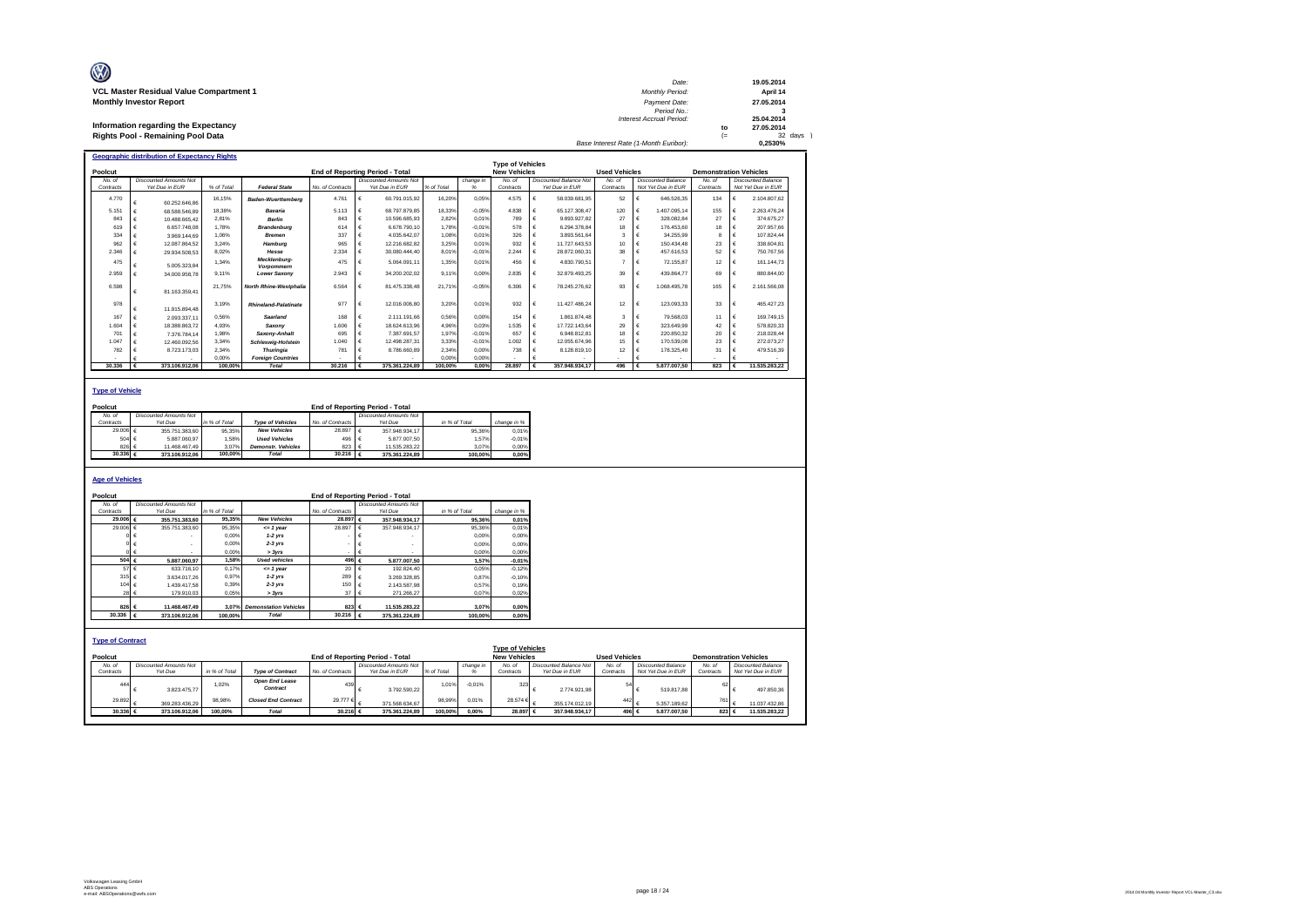| Ø                                        |                                       |    |            |
|------------------------------------------|---------------------------------------|----|------------|
|                                          | Date:                                 |    | 19.05.2014 |
| VCL Master Residual Value Compartment 1  | Monthly Period:                       |    | April 14   |
| <b>Monthly Investor Report</b>           | Payment Date:                         |    | 27.05.2014 |
|                                          | Period No.:                           |    |            |
|                                          | <b>Interest Accrual Period:</b>       |    | 25.04.2014 |
| Information regarding the Expectancy     |                                       | to | 27.05.2014 |
| <b>Rights Pool - Remaining Pool Data</b> |                                       |    | 32 days    |
|                                          | Base Interest Rate (1-Month Euribor): |    | 0.2530%    |
|                                          |                                       |    |            |

|                   | <b>Distribution by Industry of Expectancy Rights</b>                                                                                                                       |                |                                                                                 |                  |                                                                         |                |                |                                                |                               |                      |                            |                         |                                                            |
|-------------------|----------------------------------------------------------------------------------------------------------------------------------------------------------------------------|----------------|---------------------------------------------------------------------------------|------------------|-------------------------------------------------------------------------|----------------|----------------|------------------------------------------------|-------------------------------|----------------------|----------------------------|-------------------------|------------------------------------------------------------|
|                   |                                                                                                                                                                            |                |                                                                                 |                  |                                                                         |                |                | <b>Type of Vehicles</b><br><b>New Vehicles</b> |                               | <b>Used Vehicles</b> |                            |                         |                                                            |
| Poolcut<br>No. of | <b>Discounted Amounts Not</b>                                                                                                                                              |                |                                                                                 |                  | <b>End of Reporting Period - Total</b><br><b>Discounted Amounts Not</b> |                |                | No of                                          | <b>Discounted Amounts Not</b> | No of                | <b>Discounted Amounts</b>  | No of                   | <b>Demonstration Vehicles</b><br><b>Discounted Amounts</b> |
| Contracts         | Yet Due                                                                                                                                                                    | in % of Total  | Industry                                                                        | No. of Contracts | Yet Due                                                                 | in % of Tota   | change in<br>% | Contracts                                      | Yet Due                       | Contracts            | Not Yet Due                | Contracts               | Not Yet Due                                                |
| 222               | 2.784.300.54<br>¢                                                                                                                                                          | 0.75%          | <b>Agriculture/ Forestry</b>                                                    | 217              | 2.769.205.35<br>€                                                       | 0.74%          | 0,019          | 197                                            | €<br>2.530.800.42             | 5                    | €<br>46.936.63             | 15                      | $\epsilon$<br>191.468.30                                   |
| 371               | 4.644.840.94<br>¢                                                                                                                                                          | 1.24%          | <b>Chemical Industry</b>                                                        | 391              | €<br>4.933.193.15                                                       | 1,31%          | $-0.07%$       | 386                                            | 4.864.378.44<br>€             | $\overline{2}$       | €<br>35.126.10             | 3                       | €<br>33,688.61                                             |
| 1.657             | G<br>21.812.026.49                                                                                                                                                         | 5.85%          | <b>Information Technology</b>                                                   | 1.679            | c<br>22.350.434.00                                                      | 5.95%          | $-0.11%$       | 1.631                                          | $\epsilon$<br>21.703.869.37   | 21                   | €<br>290.611.73            | 27                      | ¢<br>355 952 90                                            |
| 3.429             | 39.973.241.81<br>¢                                                                                                                                                         | 10.71%         | Construction                                                                    | 3.372            | €<br>39.674.720.42                                                      | 10.57%         | 0.14%          | 3.170                                          | €<br>37.252.514.82            | 79                   | €<br>836,730.30            | 123                     | ¢<br>1,585,475.30                                          |
| 351               | 3.960.102.73<br>€                                                                                                                                                          | 1.06%          | Energy/Mining                                                                   | 357              | ¢<br>4.051.942.75                                                       | 1.08%          | $-0.02%$       | 352                                            | €<br>3.982.245.26             | 3                    | 37.161.65<br>€             | $\overline{2}$          | ¢<br>32.535.84                                             |
| 993               | 14.402.522.51<br>G                                                                                                                                                         | 3.86%          | <b>Financial Services</b>                                                       | 978              | ¢<br>14.184.960.94                                                      | 3.78%          | 0.08%          | 922                                            | €<br>13.404.350.27            | 28                   | €<br>420.901.43            | 28                      | $\epsilon$<br>359,709.24                                   |
| 515               | ¢<br>6.374.870.02                                                                                                                                                          | 1.71%          | <b>Hotel and Restaurant</b><br>Industry                                         | 518              | ¢<br>6,509,599.45                                                       | 1.739          | $-0.03%$       | 47                                             | €<br>5.962.206.23             | 15                   | €<br>200.008.82            | 29                      | €<br>347,384.40                                            |
| 5.944             | 75.271.699.01                                                                                                                                                              | 20.17%         | <b>Manufacturing Industry</b>                                                   | 5.929            | ¢<br>75,647,676,36                                                      | 20.15%         | 0.02%          | 5.77                                           | $\epsilon$<br>73.697.692.77   | 50                   | €<br>538.976.80            | 102                     | ¢<br>1.411.006.79                                          |
| 4.746             | G<br>63.591.923.84                                                                                                                                                         | 17.04%         | <b>Other Services</b>                                                           | 4.746            | ¢<br>64.012.413.75                                                      | 17.05%         | $-0.01%$       | 4.505                                          | $\epsilon$<br>60.448.571.84   | 85                   | $\epsilon$<br>1.078.104.89 | 156                     | $\epsilon$<br>2.485.737.02                                 |
| 4.862             | 51.645.484.62<br>c                                                                                                                                                         | 13.84%         | <b>Public Administration.</b><br><b>Education, Health Care.</b><br>Public Serv. | 4.781            |                                                                         | 13.77%         | 0.079          | 4.591                                          |                               | 70                   |                            | 120                     |                                                            |
|                   |                                                                                                                                                                            |                |                                                                                 |                  | ¢<br>51.678.001.98                                                      |                |                |                                                | €<br>49.409.793.78            |                      | 729.552.57<br>€            |                         | ¢<br>1.538.655.63                                          |
| 5.557             | 69.081.738.04<br>¢                                                                                                                                                         | 18.52%         | Retail/ Wholesale                                                               | 5.578            | €<br>70.044.830.43                                                      | 18.66%         | $-0.15%$       | 5.335                                          | €<br>66.624.161.60            | 100                  | $\epsilon$<br>1.180.878.57 | 143                     | ¢<br>2.239.790.26                                          |
| 833<br>823        | ¢<br>9.655.103.75                                                                                                                                                          | 2.59%<br>2.57% | <b>Real Estate</b>                                                              | 832              | €<br>9.667.092.11                                                       | 2,58%          | 0.01%          | 768<br>755                                     | €<br>8.881.309.42             | 23                   | €<br>293.616.01            | 41                      | ¢<br>492.166.68                                            |
|                   | €<br>9.574.237.66<br>G                                                                                                                                                     | 0.00%          | <b>Transportation</b><br>Private                                                | 801              | €<br>9.427.244.41<br>¢                                                  | 2.51%<br>0.00% | 0.05%<br>0.00% |                                                | €<br>8.812.149.81<br>€        | 15                   | €<br>188,402.00<br>€       | 31                      | €<br>426,692.60<br>€                                       |
| 33                | 334.820.10                                                                                                                                                                 | 0.09%          | Other                                                                           | 37               | 409.909.79                                                              | 0.11%          | $-0.029$       | 34                                             | ¢<br>374,890.14               |                      | ¢                          | $\overline{\mathbf{3}}$ | c<br>35.019.65                                             |
| 30.336            | c<br>373,106,912.06                                                                                                                                                        | 100.00%        | Total                                                                           | 30.216           | 375.361.224.89                                                          | 100,00%        | 0.00%          | 28,897                                         | ¢<br>357.948.934.17           | 496                  | ¢<br>5.877.007.50          | 823                     | ¢<br>11.535.283.22                                         |
| Poolcut           | <b>Top 10 Lessees</b><br><b>Type of Vehicles</b><br><b>New Vehicles</b><br><b>Used Vehicles</b><br><b>End of Reporting Period - Total</b><br><b>Demonstration Vehicles</b> |                |                                                                                 |                  |                                                                         |                |                |                                                |                               |                      |                            |                         |                                                            |
| No. of            | <b>Discounted Amounts Not</b>                                                                                                                                              |                |                                                                                 |                  | <b>Discounted Amounts Not</b>                                           |                | change in      | No. of                                         | <b>Discounted Amounts Not</b> | No. of               | <b>Discounted Amounts</b>  | No. of                  | <b>Discounted Amounts</b>                                  |
| Contracts         | Yet Due                                                                                                                                                                    | in % of Total  | Top 10 Lessees                                                                  | No. of Contracts | Yet Due                                                                 | in % of Tota   | %              | Contracts                                      | Yet Due                       | Contracts            | Not Yet Due                | Contracts               | Not Yet Due                                                |
| 19                | ¢<br>183.113.02                                                                                                                                                            | 0.05%          |                                                                                 | 18               | ¢<br>262.822.14                                                         | 0.07%          | 0.02%          | 17                                             | €<br>254.413.59               |                      | €                          | 1                       | €<br>8.408.55                                              |
| 12                | ¢<br>166.130.70                                                                                                                                                            | 0.04%          | $\overline{2}$                                                                  | 15               | ¢<br>257.296.68                                                         | 0.07%          | 0.02%          | 15                                             | €<br>257.296.68               |                      | €                          |                         | ¢                                                          |
| 18                | ¢<br>153,820.95                                                                                                                                                            | 0.04%          | $\overline{\mathbf{3}}$                                                         | 16               | €<br>203.940.90                                                         | 0.05%          | 0.01%          | 16                                             | €<br>203.940.90               |                      | €                          |                         | €                                                          |
| 8                 | €<br>153,638.53                                                                                                                                                            | 0.04%          |                                                                                 | 22               | €<br>196.252.63                                                         | 0.05%          | 0.01%          | 22                                             | €<br>196.252.63               |                      | €                          |                         | €                                                          |
| 10                | ¢<br>150.429.12                                                                                                                                                            | 0.04%          |                                                                                 | 13               | ¢<br>194.263.65                                                         | 0.05%          | 0.01%          | 13                                             | €<br>194.263.65               |                      | €                          |                         | ¢                                                          |
| 15<br>5           | ¢<br>147.661.79                                                                                                                                                            | 0.04%          | 6                                                                               | 11               | ¢<br>187.183.40                                                         | 0.05%          | 0.01%          | 11                                             | €<br>187.183.40               |                      | €                          |                         | ¢                                                          |
|                   | ¢<br>144.948.01<br>¢                                                                                                                                                       | 0.04%          | $\overline{z}$<br>$\boldsymbol{s}$                                              | 19               | ¢<br>185,106.08<br>¢                                                    | 0.05%          | 0.01%          | 19                                             | €<br>185,106.08<br>€          |                      | €                          |                         | ¢<br>¢                                                     |
| 15<br>11          | 142.298.50<br>¢<br>138.814.97                                                                                                                                              | 0.04%<br>0,04% | $\mathbf{Q}$                                                                    | 13<br>14         | 180.998.71<br>¢<br>180.657.31                                           | 0.05%<br>0.05% | 0.01%<br>0.01% | 13<br>14                                       | 180.998.71<br>€<br>180.657.31 |                      | €<br>€                     |                         | ¢                                                          |
| $\mathbf{Q}$      | €<br>136.911.58                                                                                                                                                            | 0.04%          | 10                                                                              | 16               | ¢<br>180.618,26                                                         | 0.05%          | 0.01%          | 16                                             | €<br>180.618,26               |                      | €                          |                         | ٠<br>¢                                                     |
| 122               | €<br>1,517,767,17                                                                                                                                                          | 0.41%          | <b>Total</b>                                                                    | 157              | €<br>2.029.139.76                                                       | 0.67%          | 0.13%          | 156                                            | €<br>2.020.731.21             | $\overline{a}$       | €                          | $\overline{1}$          | €<br>8.408.55                                              |
|                   |                                                                                                                                                                            |                |                                                                                 |                  |                                                                         |                |                |                                                |                               |                      |                            |                         |                                                            |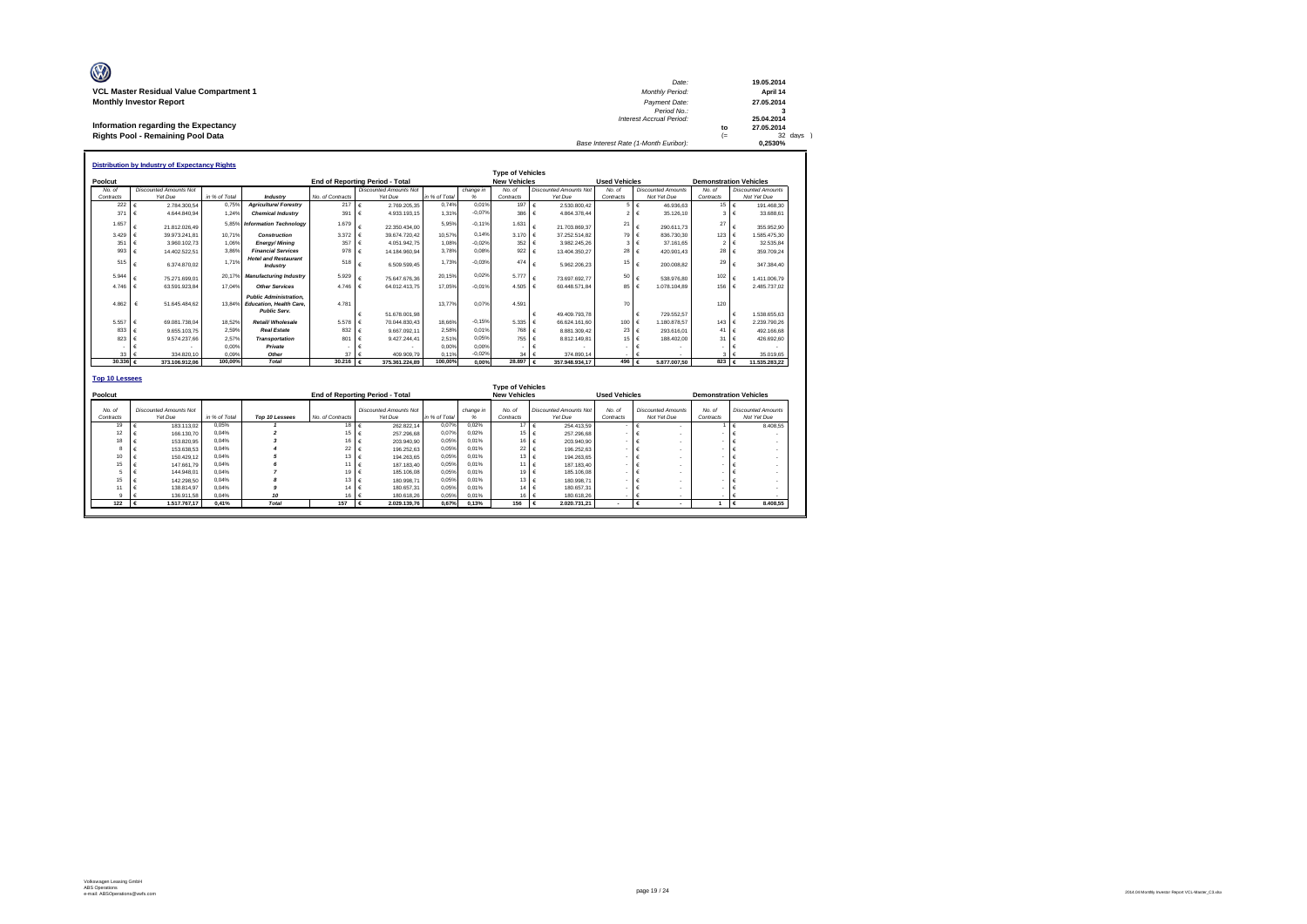V **VCL Master Residual Value Compartment 1** *Monthly Period:* **30.04.2014**

*Reporting Date:* **19.05.2014 Monthly Investor Report** *Payment Date:* **27.05.2014** *Period No.:* **3** *Interest Accrual Period:* **2014 to 27.05.2014 32** *Base Interest Rate (1-Month Euribor):* **0,253**

| Contracts in Arrears I.*) |  |  |
|---------------------------|--|--|
|---------------------------|--|--|

|                                           | <b>Contracts in Arrears *)</b> |   |                                                          |                    |                                            |   |                                                                 |                                                           |                          |   |                                                                 |                            |    |                                                                 |                               |   |                                                                 |  |
|-------------------------------------------|--------------------------------|---|----------------------------------------------------------|--------------------|--------------------------------------------|---|-----------------------------------------------------------------|-----------------------------------------------------------|--------------------------|---|-----------------------------------------------------------------|----------------------------|----|-----------------------------------------------------------------|-------------------------------|---|-----------------------------------------------------------------|--|
| <b>Reporting Period - Total</b>           |                                |   |                                                          |                    |                                            |   |                                                                 |                                                           | <b>New Vehicles</b>      |   |                                                                 | <b>Used Vehicles</b>       |    |                                                                 | <b>Demonstration Vehicles</b> |   |                                                                 |  |
| by month                                  | No. of<br><b>Contracts</b>     |   | <b>Delinquent</b><br><b>Discounted</b><br><b>Balance</b> |                    | <b>Future Discounted</b><br><b>Balance</b> |   | <b>Total Outstanding</b><br><b>Discounted</b><br><b>Balance</b> | in % of<br><b>Discounted</b><br>Poolbalance<br><b>EoP</b> | No. of<br>Contracts      |   | <b>Total Outstanding</b><br><b>Discounted</b><br><b>Balance</b> | No. of<br><b>Contracts</b> |    | <b>Total Outstanding</b><br><b>Discounted</b><br><b>Balance</b> | No. of<br><b>Contracts</b>    |   | <b>Total Outstanding</b><br><b>Discounted</b><br><b>Balance</b> |  |
| not overdue                               | 12                             | € | $\overline{\phantom{a}}$                                 | €                  | 112.910.33                                 | € | 112.910,33                                                      | 0,03%                                                     | 9                        |   | €<br>86.426,24                                                  | $\overline{2}$             | €  | 21.083,03                                                       | -1                            | € | 5.401,06                                                        |  |
| 1-month overdue                           | 179                            |   | $\overline{\phantom{a}}$                                 | €                  | 2.159.094,21                               | € | 2.159.094,21                                                    | 0,58%                                                     | 170                      | € | 2.024.411,07                                                    | 2                          | €  | 11.696,94                                                       | $\overline{7}$                | € | 122.986,20                                                      |  |
| 2-month overdue                           | 45                             |   | $\overline{\phantom{a}}$                                 | €                  | 576.535,54                                 | € | 576.535,54                                                      | 0.15%                                                     | 43                       | € | 538.866,86                                                      |                            | €  |                                                                 | $\overline{2}$                | € | 37.668,68                                                       |  |
| 3-month overdue                           | 25                             | € | $\overline{\phantom{a}}$                                 | €                  | 292.828,17                                 | € | 292.828,17                                                      | 0,08%                                                     | 24                       | € | 265.288,35                                                      | ٠                          | €  | $\blacksquare$                                                  |                               | € | 27.539,82                                                       |  |
| 4-month overdue                           |                                | € | $\overline{\phantom{a}}$                                 | €                  | 8.995,81                                   | € | 8.995,81                                                        | 0,00%                                                     |                          |   | €<br>8.995,81                                                   | $\sim$                     | €  | ۰                                                               |                               | € |                                                                 |  |
| 5-month overdue                           | $\sim$                         | € | $\overline{\phantom{a}}$                                 | €                  |                                            | € |                                                                 | 0,00%                                                     |                          | € |                                                                 | $\sim$                     | €  | ۰                                                               |                               | € |                                                                 |  |
| 6-month overdue                           | $\blacksquare$                 | € |                                                          | €                  |                                            | € | н.                                                              | 0,00%                                                     |                          | € |                                                                 |                            | €  | $\blacksquare$                                                  |                               | € |                                                                 |  |
| 7-month overdue                           | $\overline{\phantom{a}}$       | € | $\overline{\phantom{a}}$                                 | €                  | $\overline{\phantom{a}}$                   | € | $\sim$                                                          | 0,00%                                                     | $\blacksquare$           | € | $\overline{\phantom{a}}$                                        | ٠                          | €  | ۰                                                               |                               | € | ٠                                                               |  |
| 8-month overdue                           | $\sim$                         | € | $\overline{\phantom{a}}$                                 | €                  |                                            | € | $\sim$                                                          | 0,00%                                                     | $\overline{\phantom{a}}$ | € |                                                                 | $\sim$                     | €  | ۰                                                               |                               | € |                                                                 |  |
| 9-month overdue                           | $\overline{\phantom{a}}$       | € | $\overline{\phantom{a}}$                                 | €                  |                                            | € | $\sim$                                                          | 0,00%                                                     |                          |   | €                                                               |                            | €  |                                                                 |                               | € |                                                                 |  |
| 10-month overdue                          |                                | € |                                                          | €                  |                                            |   | $\sim$                                                          | 0,00%                                                     |                          |   | €                                                               |                            | €  |                                                                 |                               | € |                                                                 |  |
| > 10-month overdue                        | $\sim$                         |   |                                                          |                    |                                            |   |                                                                 | 0,00%                                                     | $\blacksquare$           |   | €                                                               | ٠                          | €  |                                                                 |                               | € |                                                                 |  |
|                                           | 262                            | € |                                                          | €                  | 3.150.364,06                               | € | 3.150.364,06                                                    | 0,84%                                                     | 247                      | € | 2.923.988,33                                                    | 4                          | ∣€ | 32.779,97                                                       | 11                            | € | 193.595,76                                                      |  |
| by Status<br>Delinquent                   | 218                            | € | $\sim$                                                   |                    | 2.647.595,02                               | € | 2.647.595,02                                                    | 0,71%                                                     |                          |   |                                                                 |                            |    |                                                                 |                               |   |                                                                 |  |
| <b>Terminated</b>                         | 44                             | € | $\sim 100$                                               | €                  | 502.769,04                                 | € | 502.769,04                                                      | 0,13%                                                     |                          |   |                                                                 |                            |    |                                                                 |                               |   |                                                                 |  |
|                                           |                                |   |                                                          |                    |                                            |   |                                                                 |                                                           |                          |   |                                                                 |                            |    |                                                                 |                               |   |                                                                 |  |
| (Early) Settlements -<br>Not Paid in Full |                                |   |                                                          |                    |                                            |   |                                                                 |                                                           |                          |   |                                                                 |                            |    |                                                                 |                               |   |                                                                 |  |
|                                           |                                | € | $\sim$                                                   | €                  |                                            | € |                                                                 | 0,00%                                                     |                          |   |                                                                 |                            |    |                                                                 |                               |   |                                                                 |  |
| Total                                     | 262                            | € |                                                          | $\cdot$ $\epsilon$ | 3.150.364,06                               | € | 3.150.364,06                                                    | 0,84%                                                     |                          |   |                                                                 |                            |    |                                                                 |                               |   |                                                                 |  |
|                                           |                                |   |                                                          |                    |                                            |   |                                                                 |                                                           |                          |   |                                                                 |                            |    |                                                                 |                               |   |                                                                 |  |
|                                           |                                |   |                                                          |                    |                                            |   |                                                                 |                                                           |                          |   |                                                                 |                            |    |                                                                 |                               |   |                                                                 |  |
|                                           |                                |   |                                                          |                    |                                            |   |                                                                 |                                                           |                          |   |                                                                 |                            |    |                                                                 |                               |   |                                                                 |  |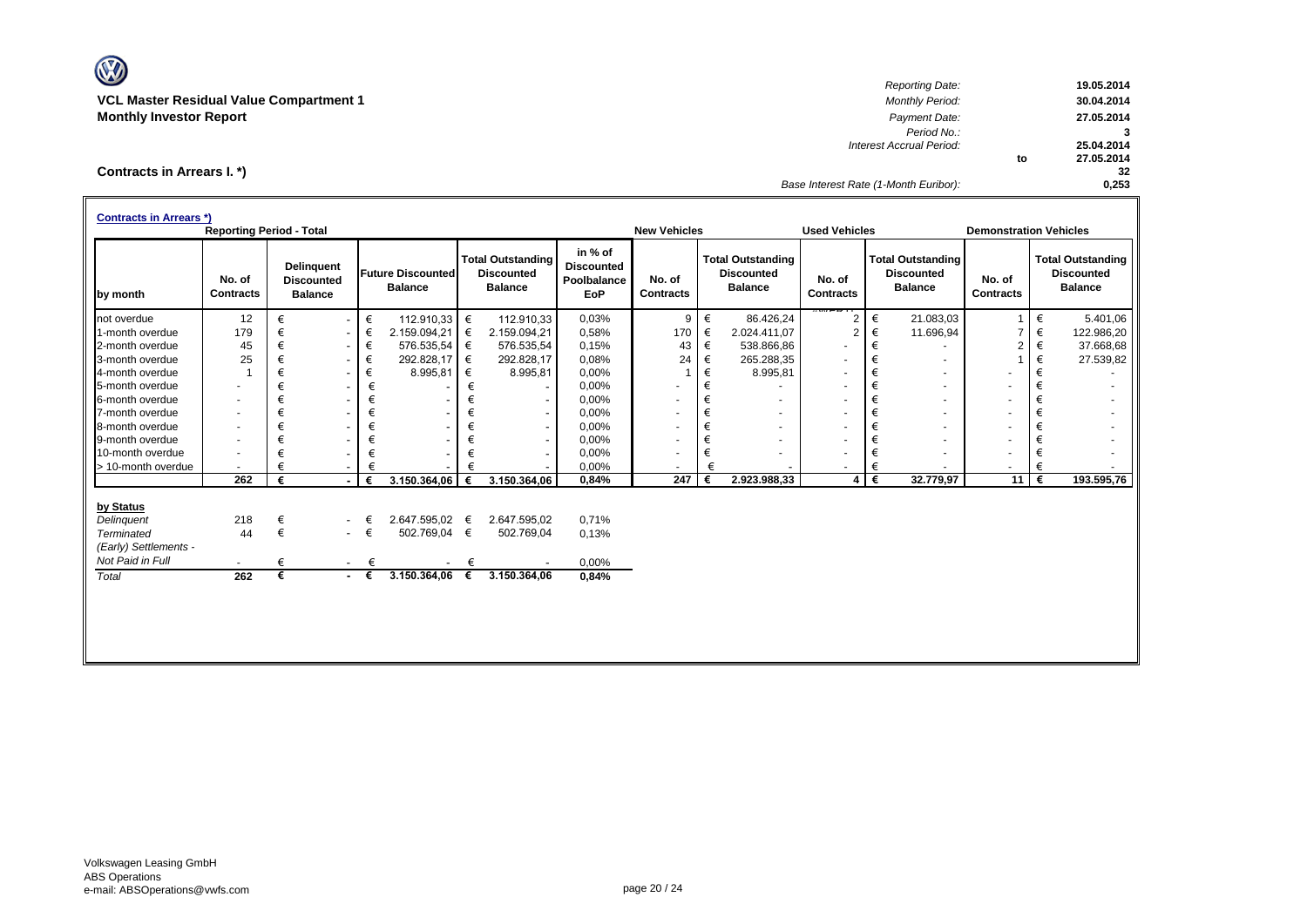| W                                                                        |                  |
|--------------------------------------------------------------------------|------------------|
| Reporting Date:                                                          | 19.05.2014       |
| <b>VCL Master Residual Value Compartment 1</b><br><b>Monthly Period:</b> | 30.04.2014       |
| <b>Monthly Investor Report</b><br>Payment Date:                          | 27.05.2014       |
| Period No.:                                                              | 3                |
| Interest Accrual Period:                                                 | 25.04.2014       |
|                                                                          | 27.05.2014<br>to |
| Contracts in Arrears I. *)                                               | 32               |
| Base Interest Rate (1-Month Euribor):                                    | 0,253            |



**AVA**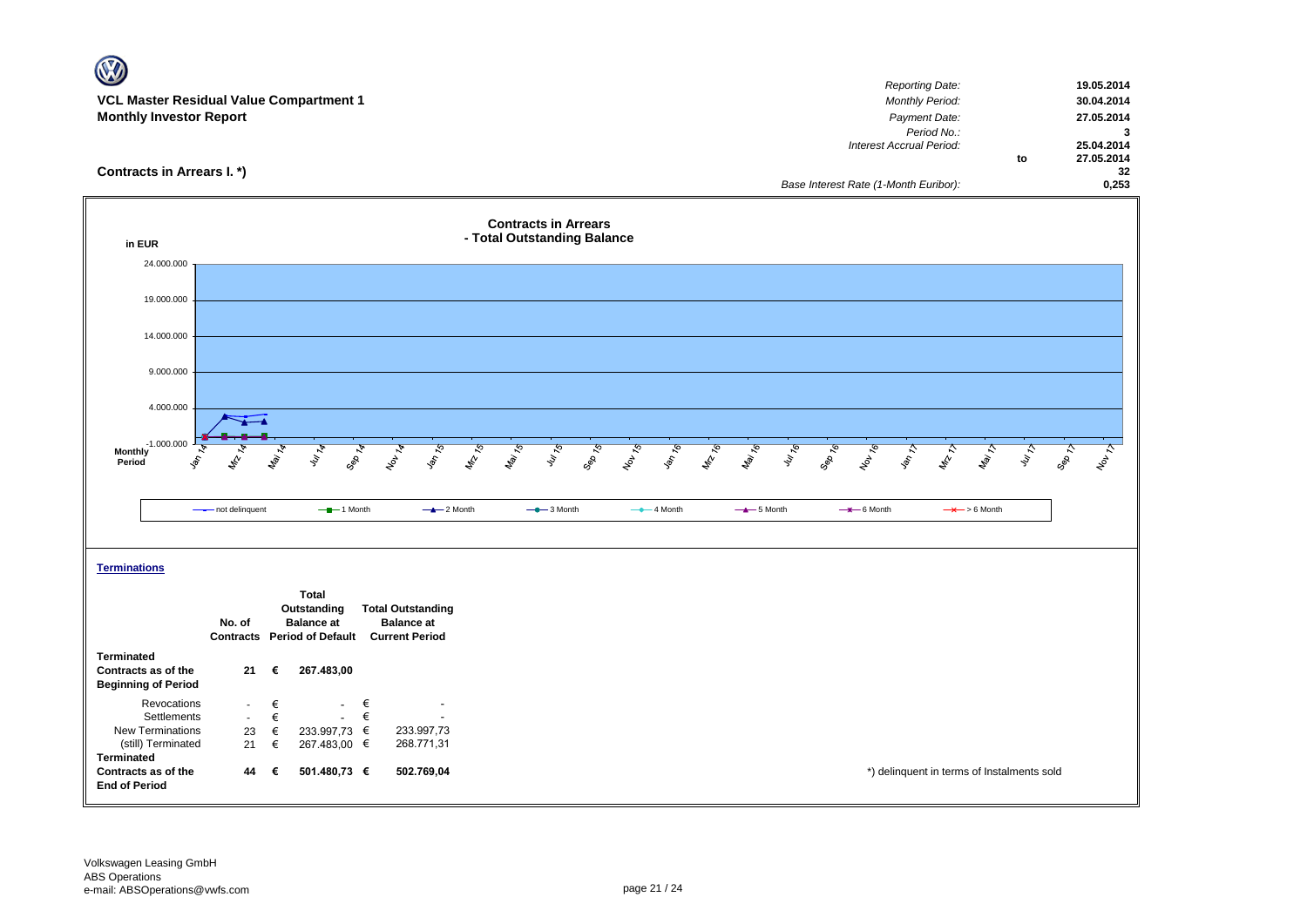| <b>Cumulative Net Losses</b>                                                                                                                                       | No. of<br>Contracts *)                                                                           | Amount of<br><b>Default</b>                                      |
|--------------------------------------------------------------------------------------------------------------------------------------------------------------------|--------------------------------------------------------------------------------------------------|------------------------------------------------------------------|
| *these figures refer to Write Offs effective for VCL Master S.A. Compartment 1 only<br>(incl. those contracts whose RV has not been sold to VCLM RV Compartment 1) | Rate (1-Month<br>Euribor):                                                                       | 0.2530%                                                          |
| VCL Master Residual Value Compartment 1<br><b>Monthly Investor Report</b><br>Write Offs *                                                                          | Date:<br><b>Monthly Period:</b><br>Payment Date:<br>Period No.<br>Interest Accrual Period:<br>to | 19.05.2014<br>April 14<br>27.05.2014<br>25.04.2014<br>27.05.2014 |
|                                                                                                                                                                    |                                                                                                  |                                                                  |

Defaulted Contracts registered in current Period 64 6 84 € 303.345,41 Cumulative Defaulted Contracts incl. current Period 1.935 € 7.498.138,11

#### **Losses by Monthly Period**

|                                 |                                  | <b>Write-Offs of</b><br>the Monthly Period | <b>Cumulative Write-Offs</b> |                   |  |  |  |
|---------------------------------|----------------------------------|--------------------------------------------|------------------------------|-------------------|--|--|--|
| <b>Monthly</b><br><b>Period</b> | <b>Number of</b><br>Contracts *) | <b>Write-Offs</b>                          | Number of<br>Contracts *)    | <b>Write-Offs</b> |  |  |  |
| Dec 09                          |                                  |                                            |                              |                   |  |  |  |
| Jan 10                          |                                  |                                            |                              |                   |  |  |  |
| Feb 10                          | ٠                                | ÷,                                         | $\overline{\phantom{a}}$     | ٠                 |  |  |  |
| Mar 10                          | $\blacksquare$                   | $\overline{a}$                             | $\blacksquare$               | ٠                 |  |  |  |
| Apr 10                          |                                  |                                            |                              |                   |  |  |  |
| May 10                          | ÷.                               | $\overline{\phantom{a}}$                   | $\overline{\phantom{a}}$     | ٠                 |  |  |  |
| <b>Jun 10</b>                   |                                  |                                            |                              |                   |  |  |  |
| Jul 10                          |                                  |                                            |                              |                   |  |  |  |
| Aug 10                          | 9                                | 50.295,01                                  | 9                            | 50.295,01         |  |  |  |
| Sep 10                          | $\overline{2}$                   | 8.071,60                                   | 11                           | 58.366,61         |  |  |  |
| Oct 10                          | $\overline{7}$                   | 30.954.84                                  | 18                           | 89.321,45         |  |  |  |
| Nov 10                          | 15                               | 70.163,12                                  | 33                           | 159.484,57        |  |  |  |
| Dec 10                          | 11                               | 71.387,33                                  | 44                           | 230.871,90        |  |  |  |
| Jan 11                          | 16                               | 73.685,61                                  | 60                           | 304.557,51        |  |  |  |
| Feb 11                          | 7                                | 34.411,99                                  | 67                           | 338.969,50        |  |  |  |
| Mar 11                          | 9                                | 62.592,15                                  | 76                           | 401.561,65        |  |  |  |
| Apr 11                          | 15                               | 86.288.20                                  | 91                           | 487.849,85        |  |  |  |
| May 11                          | 20                               | 101.111,11                                 | 111                          | 588.960,96        |  |  |  |
| Jun 11                          | 42                               | 172.816,37                                 | 153                          | 761.777,33        |  |  |  |
| <b>Jul 11</b>                   | 31                               | 152.827,80                                 | 184                          | 914.605,13        |  |  |  |
| Aug 11                          | 18                               | 80.559,83                                  | 202                          | 995.164,96        |  |  |  |
| Sep 11                          | $\overline{34}$                  | 188.002,31                                 | 236                          | 1.183.167,27      |  |  |  |
| Oct 11                          | 18                               | 73.464.24                                  | 254                          | 1.256.631.51      |  |  |  |
| Nov 11                          | 56                               | 213.523,67                                 | 310                          | 1.470.155,18      |  |  |  |
| Dec 11                          | 45                               | 152.121,74                                 | 355                          | 1.622.276,92      |  |  |  |
| Jan 12                          | 60                               | 193.538,76                                 | 415                          | 1.815.815,68      |  |  |  |
| Feb 12                          | 37                               | 162.341,73                                 | 452                          | 1.978.157,41      |  |  |  |
| Mar 12                          | 73                               | 214.516,98                                 | 525                          | 2.192.674,39      |  |  |  |
| Apr 12                          | 53                               | 162.973,38                                 | 578                          | 2.355.647,77      |  |  |  |
| May 12                          | 14                               | 68.864.93                                  | 592                          | 2.424.512,70      |  |  |  |
| <b>Jun 12</b>                   | $\overline{38}$                  | 153.404,88                                 | 630                          | 2.577.917,58      |  |  |  |
| Jul 12                          | $\overline{35}$                  | 113.867,54                                 | 665                          | 2.691.785,12      |  |  |  |
| Aug 12                          | 47                               | 177.292,45                                 | 712                          | 2.869.077,57      |  |  |  |
| Sep 12                          | 54                               | 177.080,66                                 | 766                          | 3.046.158,23      |  |  |  |
| Oct 12                          | 59                               | 225.031,79                                 | 825                          | 3.271.190,02      |  |  |  |
| $\overline{N}$ ov 12            | 45                               | 170.377,61                                 | 870                          | 3.441.567,63      |  |  |  |
| Dec 12                          | 65                               | 245.057,95                                 | 935                          | 3.686.625,58      |  |  |  |
|                                 | <b>Total</b>                     | <b>Total</b>                               |                              |                   |  |  |  |
|                                 | 935                              | 3.686.625,58                               |                              |                   |  |  |  |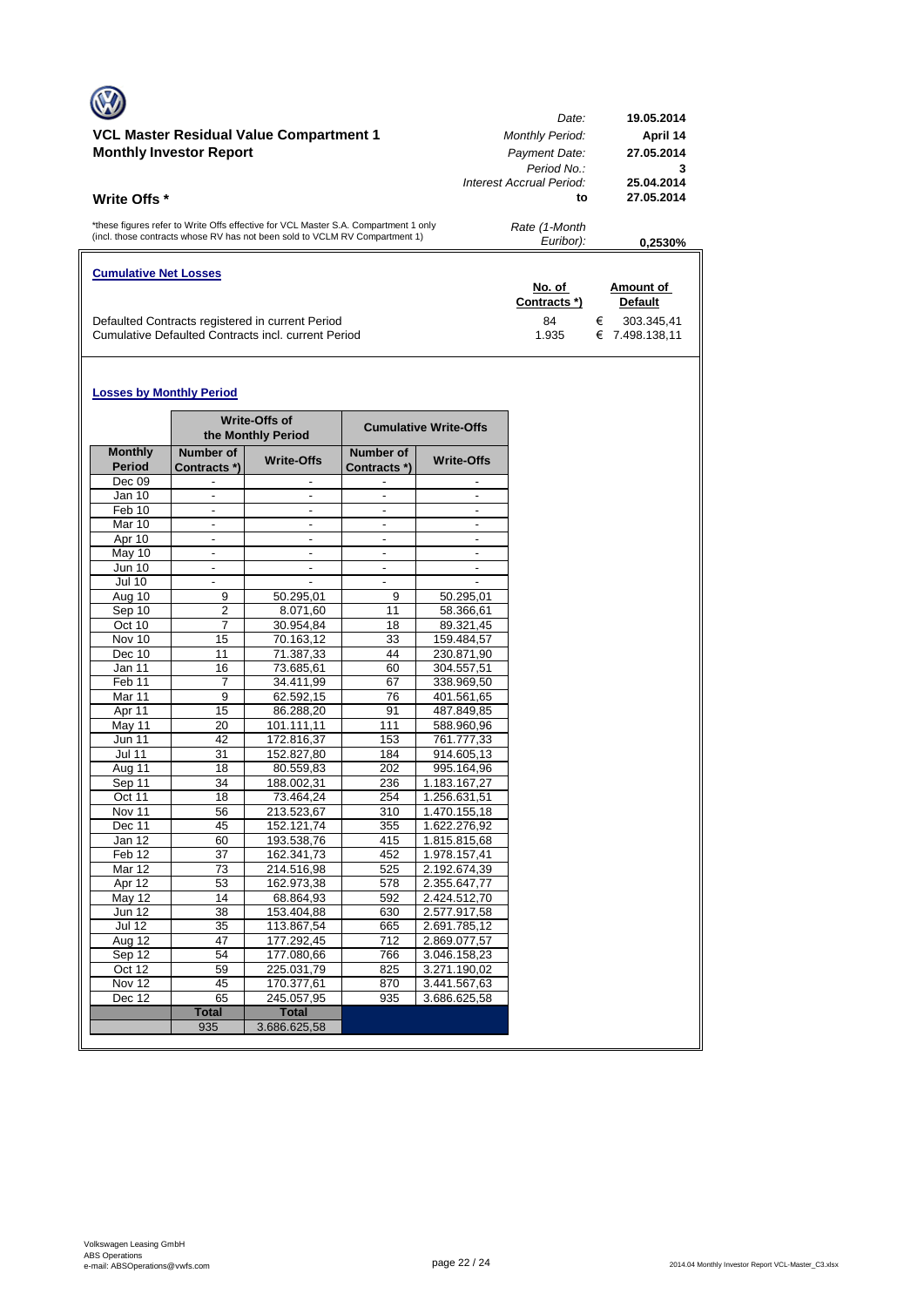# **VCL Master Residual Value Compartment 1** *Monthly Period:* **April 14**

| $\sqrt{2}$                                     | Date:                    | 19.05.2014 |
|------------------------------------------------|--------------------------|------------|
| <b>VCL Master Residual Value Compartment 1</b> | <b>Monthly Period:</b>   | April 14   |
| <b>Monthly Investor Report</b>                 | Payment Date:            | 27.05.2014 |
|                                                | Period No.:              | 3          |
|                                                | Interest Accrual Period: | 25.04.2014 |
| Write Offs *                                   | to                       | 27.05.2014 |

\*these figures refer to Write Offs effective for VCL Master S.A. Compartment 1 only (incl. those contracts whose RV has not been sold to VCLM RV Compartment 1)

| Rate (1-Month |  |
|---------------|--|
| Euribor):     |  |

*Euribor):* **0,2530%**

|                                 |                           | Write-Offs of<br>the Monthly Period |                                  | <b>Cumulative Write-Offs</b> |
|---------------------------------|---------------------------|-------------------------------------|----------------------------------|------------------------------|
| <b>Monthly</b><br><b>Period</b> | Number of<br>Contracts *) | <b>Write-Offs</b>                   | <b>Number of</b><br>Contracts *) | <b>Write-Offs</b>            |
| Total - Dec 12                  | 935                       | 3.686.625,58                        |                                  |                              |
| Jan 13                          | 67                        | 225.971,81                          | 1.002                            | 3.912.597,39                 |
| Feb <sub>13</sub>               | 33                        | 157.041,93                          | 1.035                            | 4.069.639,32                 |
| <b>Mar 13</b>                   | 62                        | 208.030,55                          | 1.097                            | 4.277.669,87                 |
| Apr 13                          | 46                        | 153.804,88                          | 1.143                            | 4.431.474,75                 |
| May 13                          | 49                        | 158.329,55                          | 1.192                            | 4.589.804,30                 |
| <b>Jun 13</b>                   | 27                        | 171.516,66                          | 1.219                            | 4.761.320,96                 |
| <b>Jul 13</b>                   | 59                        | 241.886,34                          | 1.278                            | 5.003.207,30                 |
| Aug 13                          | 63                        | 242.837,83                          | 1.341                            | 5.246.045,13                 |
| Sep 13                          | 97                        | 367.680,37                          | 1.438                            | 5.613.725,50                 |
| Oct 13                          | 77                        | 314.686,24                          | 1.515                            | 5.928.411,74                 |
| Nov 13                          | 69                        | 201.914,66                          | 1.584                            | 6.130.326,40                 |
| Dec 13                          | 60                        | 270.680,39                          | 1.644                            | 6.401.006,79                 |
| Jan 14                          | 125                       | 479.994,04                          | 1.769                            | 6.881.000,83                 |
| Feb 14                          | 45                        | 177.950,17                          | 1.814                            | 7.058.951,00                 |
| Mar 14                          | 37                        | 135.841,70                          | 1.851                            | 7.194.792,70                 |
| Apr 14                          | 84                        | 303.345,41                          | 1.935                            | 7.498.138,11                 |
| May 14                          |                           | $\blacksquare$                      |                                  | $\blacksquare$               |
| Jun 14                          | $\overline{\phantom{0}}$  | $\blacksquare$                      | $\blacksquare$                   | $\blacksquare$               |
| <b>Jul 14</b>                   | $\overline{\phantom{m}}$  |                                     |                                  |                              |
| Aug 14                          | $\overline{\phantom{m}}$  | $\qquad \qquad \blacksquare$        | -                                |                              |
| Sep 14                          | $\overline{\phantom{a}}$  | $\overline{\phantom{a}}$            | $\overline{\phantom{a}}$         | -                            |
| Oct 14                          |                           |                                     |                                  |                              |
| Nov 14                          | $\overline{\phantom{a}}$  | $\overline{a}$                      |                                  |                              |
| Dec 14                          |                           |                                     |                                  |                              |
|                                 | <b>Total</b>              | <b>Total</b>                        |                                  |                              |
|                                 | 1.935                     | 7.498.138,11                        |                                  |                              |